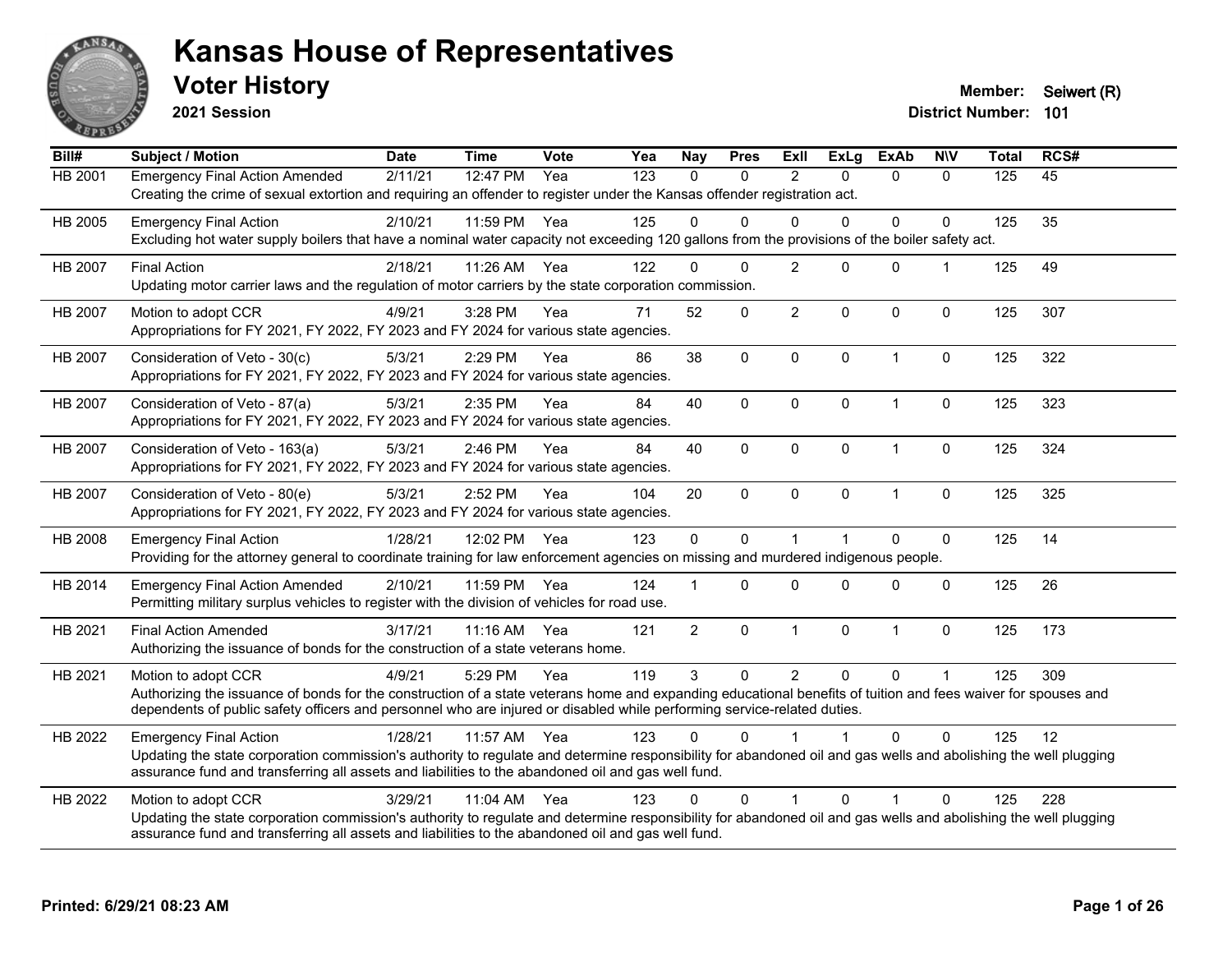

**2021 Session**

| Bill#          | <b>Subject / Motion</b>                                                                                                                                                                                                                                                                                                                                                                                                                                                                                                                                                                                                                                                         | <b>Date</b> | <b>Time</b> | Vote | Yea | <b>Nay</b> | <b>Pres</b> | <b>ExII</b>    | <b>ExLg</b> | <b>ExAb</b>    | <b>NIV</b>   | Total | RCS# |
|----------------|---------------------------------------------------------------------------------------------------------------------------------------------------------------------------------------------------------------------------------------------------------------------------------------------------------------------------------------------------------------------------------------------------------------------------------------------------------------------------------------------------------------------------------------------------------------------------------------------------------------------------------------------------------------------------------|-------------|-------------|------|-----|------------|-------------|----------------|-------------|----------------|--------------|-------|------|
| <b>HB 2026</b> | <b>Emergency Final Action</b><br>Creating a drug abuse treatment program for people on diversion and allowing county and district attorneys to enter into agreements with chief judges and community<br>corrections for supervision.                                                                                                                                                                                                                                                                                                                                                                                                                                            | 1/28/21     | 12:00 PM    | Yea  | 123 | $\Omega$   | $\Omega$    | 1              |             | $\Omega$       | $\Omega$     | 125   | 13   |
| HB 2026        | Motion to adopt CCR<br>Creating a drug abuse treatment program for people on diversion and allowing county and district attorneys to enter into agreements with chief judges and community<br>corrections for supervision, clarifying jurisdiction and supervision of offenders in a certified drug abuse treatment program, authorizing the Kansas sentencing<br>commission to change risk assessment cut-off levels for participation in the certified drug abuse treatment program, modifying the criminal penalties for tampering with<br>electronic monitoring equipment and increasing the criminal penalties for riot and incitement to riot in a correctional facility. | 5/5/21      | 2:18 PM     | Yea  | 121 | $\Omega$   | $\Omega$    | 2              | $\Omega$    | 2              | $\mathbf{0}$ | 125   | 330  |
| HB 2029        | <b>Emergency Final Action</b><br>Counting any crime with a domestic violence designation as a prior conviction under domestic battery.                                                                                                                                                                                                                                                                                                                                                                                                                                                                                                                                          | 2/3/21      | 12:37 PM    | Yea  | 118 | 7          | $\Omega$    | $\Omega$       | 0           | $\Omega$       | $\Omega$     | 125   | 19   |
| HB 2030        | <b>Emergency Final Action</b><br>Extending terminal medical release to inmates in the custody of the department of corrections with a condition likely to cause death within 120 days.                                                                                                                                                                                                                                                                                                                                                                                                                                                                                          | 2/10/21     | 11:59 PM    | Nay  | 96  | 29         | 0           | $\pmb{0}$      | $\mathbf 0$ | $\mathbf 0$    | $\mathbf 0$  | 125   | 29   |
| HB 2039        | <b>Final Action Amended</b><br>Requiring students to pass an American civics test in order to graduate with a high school diploma.                                                                                                                                                                                                                                                                                                                                                                                                                                                                                                                                              | 3/4/21      | 1:34 PM     | ExAb | 69  | 54         | $\mathbf 0$ |                | 0           | 1              | $\mathbf{0}$ | 125   | 143  |
| HB 2039        | Motion to adopt CCR<br>Requiring administration of a basic civics test as part of the course in United States history and government that is necessary for high school graduation and requiring<br>students to take and pass a personal financial literacy course for high school graduation beginning in school year 2024-2025.                                                                                                                                                                                                                                                                                                                                                | 4/9/21      | 3:45 PM     | Yea  | 72  | 51         | $\Omega$    | $\overline{2}$ | $\Omega$    | $\Omega$       | $\mathbf 0$  | 125   | 308  |
| HB 2045        | <b>Final Action Amended</b><br>Revising two tax credits - first by updating the Kansas angel investor tax credit act with respect to the definition of qualified securities, tax credit limitations and amounts,<br>investor requirements and extending the date that credits may be allowed, and second by increasing the tax credit for expenses incurred to make a residence accessible<br>to persons with a disability.                                                                                                                                                                                                                                                     | 3/3/21      | 11:38 AM    | Yea  | 112 | 11         |             |                | $\Omega$    | $\Omega$       | $\mathbf{0}$ | 125   | 117  |
| HB 2049        | <b>Emergency Final Action on Substitute</b><br>Bill<br>Substitute for HB 2049 by Committee on Judiciary - Prohibiting a public agency from charging a fee for records requested for an audit by the legislative division of post<br>audit.                                                                                                                                                                                                                                                                                                                                                                                                                                      | 2/3/21      | 12:39 PM    | Yea  | 124 |            | $\Omega$    | $\Omega$       | $\Omega$    | $\Omega$       | $\Omega$     | 125   | 20   |
| HB 2050        | <b>Final Action</b><br>Removing the requirement that certain entities submit certain documents to the division of post audit.                                                                                                                                                                                                                                                                                                                                                                                                                                                                                                                                                   | 2/11/21     | 11:20 AM    | Yea  | 122 | 0          | $\Omega$    | 3              | $\Omega$    | $\Omega$       | $\mathbf{0}$ | 125   | 37   |
| HB 2052        | <b>Final Action Amended</b><br>Authorizing legislative assistants and committee assistants to accept gifts from legislators.                                                                                                                                                                                                                                                                                                                                                                                                                                                                                                                                                    | 2/25/21     | 11:24 AM    | Yea  | 119 | 5          | 0           | $\mathbf{1}$   | 0           | $\mathbf 0$    | 0            | 125   | 73   |
| HB 2056        | <b>Emergency Final Action</b><br>Regulating the sale and distribution of kratom products as a part of and supplemental to the Kansas food, drug and cosmetic act.                                                                                                                                                                                                                                                                                                                                                                                                                                                                                                               | 5/6/21      | 3:37 PM     | Yea  | 97  | 24         | $\Omega$    | $\Omega$       |             | $\overline{2}$ | $\mathbf{1}$ | 125   | 343  |
| HB 2057        | <b>Final Action</b><br>Allowing an alcoholic liquor manufacturer to obtain a drinking establishment license under certain conditions.                                                                                                                                                                                                                                                                                                                                                                                                                                                                                                                                           | 3/3/21      | 11:40 AM    | Yea  | 124 | 0          | $\Omega$    |                | $\Omega$    | $\Omega$       | $\mathbf 0$  | 125   | 118  |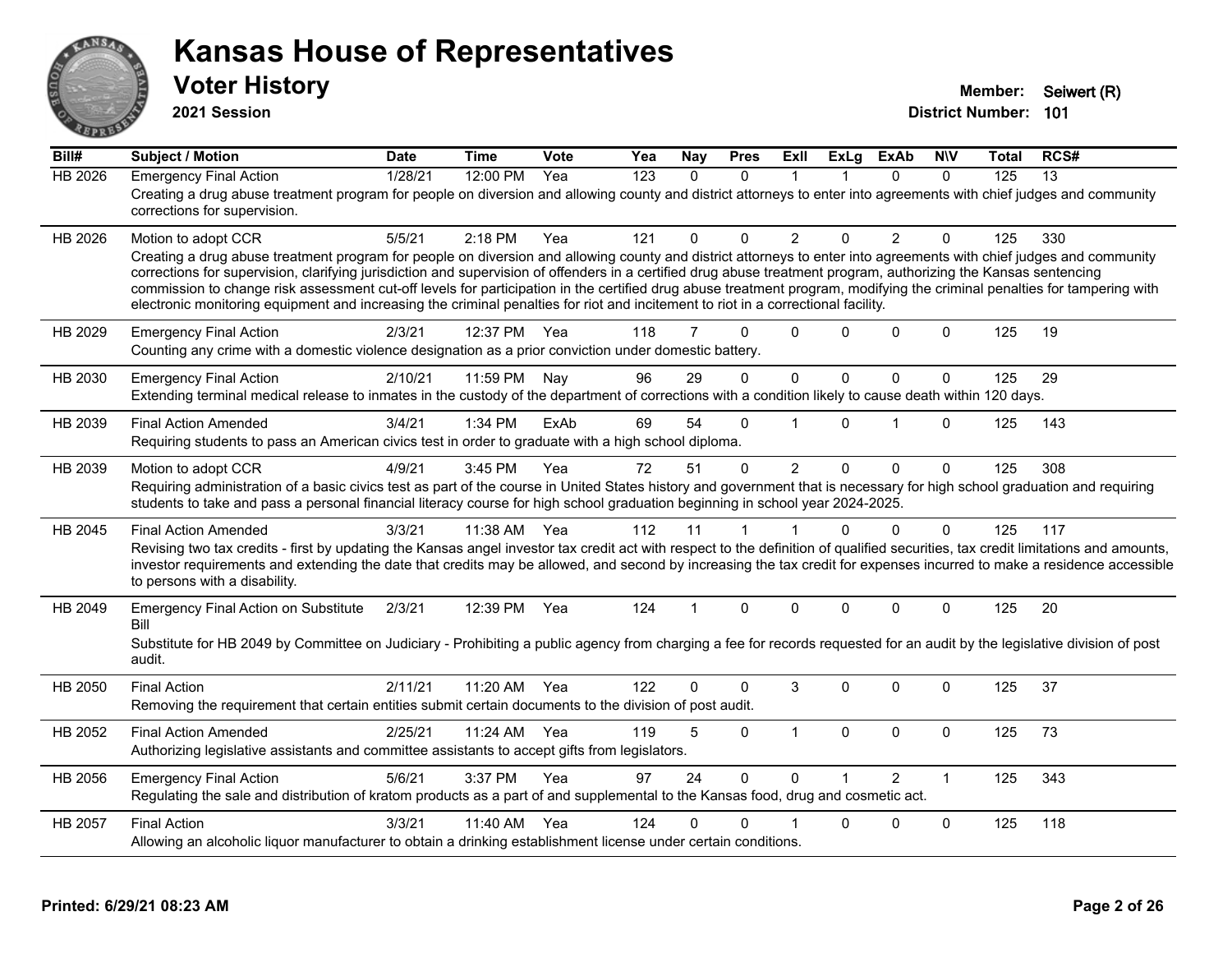

**2021 Session**

| Bill#   | <b>Subject / Motion</b>                                                                                                                                                      | <b>Date</b> | <b>Time</b> | <b>Vote</b> | Yea | <b>Nay</b> | <b>Pres</b>  | ExII           | <b>ExLg</b>  | <b>ExAb</b>    | <b>NIV</b>   | <b>Total</b> | RCS# |
|---------|------------------------------------------------------------------------------------------------------------------------------------------------------------------------------|-------------|-------------|-------------|-----|------------|--------------|----------------|--------------|----------------|--------------|--------------|------|
| HB 2058 | <b>Final Action Amended</b>                                                                                                                                                  | 3/4/21      | 1:39 PM     | ExAb        | 85  | 38         | $\Omega$     | -1             | $\Omega$     | 1              | $\Omega$     | 125          | 144  |
|         | Allowing reciprocity to recognize out-of-state licenses to carry a concealed handgun.                                                                                        |             |             |             |     |            |              |                |              |                |              |              |      |
| HB 2058 | Motion to Concur                                                                                                                                                             | 4/8/21      | 9:24 PM     | Yea         | 80  | 43         | $\mathbf{0}$ | 1              | $\Omega$     | $\mathbf{1}$   | $\mathbf{0}$ | 125          | 293  |
|         | Providing reciprocity for licenses to carry concealed handguns and creating a new class of concealed carry license for individuals 18 to 20 years of age, and creating the   |             |             |             |     |            |              |                |              |                |              |              |      |
|         | Kansas protection of firearm rights act to restore the right to possess a firearm upon expungement of certain convictions.                                                   |             |             |             |     |            |              |                |              |                |              |              |      |
| HB 2058 | <b>Consideration of Veto</b>                                                                                                                                                 | 5/3/21      | 12:15 PM    | Yea         | 84  | 39         | $\Omega$     | $\Omega$       | $\Omega$     | 1              | $\mathbf 1$  | 125          | 320  |
|         | Providing reciprocity for licenses to carry concealed handguns and creating a new class of concealed carry license for individuals 18 to 20 years of age, and creating the   |             |             |             |     |            |              |                |              |                |              |              |      |
|         | Kansas protection of firearm rights act to restore the right to possess a firearm upon expungement of certain convictions.                                                   |             |             |             |     |            |              |                |              |                |              |              |      |
| HB 2062 | <b>Emergency Final Action</b>                                                                                                                                                | 2/10/21     | 11:59 PM    | Yea         | 125 | U          | $\mathbf{0}$ | $\Omega$       | $\Omega$     | $\Omega$       | $\mathbf 0$  | 125          | 31   |
|         | Providing certain exceptions to the confidentiality of state child death review board documents.                                                                             |             |             |             |     |            |              |                |              |                |              |              |      |
| HB 2063 | <b>Emergency Final Action Amended</b>                                                                                                                                        | 2/10/21     | 11:59 PM    | Yea         | 125 | $\Omega$   | $\Omega$     | $\Omega$       | $\Omega$     | $\Omega$       | $\Omega$     | 125          | 28   |
|         | Providing certain KP&F tier II spousal and children's benefits for death resulting from a service-connected disability and enacting the Michael Wells memorial act.          |             |             |             |     |            |              |                |              |                |              |              |      |
| HB 2064 | <b>Emergency Final Action Amended</b>                                                                                                                                        | 2/10/21     | 11:59 PM    | Yea         | 125 | $\Omega$   | $\Omega$     | $\Omega$       | $\Omega$     | $\Omega$       | $\Omega$     | 125          | 33   |
|         | Making DROP elections revocable and allowing DROP members who first elected a DROP period of less than five years to extend such DROP period.                                |             |             |             |     |            |              |                |              |                |              |              |      |
| HB 2064 | Motion to adopt CCR                                                                                                                                                          | 4/9/21      | 5:35 PM     | Yea         | 118 |            | 0            | 2              |              | $\Omega$       |              | 125          | 310  |
|         | Creating the Kansas promise scholarship act to provide postsecondary educational scholarships for certain two-year associate degree programs, career and technical           |             |             |             |     |            |              |                |              |                |              |              |      |
|         | education certificates and other stand-alone programs.                                                                                                                       |             |             |             |     |            |              |                |              |                |              |              |      |
| HB 2066 | Final Action Sub Bill Amended                                                                                                                                                | 3/3/21      | 11:45 AM    | Yea         | 103 | 21         | $\Omega$     | $\overline{1}$ | $\Omega$     | $\Omega$       | $\Omega$     | 125          | 119  |
|         | Substitute for HB 2066 by Committee on Commerce, Labor and Economic Development - Expanding the military spouse and service member's expedited licensure law                 |             |             |             |     |            |              |                |              |                |              |              |      |
|         | to all applicants who have established or intend to establish residency in Kansas.                                                                                           |             |             |             |     |            |              |                |              |                |              |              |      |
| HB 2066 | Motion to adopt CCR                                                                                                                                                          | 4/8/21      | 5:08 PM     | Yea         | 105 | 17         | $\mathbf{0}$ |                | $\Omega$     | $\overline{2}$ | $\mathbf{0}$ | 125          | 287  |
|         | Substitute for HB 2066 by Committee on Commerce, Labor and Economic Development - Expanding the military spouse and service memberGÇÖs expedited licensure                   |             |             |             |     |            |              |                |              |                |              |              |      |
|         | law to all applicants who have established or intend to establish residency in Kansas.                                                                                       |             |             |             |     |            |              |                |              |                |              |              |      |
| HB 2070 | <b>Final Action</b>                                                                                                                                                          | 2/18/21     | 11:27 AM    | Yea         | 119 | 3          | $\mathbf 0$  | $\overline{2}$ | $\Omega$     | $\Omega$       | $\mathbf{1}$ | 125          | 50   |
|         | Allowing certain private not-for-profit postsecondary educational institutions to recoup credit card fees by permitting a surcharge for credit card transactions in the same |             |             |             |     |            |              |                |              |                |              |              |      |
|         | manner as municipal universities, community colleges, technical colleges and vocational educational schools.                                                                 |             |             |             |     |            |              |                |              |                |              |              |      |
| HB 2071 | <b>Emergency Final Action</b>                                                                                                                                                | 2/3/21      | 12:32 PM    | Yea         | 125 | $\Omega$   | $\Omega$     | $\mathbf{0}$   | $\Omega$     | 0              | $\mathbf{0}$ | 125          | 17   |
|         | Increasing the criminal penalties for stalking a minor.                                                                                                                      |             |             |             |     |            |              |                |              |                |              |              |      |
| HB 2071 | Motion to Concur                                                                                                                                                             | 4/6/21      | 2:33 PM     | Yea         | 119 | $\Omega$   | $\Omega$     | $\overline{1}$ | $\mathbf{0}$ | 5              | $\mathbf{0}$ | 125          | 261  |
|         | Increasing the criminal penalties for stalking a minor.                                                                                                                      |             |             |             |     |            |              |                |              |                |              |              |      |
| HB 2072 | <b>Final Action</b>                                                                                                                                                          | 2/10/21     | 11:59 PM    | Yea         | 123 | $\Omega$   | $\pmb{0}$    | $\mathbf 0$    | $\Omega$     | $\overline{2}$ | $\mathbf 0$  | 125          | 24   |
|         | Updating the version of risk-based capital instructions in effect.                                                                                                           |             |             |             |     |            |              |                |              |                |              |              |      |
|         |                                                                                                                                                                              |             |             |             |     |            |              |                |              |                |              |              |      |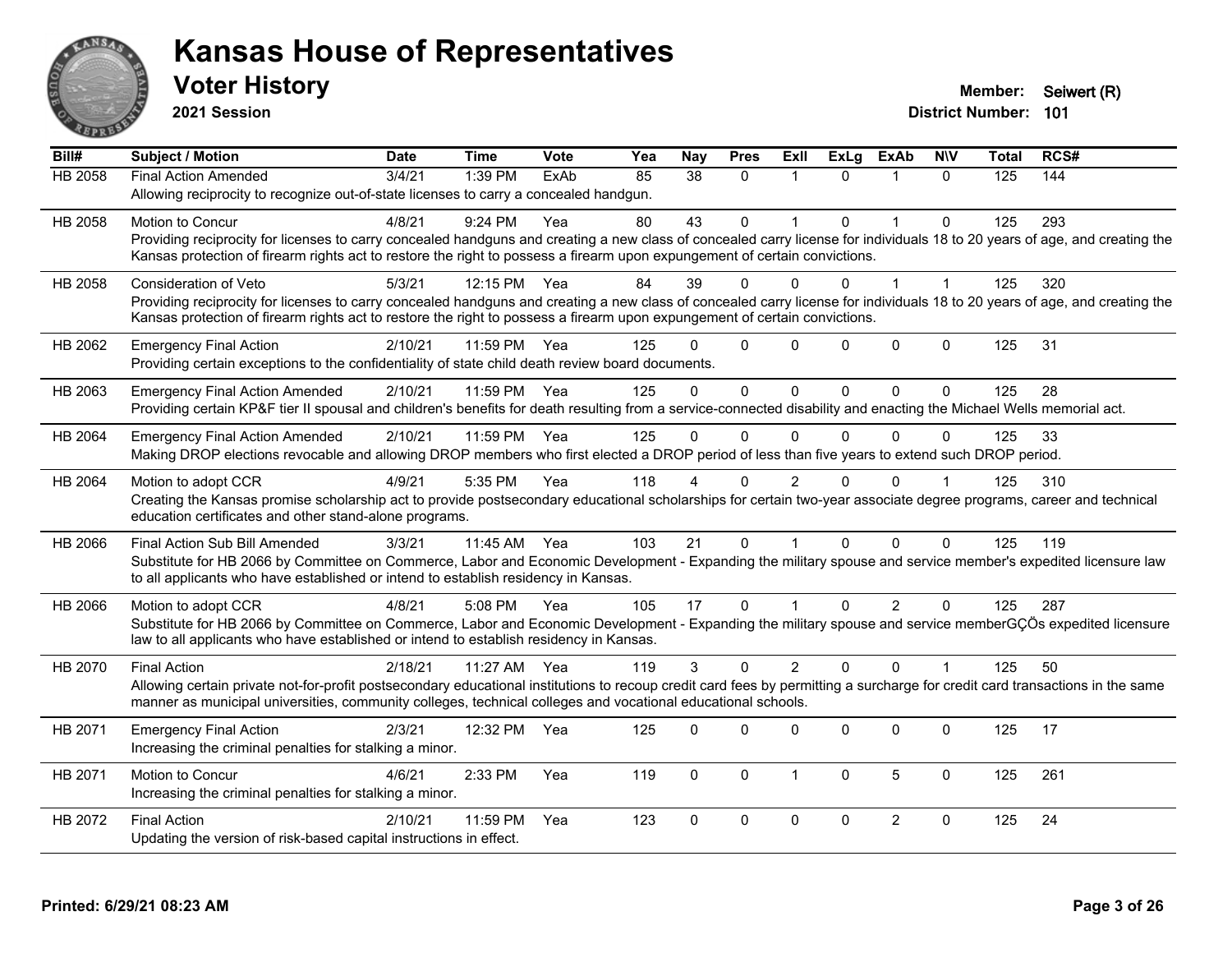

**2021 Session**

| Bill#          | <b>Subject / Motion</b>                                                                                                                                                                                                                                                                                                                                                                                                                                                                                                                                       | <b>Date</b> | <b>Time</b> | Vote | Yea | Nay            | <b>Pres</b>  | ExII           | <b>ExLg</b> | <b>ExAb</b>    | <b>NIV</b>   | Total | RCS#             |
|----------------|---------------------------------------------------------------------------------------------------------------------------------------------------------------------------------------------------------------------------------------------------------------------------------------------------------------------------------------------------------------------------------------------------------------------------------------------------------------------------------------------------------------------------------------------------------------|-------------|-------------|------|-----|----------------|--------------|----------------|-------------|----------------|--------------|-------|------------------|
| <b>HB 2072</b> | Motion to Concur                                                                                                                                                                                                                                                                                                                                                                                                                                                                                                                                              | 3/29/21     | 11:01 AM    | Yea  | 113 | 9              | $\Omega$     |                | $\Omega$    |                | $\mathbf{1}$ | 125   | $\overline{227}$ |
|                | Senate Substitute for HB 2072 by Committee on Financial Institutions and Insurance - Providing for the Kansas corporation commission to authorize the securitization of<br>certain public utility generating facilities, qualified extraordinary costs and issuance of securitized utility tariff bonds.                                                                                                                                                                                                                                                      |             |             |      |     |                |              |                |             |                |              |       |                  |
| HB 2074        | <b>Emergency Final Action</b>                                                                                                                                                                                                                                                                                                                                                                                                                                                                                                                                 | 2/11/21     | 12:46 PM    | Yea  | 123 | 0              | $\Omega$     | $\overline{2}$ | $\Omega$    | $\Omega$       | $\Omega$     | 125   | 44               |
|                | Updating producer licensing statutes pertaining to appointment, fees, licensing, renewal dates, continuing education, suspension, revocation and denial of licensure and<br>reinstatement.                                                                                                                                                                                                                                                                                                                                                                    |             |             |      |     |                |              |                |             |                |              |       |                  |
| HB 2074        | Motion to adopt CCR                                                                                                                                                                                                                                                                                                                                                                                                                                                                                                                                           | 4/9/21      | 11:39 AM    | Yea  | 103 | 20             | $\Omega$     | $\overline{2}$ | $\Omega$    | $\Omega$       | $\mathbf{0}$ | 125   | 301              |
|                | Senate Substitute for HB 2074 by Committee on Financial Institutions and Insurance - Enacting the technology-enabled fiduciary financial institution act, providing<br>requirements, fiduciary powers, duties, functions and limitations for such financial institutions and the administration thereof by the state bank commissioner, creating an<br>income and privilege tax credit for certain qualified distributions from technology-enabled fiduciary financial institutions and the joint committee on fiduciary financial<br>institutions oversight. |             |             |      |     |                |              |                |             |                |              |       |                  |
| HB 2075        | <b>Emergency Final Action</b><br>Allowing venue for an adoption when the state is the agency to be where the state agency or its subcontracting agency has an office.                                                                                                                                                                                                                                                                                                                                                                                         | 2/10/21     | 11:59 PM    | Yea  | 125 | $\Omega$       | $\Omega$     | $\Omega$       | $\Omega$    | $\Omega$       | $\mathbf 0$  | 125   | 30               |
| HB 2076        | <b>Final Action Amended</b>                                                                                                                                                                                                                                                                                                                                                                                                                                                                                                                                   | 2/18/21     | 11:29 AM    | Yea  | 122 | $\Omega$       | $\mathbf{0}$ | $\overline{2}$ | $\Omega$    | $\Omega$       | 1            | 125   | 51               |
|                | Clarifying that bond agents seeking discharge as a surety are required to return the person released on bond to the court in the county where the complaint subject to<br>the bond was filed.                                                                                                                                                                                                                                                                                                                                                                 |             |             |      |     |                |              |                |             |                |              |       |                  |
| HB 2077        | <b>Emergency Final Action Amended</b><br>Extending the Kansas criminal justice reform commission, limiting the commission's scope of study and adding a public defender.                                                                                                                                                                                                                                                                                                                                                                                      | 2/3/21      | 12:29 PM    | Yea  | 120 | 5              | $\Omega$     | $\Omega$       | $\Omega$    | $\Omega$       | $\Omega$     | 125   | 16               |
|                |                                                                                                                                                                                                                                                                                                                                                                                                                                                                                                                                                               |             |             |      | 115 | 6              | $\Omega$     |                | $\Omega$    | 2              | 0            | 125   | 331              |
| HB 2077        | Motion to adopt CCR<br>Extending the Kansas closed case task force, providing for staff assistance and renaming the task force the Alvin Sykes cold case DNA task force, extending the Kansas                                                                                                                                                                                                                                                                                                                                                                 | 5/5/21      | 2:23 PM     | Yea  |     |                |              | $\overline{2}$ |             |                |              |       |                  |
|                | criminal justice reform commission, limiting the commission's scope of study and adding a public defender, and authorizing the crime victims compensation board to<br>waive application time restrictions for certain victims to receive compensation for mental health counseling and adding certain children to the definition of victim.                                                                                                                                                                                                                   |             |             |      |     |                |              |                |             |                |              |       |                  |
| HB 2078        | <b>Final Action Amended</b>                                                                                                                                                                                                                                                                                                                                                                                                                                                                                                                                   | 2/25/21     | 11:36 AM    | Yea  | 107 | 17             | $\mathbf{0}$ |                |             | $\Omega$       | $\Omega$     | 125   | 74               |
|                | Suspending statutory speedy trial rights until May 1, 2024, in all criminal cases and providing guidelines for prioritizing trials.                                                                                                                                                                                                                                                                                                                                                                                                                           |             |             |      |     |                |              |                |             |                |              |       |                  |
| HB 2078        | Motion to Concur                                                                                                                                                                                                                                                                                                                                                                                                                                                                                                                                              | 3/22/21     | 11:14 AM    | Yea  | 114 | $\overline{7}$ | $\Omega$     | $\Omega$       | $\Omega$    | $\Delta$       | $\Omega$     | 125   | 187              |
|                | Suspending statutory speedy trial rights until May 1, 2023, in all criminal cases, providing guidelines for prioritizing trials and requiring the office of judicial administration<br>to prepare and submit a report to the legislature in 2022 and 2023.                                                                                                                                                                                                                                                                                                    |             |             |      |     |                |              |                |             |                |              |       |                  |
| HB 2079        | <b>Emergency Final Action Amended</b>                                                                                                                                                                                                                                                                                                                                                                                                                                                                                                                         | 2/3/21      | 12:46 PM    | Nay  | 70  | 54             |              | $\Omega$       | $\Omega$    | $\Omega$       | 0            | 125   | 22               |
|                | Transferring duties concerning address confidentiality program (safe at home) and the registration for charitable organizations from the secretary of state to the attorney<br>general.                                                                                                                                                                                                                                                                                                                                                                       |             |             |      |     |                |              |                |             |                |              |       |                  |
| HB 2079        | Motion to adopt CCR                                                                                                                                                                                                                                                                                                                                                                                                                                                                                                                                           | 5/5/21      | 2:32 PM     | Yea  | 78  | 42             | 1            | $\overline{2}$ | $\Omega$    | $\overline{2}$ | $\Omega$     | 125   | 332              |
|                | Transferring duties concerning address confidentiality program (safe at home) and the registration of charitable organizations from the secretary of state to the attorney<br>general, enacting the Kansas fights addiction act to establish a grant program for the purpose of preventing, reducing, treating and mitigating the effects of substance<br>abuse and addiction and requiring posting of a human trafficking awareness notice approved by the attorney general in certain businesses and public places.                                         |             |             |      |     |                |              |                |             |                |              |       |                  |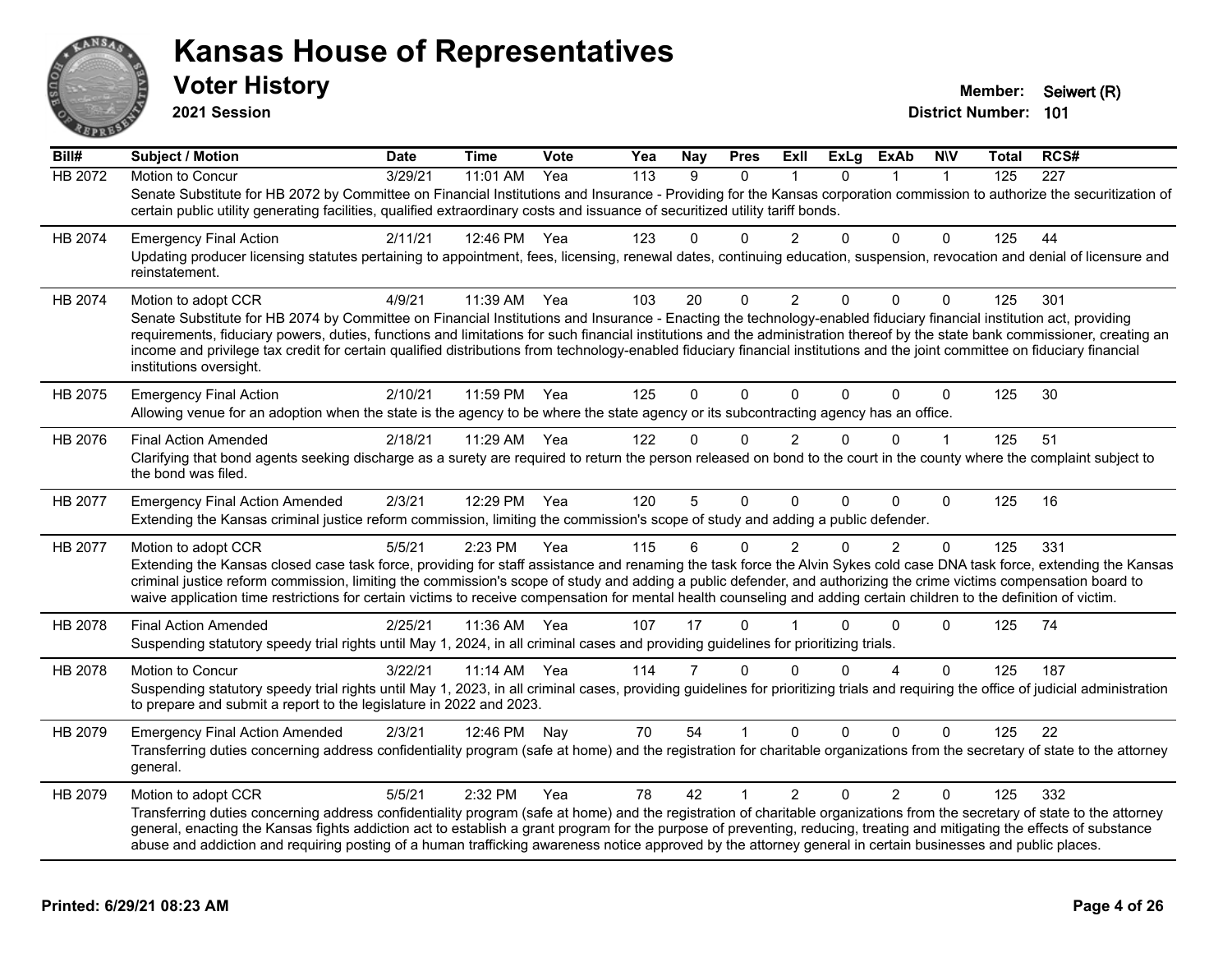

**2021 Session**

| Bill#          | <b>Subject / Motion</b>                                                                                                                                                                                                                                                                                                                                | <b>Date</b> | <b>Time</b> | Vote | Yea | Nay            | <b>Pres</b>  | <b>ExII</b>    | <b>ExLg</b>  | <b>ExAb</b>    | <b>NIV</b>           | <b>Total</b> | RCS# |
|----------------|--------------------------------------------------------------------------------------------------------------------------------------------------------------------------------------------------------------------------------------------------------------------------------------------------------------------------------------------------------|-------------|-------------|------|-----|----------------|--------------|----------------|--------------|----------------|----------------------|--------------|------|
| HB 2081        | <b>Emergency Final Action Amended</b><br>Modifying how certain prior convictions are counted for the special sentencing rule related to possession of a controlled substance and providing concurrent or<br>consecutive sentencing for persons convicted of new crimes while on release for a felony.                                                  | 2/10/21     | 11:59 PM    | Nay  | 69  | 56             | 0            | $\mathbf{0}$   | $\Omega$     | $\mathbf{0}$   | $\mathbf 0$          | 125          | 32   |
| HB 2082        | <b>Emergency Final Action</b><br>Authorizing the crime victims compensation board to waive application time restrictions for a victim of a sexually violent crime to receive compensation for mental health<br>counseling and adding certain children to the definition of victim.                                                                     | 2/3/21      | 12:41 PM    | Yea  | 125 | $\Omega$       | $\Omega$     | 0              | $\mathbf{0}$ | $\Omega$       | $\mathbf{0}$         | 125          | 21   |
| HB 2085        | <b>Final Action</b><br>Creating the students' right to know act to provide information on postsecondary education options.                                                                                                                                                                                                                             | 3/4/21      | 1:41 PM     | ExAb | 123 | $\Omega$       | 0            | $\mathbf{1}$   | $\mathbf 0$  | $\overline{1}$ | $\mathbf 0$          | 125          | 145  |
| <b>HB 2087</b> | <b>Final Action Amended</b><br>Limiting the review of certain rules and regulations by the director of the budget.                                                                                                                                                                                                                                     | 2/18/21     | 11:30 AM    | Yea  | 109 | 13             | $\Omega$     | $\overline{2}$ | $\Omega$     | $\mathbf{0}$   | $\mathbf{1}$         | 125          | 52   |
| <b>HB 2088</b> | <b>Final Action Amended</b><br>Requiring visual observation of an alleged victim of child abuse or neglect as part of an investigation.                                                                                                                                                                                                                | 3/4/21      | 1:42 PM     | ExAb | 121 | $\overline{2}$ | $\mathbf{0}$ | $\mathbf 1$    | $\Omega$     | $\overline{1}$ | $\Omega$             | 125          | 146  |
| HB 2089        | <b>Final Action Sub Bill</b><br>Substitute for HB 2089 by Committee on Federal and State Affairs - Standardizing firearm safety education training programs in school districts.                                                                                                                                                                       | 3/18/21     | 11:26 AM    | Yea  | 75  | 47             | $\Omega$     | 1              | $\Omega$     | $\mathfrak{p}$ | $\mathbf{0}$         | 125          | 180  |
| HB 2089        | Motion to Concur<br>Substitute for HB 2089 by Committee on Federal and State Affairs - Standardizing firearm safety education training programs in school districts.                                                                                                                                                                                   | 4/8/21      | 9:28 PM     | Yea  | 79  | 44             | 0            |                | $\Omega$     |                | $\mathbf 0$          | 125          | 294  |
| HB 2090        | <b>Emergency Final Action Amended</b><br>Creating a procedure for appointment of acting official when an elected official's military service causes a vacancy.                                                                                                                                                                                         | 2/3/21      | 12:34 PM    | Yea  | 125 | 0              | 0            | $\Omega$       | $\Omega$     | $\Omega$       | $\mathbf{0}$         | 125          | 18   |
| HB 2093        | <b>Final Action Amended</b><br>Increasing criminal penalties for fleeing or attempting to elude a police officer when operating a stolen vehicle, committing certain driving violations or causing a collision<br>involving another driver and making fleeing or attempting to elude a police officer evidence of intent to commit theft of a vehicle. | 2/25/21     | 11:38 AM    | Yea  | 124 | 0              | 0            |                | 0            | $\mathbf 0$    | $\mathbf{0}$         | 125          | 75   |
| HB 2094        | <b>Final Action Sub Bill</b><br>Substitute for HB 2094 by Committee on Appropriations - Expanding educational benefits of tuition and fees waiver for spouses and dependents of public safety officers<br>and personnel who are injured or disabled while performing service-related duties.                                                           | 3/17/21     | $11:17$ AM  | Yea  | 117 | 6              | $\Omega$     |                | $\Omega$     |                | $\Omega$             | 125          | 174  |
| HB 2096        | <b>Final Action</b><br>Authorizing department of corrections employees, local correctional or detention officers, judicial branch employees, municipal court employees and administrative<br>hearing officers to have identifying information restricted from public access on public websites that identify home addresses or home ownership.         | 2/18/21     | 11:32 AM    | Yea  | 122 | $\Omega$       | $\Omega$     | $\overline{2}$ | $\Omega$     | $\Omega$       | $\blacktriangleleft$ | 125          | 53   |
| HB 2097        | <b>Final Action</b><br>Decoupling the KIT and KIR workforce training programs from the high performance incentive fund program.                                                                                                                                                                                                                        | 3/3/21      | 11:47 AM    | Yea  | 124 | 0              | 0            |                | $\Omega$     | $\Omega$       | $\mathbf{0}$         | 125          | 120  |
| HB 2101        | <b>Emergency Final Action Amended</b><br>Extending transfers from the expanded lottery act revenues fund to the university engineering initiative.                                                                                                                                                                                                     | 2/25/21     | 12:56 PM    | Yea  | 112 | 12             | 0            | -1             | $\Omega$     | $\Omega$       | $\mathbf{0}$         | 125          | 83   |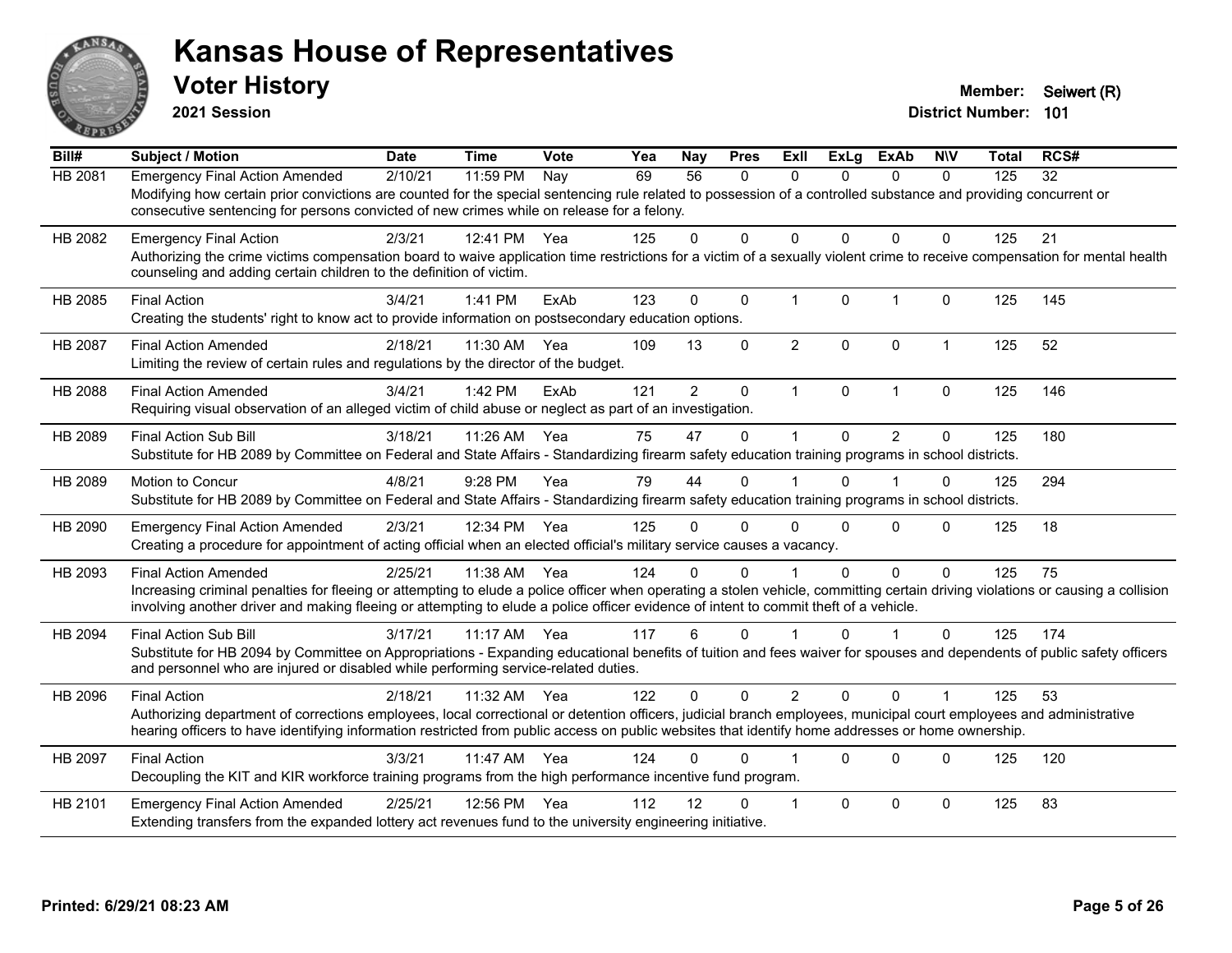

**2021 Session**

| Bill#          | <b>Subject / Motion</b>                                                                                                                                                                                                                                                                                                                                                                                                                                                                                                                                                                                                                                                                                                                                                                                                                                                                                                                                                                                                                                                                                                                                                                                                                                                                                     | <b>Date</b> | <b>Time</b>  | Vote | Yea | Nay            | <b>Pres</b>  | Exll           | <b>ExLg</b> | <b>ExAb</b>  | <b>NIV</b>   | <b>Total</b> | RCS#            |
|----------------|-------------------------------------------------------------------------------------------------------------------------------------------------------------------------------------------------------------------------------------------------------------------------------------------------------------------------------------------------------------------------------------------------------------------------------------------------------------------------------------------------------------------------------------------------------------------------------------------------------------------------------------------------------------------------------------------------------------------------------------------------------------------------------------------------------------------------------------------------------------------------------------------------------------------------------------------------------------------------------------------------------------------------------------------------------------------------------------------------------------------------------------------------------------------------------------------------------------------------------------------------------------------------------------------------------------|-------------|--------------|------|-----|----------------|--------------|----------------|-------------|--------------|--------------|--------------|-----------------|
| <b>HB 2102</b> | <b>Emergency Final Action</b><br>Updating egg repackaging requirements for retailers.                                                                                                                                                                                                                                                                                                                                                                                                                                                                                                                                                                                                                                                                                                                                                                                                                                                                                                                                                                                                                                                                                                                                                                                                                       | 2/10/21     | 11:59 PM     | Yea  | 123 | $\overline{2}$ | $\mathbf{0}$ | $\mathbf{0}$   | $\Omega$    | $\mathbf{0}$ | $\mathbf{0}$ | 125          | $\overline{25}$ |
| HB 2102        | Mot to Concur in Conference<br>Senate Substitute for HB 2102 by Committee on Agriculture and Natural Resources - Updating egg repackaging requirements for retailers.                                                                                                                                                                                                                                                                                                                                                                                                                                                                                                                                                                                                                                                                                                                                                                                                                                                                                                                                                                                                                                                                                                                                       | 4/9/21      | 2:22 PM      | Yea  | 122 |                | $\mathbf 0$  | $\overline{c}$ | $\Omega$    | 0            | 0            | 125          | 303             |
| HB 2103        | <b>Emergency Final Action</b><br>Establishing the Kansas pesticide waste disposal program and permitting up to \$50,000 to be transferred annually from the Kansas agricultural remediation fund to a<br>new Kansas pesticide waste disposal fund.                                                                                                                                                                                                                                                                                                                                                                                                                                                                                                                                                                                                                                                                                                                                                                                                                                                                                                                                                                                                                                                          | 2/11/21     | 12:38 PM     | Yea  | 123 | $\Omega$       | $\Omega$     | $\overline{2}$ | $\Omega$    | $\Omega$     | $\Omega$     | 125          | 39              |
| HB 2104        | <b>Final Action Amended</b><br>Modifying the sales tax exemption for construction materials by allowing certain educational institutions a sales tax exemption for purchases thereof.                                                                                                                                                                                                                                                                                                                                                                                                                                                                                                                                                                                                                                                                                                                                                                                                                                                                                                                                                                                                                                                                                                                       | 2/18/21     | 11:35 AM Yea |      | 114 | 8              | $\Omega$     | $\overline{2}$ | $\Omega$    | $\mathbf{0}$ | 1            | 125          | 54              |
| HB 2104        | Motion to Adopt CCR<br>Senate Substitute for HB 2104 by Committee on Assessment ant Taxation - Extending certain budget due dates for schools and notice and hearing requirements when<br>exceeding the revenue neutral rate for property tax purposes, changing time to request full and complete opinion from the state board tax appeals, requiring the state<br>board of tax appeals to serve orders and notices by electronic means if requested by the party, prohibiting valuation increases of certain property in appeals, requiring<br>appraisal directives to require compliance with uniform standards of professional appraisal practice, providing for notice and opportunity to be heard prior to removal<br>from county appraiser eligibility list, providing notification when person no longer holds office of county appraiser, placing the burden of proof on the county appraiser in<br>certain valuation and classification appeal hearings before the district court, requiring appraisal courses for appraisers to be courses approved by the Kansas real estate<br>appraisal board, extending the time a state board of tax appeals member may continue to serve after such member's term expires and authorizing appointment of a<br>member pro tempore under certain conditions. | 4/6/21      | 2:57 PM      | Yea  | 77  | 42             | $\Omega$     |                | $\Omega$    | 5            | 0            | 125          | 262             |
| HB 2106        | <b>Emergency Final Action</b><br>Extending the dates when corporate tax returns are required to be filed.                                                                                                                                                                                                                                                                                                                                                                                                                                                                                                                                                                                                                                                                                                                                                                                                                                                                                                                                                                                                                                                                                                                                                                                                   | 3/4/21      | 4:36 PM      | ExAb | 123 | $\mathbf 0$    | $\mathbf 0$  | $\mathbf{1}$   | $\mathbf 0$ | $\mathbf{1}$ | $\mathbf 0$  | 125          | 160             |
| HB 2109        | <b>Emergency Final Action</b><br>Increasing the county population threshold for a county to be required to have a lawyer representative, increasing the number of lawyer members and decreasing the<br>number of non-lawyer members on the board of indigents' defense services.                                                                                                                                                                                                                                                                                                                                                                                                                                                                                                                                                                                                                                                                                                                                                                                                                                                                                                                                                                                                                            | 2/11/21     | 12:41 PM     | Nay  | 87  | 36             | $\mathbf 0$  | $\overline{c}$ | $\Omega$    | $\mathbf 0$  | $\Omega$     | 125          | 41              |
| HB 2112        | <b>Emergency Final Action</b><br>Permitting online advertisement and sales of abandoned property by self-storage rental unit operators; providing for the designation by occupants of an alternate contact<br>and limiting claims for loss or damage of stored property to the property value limit provided in the rental agreement.                                                                                                                                                                                                                                                                                                                                                                                                                                                                                                                                                                                                                                                                                                                                                                                                                                                                                                                                                                       | 2/10/21     | 11:59 PM     | Yea  | 120 | 5              | $\mathbf 0$  | $\mathbf 0$    | $\Omega$    | $\pmb{0}$    | $\Omega$     | 125          | 27              |
| HB 2114        | <b>Emergency Final Action Amended</b><br>Establishing the Kansas senior care task force.                                                                                                                                                                                                                                                                                                                                                                                                                                                                                                                                                                                                                                                                                                                                                                                                                                                                                                                                                                                                                                                                                                                                                                                                                    | 2/18/21     | 12:38 PM     | Yea  | 113 | 8              | $\Omega$     | $\overline{2}$ | $\Omega$    | $\mathbf 1$  | $\mathbf{1}$ | 125          | 60              |
| HB 2114        | Motion to adopt CCR<br>Establishing the senior care task force, a definition of financial exploitation and Kansas elder and dependent adult abuse multidisciplinary team coordinator and teams,<br>requiring additional mandatory reporters, increasing investigation days for reports of abuse, neglect and financial exploitation of certain adults and directing the<br>department for children and families to inform certain chief administrative officers of substantiated findings of such reports.                                                                                                                                                                                                                                                                                                                                                                                                                                                                                                                                                                                                                                                                                                                                                                                                  | 4/9/21      | 5:41 PM      | Yea  | 115 |                | $\mathbf 0$  | $\overline{2}$ | $\Omega$    | $\Omega$     |              | 125          | 311             |
| HB 2115        | <b>Final Action Amended</b><br>Establishing the joint committee on child welfare system oversight.                                                                                                                                                                                                                                                                                                                                                                                                                                                                                                                                                                                                                                                                                                                                                                                                                                                                                                                                                                                                                                                                                                                                                                                                          | 2/18/21     | 11:38 AM     | Yea  | 118 | 4              | $\Omega$     | $\overline{2}$ | $\Omega$    | $\mathbf 0$  | 1            | 125          | 55              |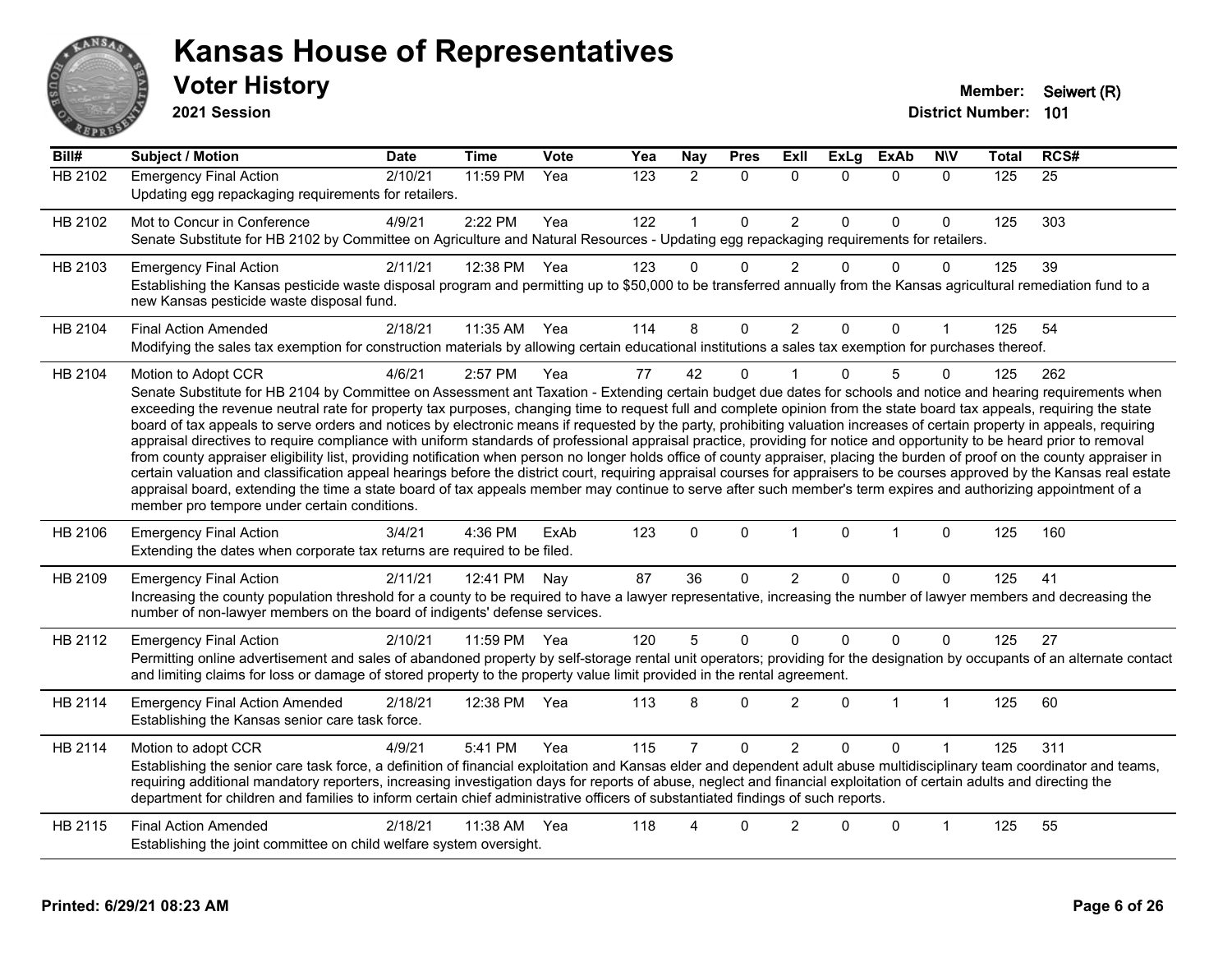

**2021 Session**

| Bill#          | <b>Subject / Motion</b>                                                                                                                                                                                                                                                                                                                                                                                                                                                                                                                                                                                                                                                                                                                                                                                                                                                                | <b>Date</b> | <b>Time</b>  | Vote | Yea | <b>Nay</b> | <b>Pres</b>  | ExII           | <b>ExLg</b> | <b>ExAb</b>    | <b>NIV</b>     | <b>Total</b> | RCS# |
|----------------|----------------------------------------------------------------------------------------------------------------------------------------------------------------------------------------------------------------------------------------------------------------------------------------------------------------------------------------------------------------------------------------------------------------------------------------------------------------------------------------------------------------------------------------------------------------------------------------------------------------------------------------------------------------------------------------------------------------------------------------------------------------------------------------------------------------------------------------------------------------------------------------|-------------|--------------|------|-----|------------|--------------|----------------|-------------|----------------|----------------|--------------|------|
| <b>HB 2116</b> | <b>Emergency Final Action</b><br>Exempting the caregiver of a child in state out-of-home placement from the child care assistance 20-hour-per-week work requirement.                                                                                                                                                                                                                                                                                                                                                                                                                                                                                                                                                                                                                                                                                                                   | 3/4/21      | $4:43$ PM    | ExAb | 123 | $\Omega$   | $\mathbf{0}$ |                | 0           |                | $\mathbf{0}$   | 125          | 165  |
| HB 2119        | <b>EFA Sub Bill Amended</b><br>Substitute for HB 2119 by Committee on K-12 Education Budget - Making and concerning appropriations for the department of education for fiscal years ending June 30,<br>2021, June 30, 2022, and June 30, 2023, creating and expanding school choice programs, restricting remote learning and remote enrollment and extending the<br>statewide property tax levy for schools.                                                                                                                                                                                                                                                                                                                                                                                                                                                                          | 3/30/21     | 7:56 PM      | Yea  | 65  | 58         | 0            |                | 0           |                | $\Omega$       | 125          | 255  |
| HB 2120        | <b>Emergency Final Action</b><br>Removing the spousal exception from the crime of sexual battery.                                                                                                                                                                                                                                                                                                                                                                                                                                                                                                                                                                                                                                                                                                                                                                                      | 2/11/21     | 12:50 PM     | Yea  | 110 | 13         | $\mathbf 0$  | $\overline{2}$ | $\Omega$    | 0              | $\mathbf 0$    | 125          | 46   |
| HB 2121        | <b>Emergency Final Action Amended</b><br>Adding definitions related to defendants who abscond from supervision in the criminal procedure code and for parole.                                                                                                                                                                                                                                                                                                                                                                                                                                                                                                                                                                                                                                                                                                                          | 2/11/21     | 12:43 PM Yea |      | 101 | 22         | 0            | $\overline{2}$ | $\Omega$    | $\Omega$       | $\Omega$       | 125          | 42   |
| HB 2121        | Motion to adopt CCR<br>Increasing the criminal penalty for mistreatment of a dependent adult or elder person when the victim is a resident of an adult care home, adding definitions related to<br>defendants who abscond from supervision in the criminal procedure code and for parole and clarifying that bond agents seeking discharge as a surety are required to<br>return the person released on bond to the court in the county where the complaint subject to the bond was filed, requiring the department of corrections to develop<br>guidance to be used by parole officers when responding to violations of parole and postrelease supervision and that incentivize compliant behavior, and authorizing<br>court services officers and community corrections officers to provide a certification of identification to offenders for use to obtain a new driver's license. | 5/5/21      | 2:39 PM      | Yea  | 121 | $\Omega$   | 0            | $\overline{2}$ | $\Omega$    | $\overline{2}$ | $\mathbf 0$    | 125          | 333  |
| HB 2124        | <b>Emergency Final Action</b><br>Clarifying the authority of healing arts school clinics to provide healing arts services.                                                                                                                                                                                                                                                                                                                                                                                                                                                                                                                                                                                                                                                                                                                                                             | 2/18/21     | 12:39 PM     | Yea  | 121 | $\Omega$   | $\mathbf 0$  | $\overline{2}$ | $\Omega$    |                |                | 125          | 61   |
| HB 2125        | <b>Emergency Final Action Amended</b><br>Allowing a copy of a will to be filed and admitted to probate and allowing a will or a copy of a will filed within six months after the death of the testator to be admitted to<br>probate at any time.                                                                                                                                                                                                                                                                                                                                                                                                                                                                                                                                                                                                                                       | 2/18/21     | 12:46 PM Yea |      | 118 | 3          | $\Omega$     | $\overline{2}$ | $\Omega$    |                |                | 125          | 64   |
| HB 2126        | <b>Final Action Amended</b><br>Providing immunity from civil liability for COVID-19 claims for adult care facilities.                                                                                                                                                                                                                                                                                                                                                                                                                                                                                                                                                                                                                                                                                                                                                                  | 3/4/21      | 1:44 PM      | ExAb | 85  | 37         |              | 1              | 0           | $\overline{1}$ | $\mathbf 0$    | 125          | 147  |
| HB 2128        | <b>Final Action Amended</b><br>Clarifying jurisdiction and supervision of offenders in a certified drug abuse treatment program.                                                                                                                                                                                                                                                                                                                                                                                                                                                                                                                                                                                                                                                                                                                                                       | 3/2/21      | 10:32 AM Yea |      | 124 | $\Omega$   | $\Omega$     | $\mathbf{1}$   | $\Omega$    | $\Omega$       | $\Omega$       | 125          | 92   |
| HB 2134        | <b>Emergency Final Action</b><br>Updating the national association of insurance commissioners credit for reinsurance model law and codifying the credit for reinsurance model regulation.                                                                                                                                                                                                                                                                                                                                                                                                                                                                                                                                                                                                                                                                                              | 2/11/21     | 12:39 PM Yea |      | 123 | $\Omega$   | 0            | $\overline{2}$ | 0           | $\Omega$       | $\mathbf 0$    | 125          | 40   |
| HB 2134        | Motion to adopt CCR<br>Making appropriations for the Kansas state department of education for FY 2021, FY 2022 and FY 2023; requiring a Kansas foster care children annual academic report<br>card; authorizing limited remote learning; providing the criteria for identification of students eligible to receive at-risk programs and services; requiring boards of<br>education to allocate sufficient school district moneys to improve student academic performance; authorizing school districts to pay tuition and fees for concurrent and<br>dual enrollment programs; expanding student eligibility under the tax credit for low income students scholarship program; extending the high-density at-risk weighting;<br>providing ACT college entrance exams and workkeys assessments to certain nonpublic school students.                                                    | 5/7/21      | 6:51 PM      | Yea  | 107 | 9          | $\Omega$     |                | $\Omega$    | 6              | $\overline{2}$ | 125          | 352  |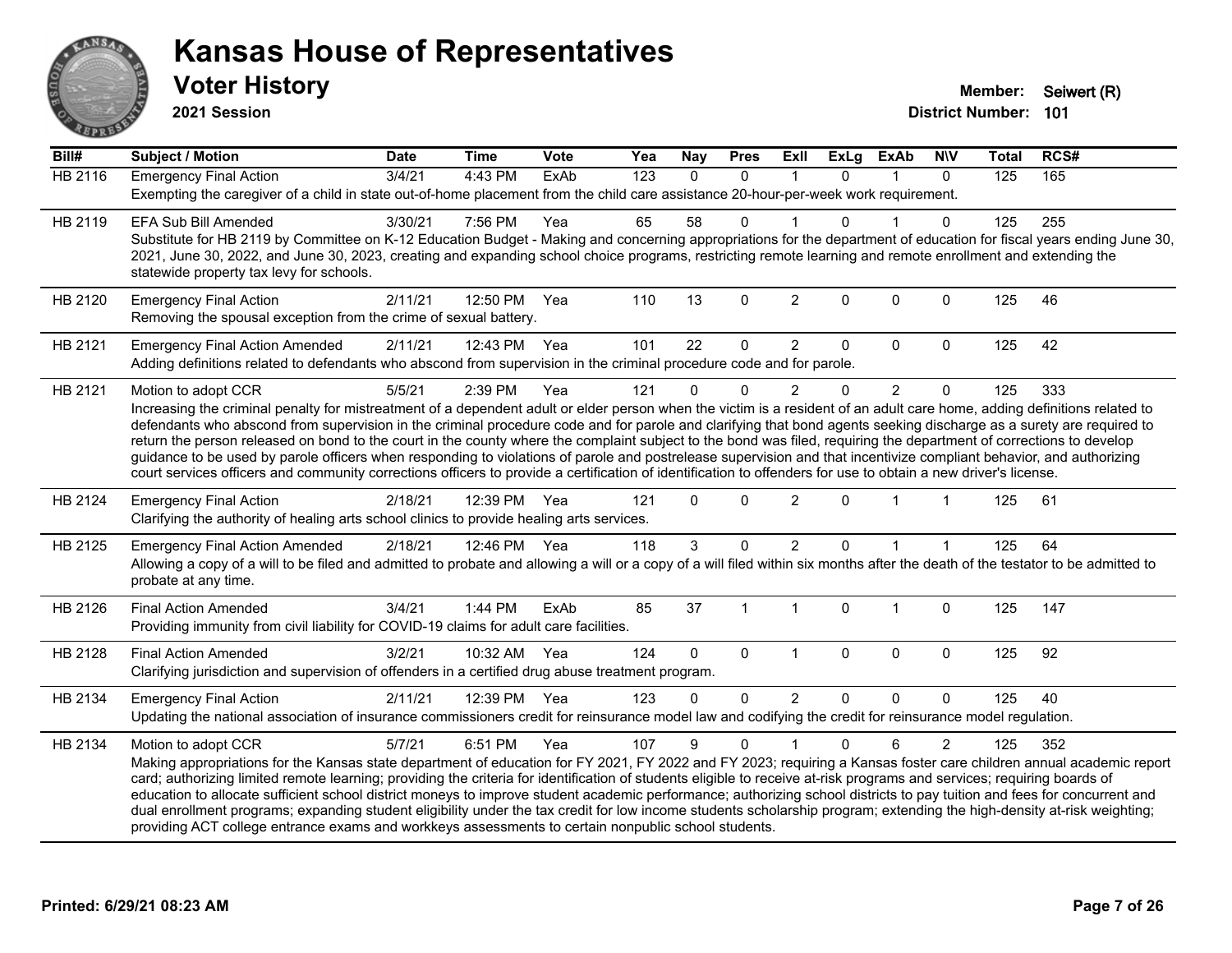

**2021 Session**

| Bill#          | Subject / Motion                                                                                                                                                                                                                  | <b>Date</b> | <b>Time</b> | <b>Vote</b> | Yea | Nay          | <b>Pres</b> | <b>Exll</b>          | <b>ExLg</b>  | <b>ExAb</b>    | <b>NIV</b>     | <b>Total</b> | RCS# |
|----------------|-----------------------------------------------------------------------------------------------------------------------------------------------------------------------------------------------------------------------------------|-------------|-------------|-------------|-----|--------------|-------------|----------------------|--------------|----------------|----------------|--------------|------|
| <b>HB 2136</b> | <b>Final Action Amended</b>                                                                                                                                                                                                       | 2/25/21     | 11:40 AM    | Yea         | 124 | $\Omega$     | $\Omega$    |                      | $\Omega$     | $\Omega$       | $\Omega$       | 125          | 76   |
|                | Updating certain statutes relating to the regulation of the business of insurance; granting the commissioner of insurance certain investigative powers.                                                                           |             |             |             |     |              |             |                      |              |                |                |              |      |
| HB 2137        | <b>Final Action Amended</b>                                                                                                                                                                                                       | 3/2/21      | 10:33 AM    | Yea         | 122 | 2            | $\Omega$    |                      |              | $\Omega$       | 0              | 125          | 93   |
|                | Authorizing certain licensees under the Kansas liquor control act and the club and drinking establishment act to sell and serve cereal malt beverages.                                                                            |             |             |             |     |              |             |                      |              |                |                |              |      |
| HB 2137        | Motion to adopt CCR                                                                                                                                                                                                               | 5/7/21      | 4:41 PM     | Yea         | 101 | 18           | 0           |                      | $\Omega$     | 5              | $\Omega$       | 125          | 351  |
|                | Making amendments regarding licensure to sell alcoholic liquor and cereal malt beverages, authorizing transfers of bulk alcoholic liquor by certain licensees and                                                                 |             |             |             |     |              |             |                      |              |                |                |              |      |
|                | authorizing the sale of alcoholic liquor and cereal malt beverages on specified days and times and subject to certain conditions by licensees under the Kansas liquor<br>control act and the club and drinking establishment act. |             |             |             |     |              |             |                      |              |                |                |              |      |
| HB 2138        | <b>Final Action</b>                                                                                                                                                                                                               | 3/3/21      | 11:48 AM    | Yea         | 120 | 4            | $\Omega$    |                      | $\mathbf{0}$ | 0              | $\mathbf 0$    | 125          | 121  |
|                | Club and drinking establishment liquor license eligibility; spouse is a law enforcement officer in another county.                                                                                                                |             |             |             |     |              |             |                      |              |                |                |              |      |
| HB 2143        | <b>Emergency Final Action</b>                                                                                                                                                                                                     | 3/4/21      | 4:39 PM     | ExAb        | 119 |              | 0           |                      | $\Omega$     | $\overline{1}$ | $\Omega$       | 125          | 162  |
|                | Making exemption permanent for certain cash rebates on sales or leases of new motor vehicles for sales tax purposes.                                                                                                              |             |             |             |     |              |             |                      |              |                |                |              |      |
| HB 2143        | Motion to adopt CCR                                                                                                                                                                                                               | 4/9/21      | 6:16 PM     | Yea         | 118 | 3            | $\Omega$    | $\overline{2}$       | $\Omega$     | $\Omega$       | $\overline{2}$ | 125          | 315  |
|                | Making exemption permanent for certain cash rebates on sales or leases of new motor vehicles for sales tax purposes.                                                                                                              |             |             |             |     |              |             |                      |              |                |                |              |      |
| HB 2145        | <b>Final Action</b>                                                                                                                                                                                                               | 3/2/21      | 10:35 AM    | Yea         | 124 | $\Omega$     | $\Omega$    |                      | $\Omega$     | $\Omega$       | $\Omega$       | 125          | 94   |
|                | Exempting the retail sale of electricity by public utilities for electric vehicle charging stations from the jurisdiction of the state corporation commission.                                                                    |             |             |             |     |              |             |                      |              |                |                |              |      |
| HB 2150        | <b>Final Action Amended</b>                                                                                                                                                                                                       | 3/25/21     | $11:18$ AM  | Yea         | 118 | 4            | 0           |                      |              | $\mathcal{P}$  | $\Omega$       | 125          | 209  |
|                | Creating a definition of financial exploitation, requiring additional mandatory reporters and increasing investigation days in the abuse, neglect and financial exploitation of                                                   |             |             |             |     |              |             |                      |              |                |                |              |      |
|                | certain adults.                                                                                                                                                                                                                   |             |             |             |     |              |             |                      |              |                |                |              |      |
| HB 2151        | <b>Emergency Final Action</b>                                                                                                                                                                                                     | 2/18/21     | 12:44 PM    | Yea         | 121 | $\mathbf{0}$ | $\Omega$    | $\overline{2}$       | $\Omega$     | $\overline{1}$ | 1              | 125          | 63   |
|                | Creating Kansas elder and dependent adult abuse multidisciplinary teams and a coordinator.                                                                                                                                        |             |             |             |     |              |             |                      |              |                |                |              |      |
| HB 2153        | <b>Final Action</b>                                                                                                                                                                                                               | 3/3/21      | 11:50 AM    | Yea         | 124 | $\Omega$     | $\Omega$    | $\blacktriangleleft$ | $\Omega$     | $\Omega$       | $\mathbf 0$    | 125          | 122  |
|                | Increasing the criminal penalty for mistreatment of a dependent adult or elder person when the victim is a resident of an adult care home.                                                                                        |             |             |             |     |              |             |                      |              |                |                |              |      |
| HB 2155        | <b>Emergency Final Action</b>                                                                                                                                                                                                     | 2/18/21     | 12:43 PM    | Yea         | 85  | 36           | $\Omega$    | $\overline{2}$       | 0            |                | 1              | 125          | 62   |
|                | Providing for department of health and environment response operations for water and soil pollutant release, discharge or escape.                                                                                                 |             |             |             |     |              |             |                      |              |                |                |              |      |
| HB 2158        | <b>Final Action</b>                                                                                                                                                                                                               | 2/18/21     | 11:40 AM    | Yea         | 121 |              | 0           | 2                    | 0            | $\Omega$       |                | 125          | 56   |
|                | Making permanent provisions for the advisory committee on trauma and the statewide trauma system regional council to conduct closed meetings and keep privileged<br>records regarding trauma cases.                               |             |             |             |     |              |             |                      |              |                |                |              |      |
|                |                                                                                                                                                                                                                                   |             |             |             |     |              |             |                      |              |                |                |              |      |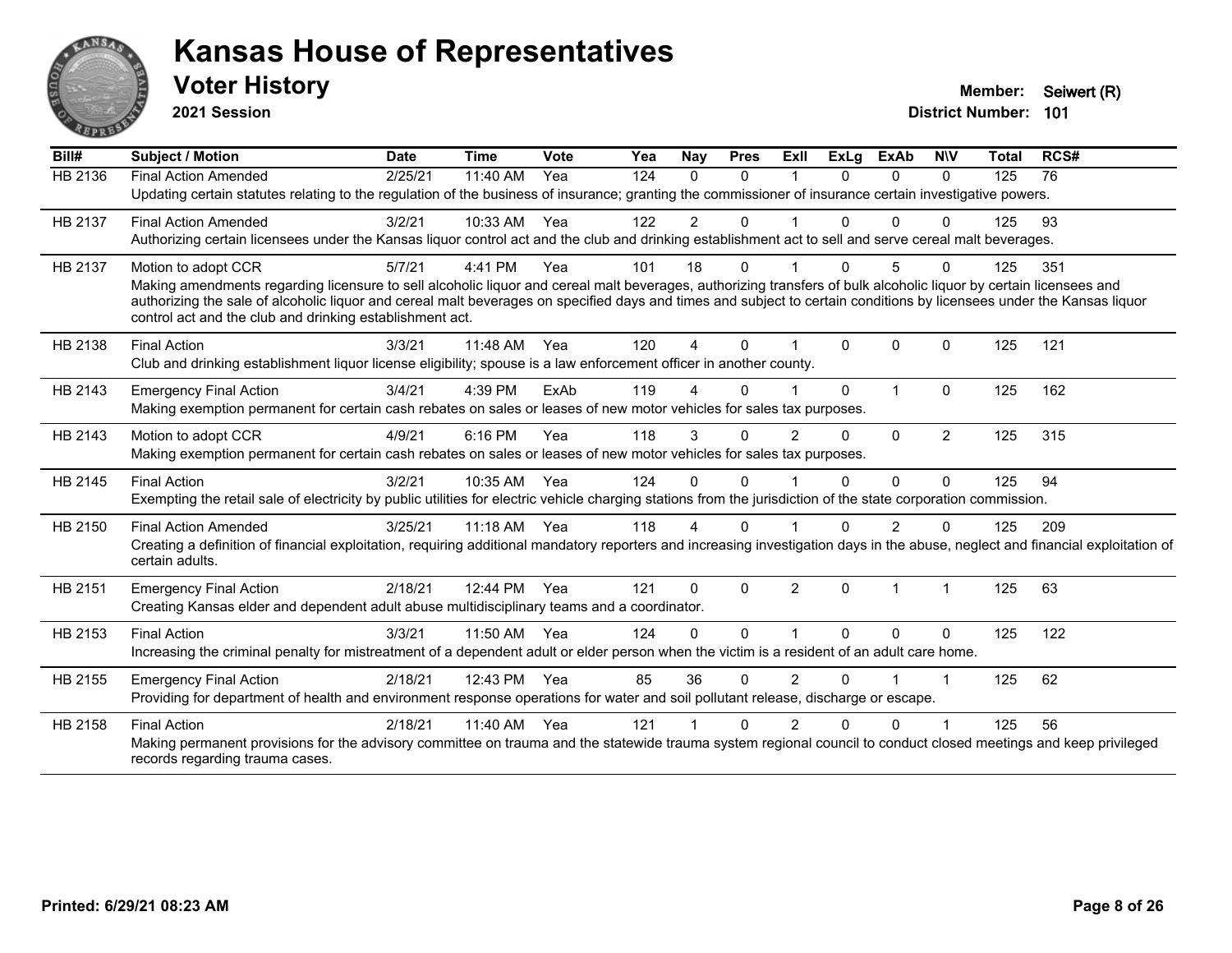

**2021 Session**

| Bill#          | <b>Subject / Motion</b>                                                                                                                                                                                                                                                                                                                                                                                                                                                                                                                                                                                                                                                                                                                                                                               | <b>Date</b> | <b>Time</b>  | Vote | Yea | <b>Nay</b> | <b>Pres</b>  | ExII           | <b>ExLg</b>  | <b>ExAb</b>    | <b>NIV</b>   | Total | RCS# |
|----------------|-------------------------------------------------------------------------------------------------------------------------------------------------------------------------------------------------------------------------------------------------------------------------------------------------------------------------------------------------------------------------------------------------------------------------------------------------------------------------------------------------------------------------------------------------------------------------------------------------------------------------------------------------------------------------------------------------------------------------------------------------------------------------------------------------------|-------------|--------------|------|-----|------------|--------------|----------------|--------------|----------------|--------------|-------|------|
| <b>HB 2158</b> | Motion to adopt CCR                                                                                                                                                                                                                                                                                                                                                                                                                                                                                                                                                                                                                                                                                                                                                                                   | 5/5/21      | 2:45 PM      | Yea  | 121 | $\Omega$   | $\Omega$     | $\mathfrak{p}$ | $\Omega$     | $\mathcal{P}$  | $\Omega$     | 125   | 334  |
|                | Establishing the joint committee on child welfare system oversight, providing certain exceptions to the confidentiality of state child death review board documents,<br>requiring visual observation of an alleged victim of child abuse or neglect as part of an investigation, exempting the caregiver of a child in state out-of-home placement<br>from the child care assistance 20-hour-per-week work requirement, permitting the secretary for children and families to license certain family foster homes where a<br>former foster care youth with certain juvenile adjudications resides making permanent provisions for the advisory committee on trauma and the statewide trauma system<br>regional council to conduct closed meetings and keep privileged records regarding trauma cases. |             |              |      |     |            |              |                |              |                |              |       |      |
| HB 2162        | <b>Final Action</b>                                                                                                                                                                                                                                                                                                                                                                                                                                                                                                                                                                                                                                                                                                                                                                                   | 3/2/21      | 10:25 AM     | Yea  | 123 | $\Omega$   | 1            | 1              | $\Omega$     | $\mathbf{0}$   | $\mathbf{0}$ | 125   | 88   |
|                | Amending and repealing reapportionment census data laws to conform with 2019 amendments to the Kansas constitution and to remove certain obsolete provisions.                                                                                                                                                                                                                                                                                                                                                                                                                                                                                                                                                                                                                                         |             |              |      |     |            |              |                |              |                |              |       |      |
| HB 2165        | <b>Emergency Final Action Amended</b><br>Providing for all vehicles more than 35 years old to qualify as an antique vehicle.                                                                                                                                                                                                                                                                                                                                                                                                                                                                                                                                                                                                                                                                          | 2/11/21     | 12:44 PM Yea |      | 114 | 9          | $\Omega$     | $\overline{c}$ | $\Omega$     | $\Omega$       | $\mathbf 0$  | 125   | 43   |
| HB 2165        | <b>Motion to Concur</b><br>Providing for all vehicles more than 35 years old to qualify as an antique vehicle.                                                                                                                                                                                                                                                                                                                                                                                                                                                                                                                                                                                                                                                                                        | 4/7/21      | 10:26 AM     | Yea  | 117 | 5          | $\mathbf 0$  | $\overline{1}$ | $\mathbf{0}$ | $\overline{2}$ | $\mathbf{0}$ | 125   | 265  |
| HB 2166        | Final Action Sub Bill Amended                                                                                                                                                                                                                                                                                                                                                                                                                                                                                                                                                                                                                                                                                                                                                                         | 3/2/21      | 10:38 AM     | Yea  | 124 | $\Omega$   | $\Omega$     |                | 0            | $\Omega$       | $\Omega$     | 125   | 95   |
|                | Substitute for HB 2166 by Committee on Transportation - Providing for the Braden's hope for childhood cancer, proud educator and alpha kappa alpha distinctive license<br>plates and providing distinctive license plates for current and veteran members of the United States army, navy, marine corps, air force, coast guard and space force and<br>modifying the requirements to begin production on distinctive license plates.                                                                                                                                                                                                                                                                                                                                                                  |             |              |      |     |            |              |                |              |                |              |       |      |
| HB 2166        | Motion to Adopt CCR                                                                                                                                                                                                                                                                                                                                                                                                                                                                                                                                                                                                                                                                                                                                                                                   | 4/8/21      | 5:31 PM      | Yea  | 81  | 41         | $\mathbf{0}$ | $\mathbf{1}$   | $\Omega$     | $\overline{2}$ | $\Omega$     | 125   | 289  |
|                | Substitute for HB 2166 by Committee on Transportation - Providing for the Braden's hope for childhood cancer, proud educator, delta sigma theta, Gadsden flag, love,<br>Chloe foundation and alpha kappa alpha distinctive license plates and providing distinctive license plates for current and veteran members of the United States army,<br>navy, marine corps, air force, coast guard and space force, modifying the requirements to begin production on distinctive license plates, requiring reporting by<br>sponsoring organizations of distinctive license plates, allowing certain license plates issued by the division of vehicles to be personalized license plates and establishing<br>a fee on firefighter distinctive license plates.                                                |             |              |      |     |            |              |                |              |                |              |       |      |
| HB 2166        | <b>Consideration of Veto</b>                                                                                                                                                                                                                                                                                                                                                                                                                                                                                                                                                                                                                                                                                                                                                                          | 5/3/21      | 11:39 AM     | Yea  | 86  | 37         | $\mathbf{0}$ | $\Omega$       | $\Omega$     | 1              | $\mathbf{1}$ | 125   | 317  |
|                | Substitute for HB 2166 by Committee on Transportation - Providing for the Braden's hope for childhood cancer, proud educator, delta sigma theta, Gadsden flag, love,<br>Chloe foundation and alpha kappa alpha distinctive license plates and providing distinctive license plates for current and veteran members of the United States army,<br>navy, marine corps, air force, coast guard and space force, modifying the requirements to begin production on distinctive license plates, requiring reporting by<br>sponsoring organizations of distinctive license plates, allowing certain license plates issued by the division of vehicles to be personalized license plates and establishing<br>a fee on firefighter distinctive license plates.                                                |             |              |      |     |            |              |                |              |                |              |       |      |
| HB 2167        | <b>Emergency Final Action</b><br>Permitting concrete mixer trucks and requiring dump trucks to display license plates on the front of vehicles.                                                                                                                                                                                                                                                                                                                                                                                                                                                                                                                                                                                                                                                       | 2/10/21     | 11:59 PM     | Yea  | 125 | $\Omega$   | 0            | $\Omega$       | 0            | 0              | $\mathbf 0$  | 125   | 34   |
| HB 2167        | Motion to Concur<br>Permitting concrete mixer trucks and requiring dump trucks to display license plates on the front of vehicles.                                                                                                                                                                                                                                                                                                                                                                                                                                                                                                                                                                                                                                                                    | 4/7/21      | 10:28 AM     | Yea  | 122 | $\Omega$   | $\Omega$     | 1              | $\Omega$     | $\overline{2}$ | $\mathbf 0$  | 125   | 266  |
| HB 2172        | <b>Final Action Amended</b>                                                                                                                                                                                                                                                                                                                                                                                                                                                                                                                                                                                                                                                                                                                                                                           | 2/18/21     | 11:41 AM     | Yea  | 122 |            | 0            | $\overline{2}$ | $\Omega$     | $\Omega$       |              | 125   | 57   |
|                | Modifying water usage calculations and fees for multi-year flex accounts and permitting alternative base average water use calculations and prorated terms.                                                                                                                                                                                                                                                                                                                                                                                                                                                                                                                                                                                                                                           |             |              |      |     |            |              |                |              |                |              |       |      |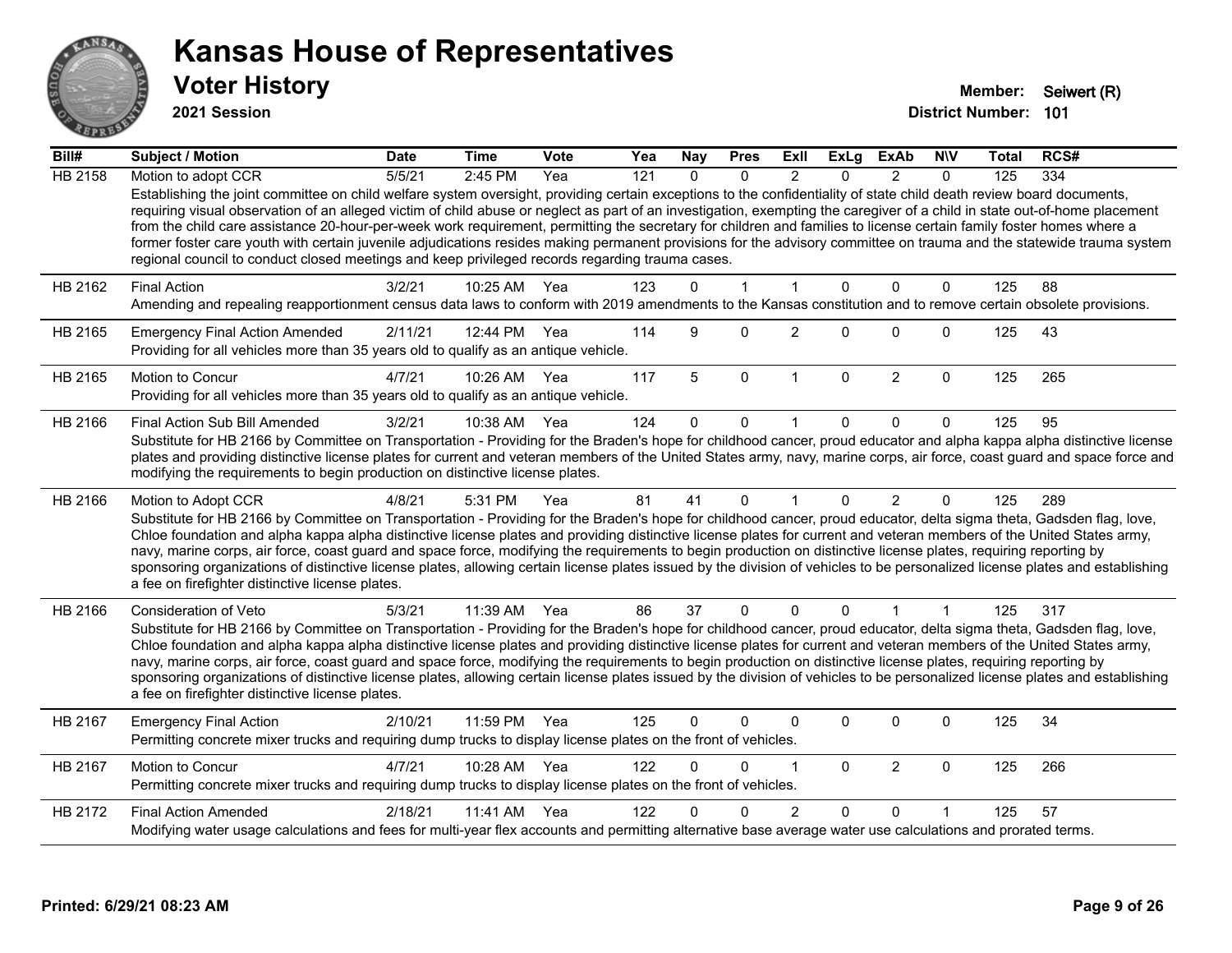

**2021 Session**

| Bill#          | <b>Subject / Motion</b>                                                                                                                                                                                                                                                                                                                                                                                                                                                                                                                                                                                                                                                                                                                                                                                                                                                                                           | <b>Date</b> | <b>Time</b> | Vote | Yea              | <b>Nay</b>     | <b>Pres</b> | ExII           | <b>ExLg</b> | <b>ExAb</b>    | <b>NIV</b>   | <b>Total</b> | RCS# |
|----------------|-------------------------------------------------------------------------------------------------------------------------------------------------------------------------------------------------------------------------------------------------------------------------------------------------------------------------------------------------------------------------------------------------------------------------------------------------------------------------------------------------------------------------------------------------------------------------------------------------------------------------------------------------------------------------------------------------------------------------------------------------------------------------------------------------------------------------------------------------------------------------------------------------------------------|-------------|-------------|------|------------------|----------------|-------------|----------------|-------------|----------------|--------------|--------------|------|
| <b>HB 2175</b> | <b>Emergency Final Action</b><br>Creating the Dwayne Peaslee technical training center district.                                                                                                                                                                                                                                                                                                                                                                                                                                                                                                                                                                                                                                                                                                                                                                                                                  | 2/25/21     | 12:52 PM    | Yea  | $\overline{122}$ | $\overline{2}$ | $\Omega$    | $\mathbf 1$    | $\Omega$    | $\Omega$       | $\Omega$     | 125          | 81   |
| HB 2176        | <b>Emergency Final Action Amended</b><br>Clarify the vacation or exclusion of territory from city boundaries or release of easements.                                                                                                                                                                                                                                                                                                                                                                                                                                                                                                                                                                                                                                                                                                                                                                             | 3/25/21     | 12:22 PM    | Yea  | 120              | $\overline{2}$ | 0           | $\mathbf{1}$   | 0           | $\overline{2}$ | $\mathbf 0$  | 125          | 224  |
| HB 2178        | <b>Final Action</b><br>Vacating certain blocks in the original town plat set aside for a college and a park in the city of Americus and vesting fee simple title in the city.                                                                                                                                                                                                                                                                                                                                                                                                                                                                                                                                                                                                                                                                                                                                     | 2/18/21     | 11:42 AM    | Yea  | 121              | 1              | $\Omega$    | $\overline{2}$ | $\Omega$    | $\mathbf{0}$   | $\mathbf{1}$ | 125          | 58   |
| HB 2178        | <b>Motion to Concur</b><br>Providing for the vacation or exclusion of territory or easements by cities, including certain blocks in the original town plat set aside for a college and a park in the<br>city of Americus.                                                                                                                                                                                                                                                                                                                                                                                                                                                                                                                                                                                                                                                                                         | 3/30/21     | 3:05 PM     | Yea  | 121              | $\overline{2}$ | 0           |                | $\Omega$    | $\Omega$       | $\mathbf 1$  | 125          | 250  |
| HB 2183        | <b>Final Action Amended</b><br>Prohibiting the governor, the executive branch and the judicial branch from altering election laws or procedures and limiting the authority of the secretary of state to enter<br>into consent decrees with any court absent the approval of the legislative coordinating council.                                                                                                                                                                                                                                                                                                                                                                                                                                                                                                                                                                                                 | 3/3/21      | 11:53 AM    | Yea  | 84               | 39             |             |                | 0           | $\Omega$       | $\Omega$     | 125          | 123  |
| HB 2183        | Motion to adopt CCR<br>Creating the transparency in revenues underwriting elections act; prohibiting the receipt and expenditure of private moneys by election officials; directing the secretary of<br>state to publish certain registered voter totals; relating to advance voting ballots by requiring signed statements for delivery of such ballots on behalf of a voter; limiting<br>the number of such ballots that can be delivered; prohibiting the altering or backdating of the mailing date on such ballots; requiring a matching signature on such<br>ballots; removing the secretary of state's authority to provide additional time for receipt of such ballots; prohibiting candidates for office from engaging in certain conduct<br>related to advance voting ballots; creating the crime of false representation of an election official; and, expanding the crime of electioneering.          | 4/8/21      | 10:11 PM    | Yea  | 80               | 42             | $\Omega$    |                | $\Omega$    | $\overline{2}$ | $\mathbf{0}$ | 125          | 296  |
| HB 2183        | <b>Consideration of Veto</b><br>Creating the transparency in revenues underwriting elections act; prohibiting the receipt and expenditure of private moneys by election officials; directing the secretary of<br>state to publish certain registered voter totals; relating to advance voting ballots by requiring signed statements for delivery of such ballots on behalf of a voter; limiting<br>the number of such ballots that can be delivered; prohibiting the altering or backdating of the mailing date on such ballots; requiring a matching signature on such<br>ballots; removing the secretary of state's authority to provide additional time for receipt of such ballots; prohibiting candidates for office from engaging in certain conduct<br>related to advance voting ballots; creating the crime of false representation of an election official; and, expanding the crime of electioneering. | 5/3/21      | 12:01 PM    | Yea  | 85               | 38             | ∩           |                |             |                |              | 125          | 319  |
| HB 2187        | <b>Final Action</b><br>Enacting the first-time home buyer savings account act.                                                                                                                                                                                                                                                                                                                                                                                                                                                                                                                                                                                                                                                                                                                                                                                                                                    | 2/18/21     | 11:44 AM    | Yea  | 119              | 3              | $\Omega$    | $\overline{2}$ | 0           | $\Omega$       |              | 125          | 59   |
| HB 2187        | Motion to Concur<br>Enacting the first-time home buyer savings account act.                                                                                                                                                                                                                                                                                                                                                                                                                                                                                                                                                                                                                                                                                                                                                                                                                                       | 5/5/21      | 2:47 PM     | Yea  | 119              | $\overline{2}$ | 0           | $\overline{2}$ | $\Omega$    | $\overline{2}$ | $\mathbf 0$  | 125          | 335  |
| HB 2191        | <b>Final Action</b><br>Increasing criminal penalties for the crimes of riot and incitement to riot when the crime occurs in a correctional facility.                                                                                                                                                                                                                                                                                                                                                                                                                                                                                                                                                                                                                                                                                                                                                              | 2/24/21     | 11:20 AM    | Yea  | 123              | $\Omega$       | 0           |                | $\Omega$    | $\mathbf{1}$   | 0            | 125          | 67   |
| HB 2192        | <b>Final Action</b><br>Authorizing court services officers and community corrections officers to provide a certification of identification to offenders for use to obtain a new driver's license.                                                                                                                                                                                                                                                                                                                                                                                                                                                                                                                                                                                                                                                                                                                 | 2/25/21     | 11:41 AM    | Yea  | 124              | 0              | $\Omega$    |                | 0           | $\Omega$       | 0            | 125          | 77   |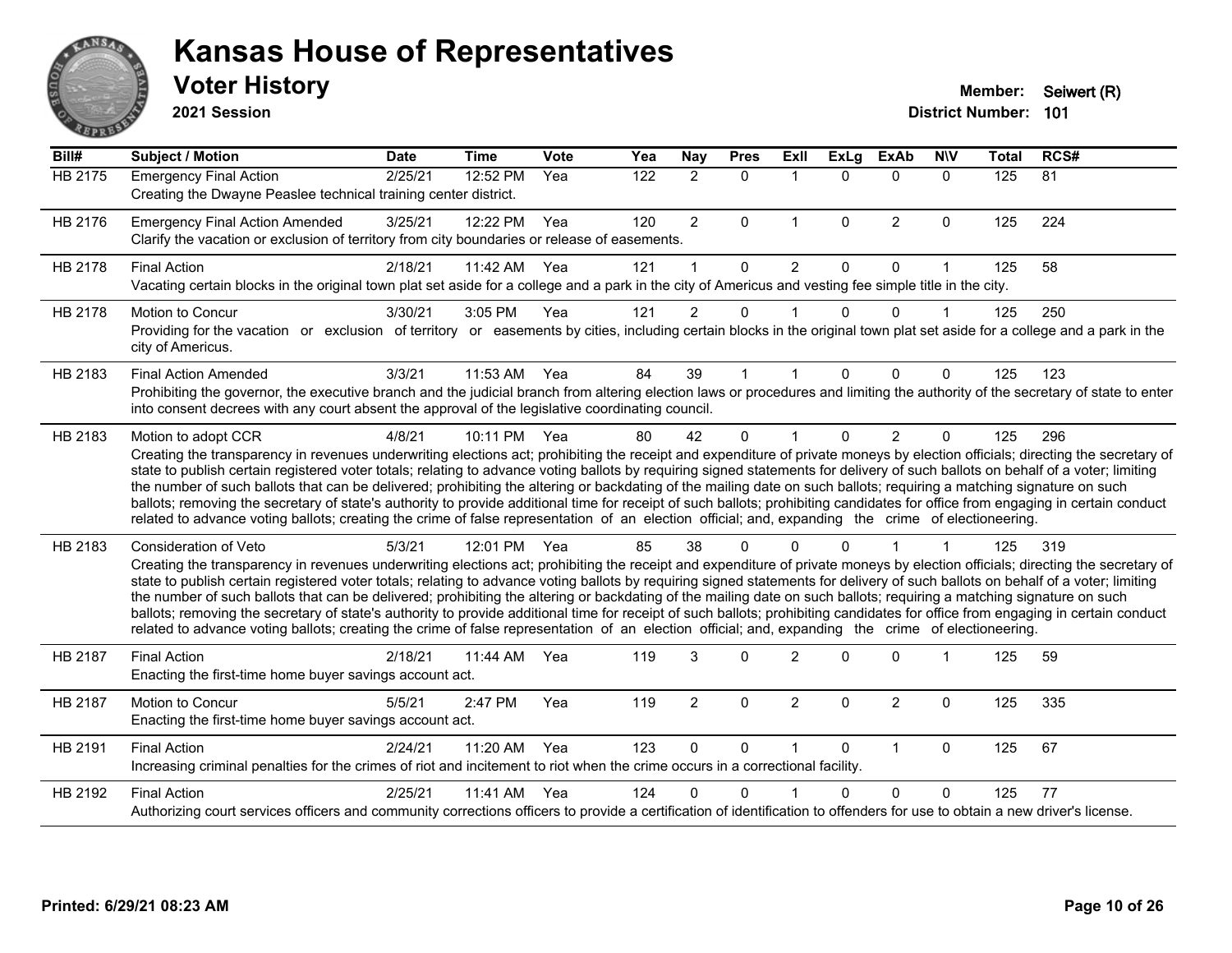

**2021 Session**

| Bill#   | Subject / Motion                                                                                                                                                                                                                                                                                                                                                                                                                                                                                                                                                                                                                                                                                                                                                                                                                                                                                                                                                                                                                                                                                                                                  | <b>Date</b>     | <b>Time</b>  | <b>Vote</b> | Yea | <b>Nay</b>     | <b>Pres</b>  | ExII           | <b>ExLg</b> | <b>ExAb</b>    | <b>NIV</b>   | Total | RCS# |
|---------|---------------------------------------------------------------------------------------------------------------------------------------------------------------------------------------------------------------------------------------------------------------------------------------------------------------------------------------------------------------------------------------------------------------------------------------------------------------------------------------------------------------------------------------------------------------------------------------------------------------------------------------------------------------------------------------------------------------------------------------------------------------------------------------------------------------------------------------------------------------------------------------------------------------------------------------------------------------------------------------------------------------------------------------------------------------------------------------------------------------------------------------------------|-----------------|--------------|-------------|-----|----------------|--------------|----------------|-------------|----------------|--------------|-------|------|
| HB 2196 | Final Action Sub Bill Amended                                                                                                                                                                                                                                                                                                                                                                                                                                                                                                                                                                                                                                                                                                                                                                                                                                                                                                                                                                                                                                                                                                                     | $\sqrt{3}/4/21$ | $1:47$ PM    | ExAb        | 87  | 36             | $\Omega$     |                | $\Omega$    |                | $\Omega$     | 125   | 148  |
|         | Substitute for HB 2196 by Commerce, Labor and Economic Development - Changing provisions of the employment security law including creation of the unemployment<br>compensation modernization and improvement council, development of a new unemployment insurance information technology system, provision of tax information to<br>claimants, publication of trust fund data, the maximum benefit period, the charging of employer accounts for benefits paid, employer contribution rate determination and<br>schedules, abolishment of the employment security interest assessment fund, crediting of employer accounts for fraudulent or erroneous payments, appropriation of<br>federal COVID-19 moneys to the unemployment insurance trust fund, transfers from the state general fund to the unemployment insurance trust fund for improper<br>benefit payments, emergency expansion of the employment security board of review, providing for the my reemployment plan program and workforce training program<br>availability to claimants, changes to the shared work compensation program and other unemployment trust fund provisions. |                 |              |             |     |                |              |                |             |                |              |       |      |
| HB 2196 | Motion to adopt CCR                                                                                                                                                                                                                                                                                                                                                                                                                                                                                                                                                                                                                                                                                                                                                                                                                                                                                                                                                                                                                                                                                                                               | 4/9/21          | 5:58 PM      | Yea         | 122 | 0              | $\Omega$     | $\overline{2}$ |             | $\Omega$       |              | 125   | 314  |
|         | Senate Substitute for HB 2196 by Committee on Commerce - Changing provisions of the employment security law including creation of the unemployment<br>compensation modernization and improvement council, development of a new unemployment insurance information technology system, provision of tax information to                                                                                                                                                                                                                                                                                                                                                                                                                                                                                                                                                                                                                                                                                                                                                                                                                              |                 |              |             |     |                |              |                |             |                |              |       |      |
|         | claimants, publication of trust fund data, the maximum benefit period, the charging of employer accounts for benefits paid, employer contribution rate determination and                                                                                                                                                                                                                                                                                                                                                                                                                                                                                                                                                                                                                                                                                                                                                                                                                                                                                                                                                                          |                 |              |             |     |                |              |                |             |                |              |       |      |
|         | schedules, crediting of employer accounts for fraudulent or erroneous payments, transfer of federal COVID-19 moneys to the unemployment insurance trust fund,                                                                                                                                                                                                                                                                                                                                                                                                                                                                                                                                                                                                                                                                                                                                                                                                                                                                                                                                                                                     |                 |              |             |     |                |              |                |             |                |              |       |      |
|         | emergency expansion of the employment security board of review, providing for the my reemployment plan program and workforce training program availability to<br>claimants, changes to the shared work compensation program and other unemployment trust fund provisions.                                                                                                                                                                                                                                                                                                                                                                                                                                                                                                                                                                                                                                                                                                                                                                                                                                                                         |                 |              |             |     |                |              |                |             |                |              |       |      |
|         |                                                                                                                                                                                                                                                                                                                                                                                                                                                                                                                                                                                                                                                                                                                                                                                                                                                                                                                                                                                                                                                                                                                                                   |                 |              |             |     |                |              |                |             |                |              |       |      |
| HB 2201 | <b>Final Action Amended</b><br>Decreasing the Eisenhower legacy transportation program alternate delivery project threshold, authorizing usage of federal stimulus funds and KDOT bonding authority.                                                                                                                                                                                                                                                                                                                                                                                                                                                                                                                                                                                                                                                                                                                                                                                                                                                                                                                                              | 3/2/21          | 10:40 AM     | Yea         | 118 | 6              | $\Omega$     |                | $\Omega$    | $\Omega$       | $\mathbf{0}$ | 125   | 96   |
|         |                                                                                                                                                                                                                                                                                                                                                                                                                                                                                                                                                                                                                                                                                                                                                                                                                                                                                                                                                                                                                                                                                                                                                   |                 |              |             |     |                |              |                |             |                |              |       |      |
| HB 2201 | Mot to Concur in Conference<br>Senate Substitute for HB 2201 by Committee on Transportation - Decreasing the Eisenhower legacy transportation program alternate delivery project threshold,                                                                                                                                                                                                                                                                                                                                                                                                                                                                                                                                                                                                                                                                                                                                                                                                                                                                                                                                                       | 4/8/21          | 5:00 PM      | Yea         | 95  | 27             | $\mathbf{0}$ |                | $\Omega$    | $\overline{2}$ | $\Omega$     | 125   | 285  |
|         | authorizing the usage of federal stimulus funds and KDOT bonding authority.                                                                                                                                                                                                                                                                                                                                                                                                                                                                                                                                                                                                                                                                                                                                                                                                                                                                                                                                                                                                                                                                       |                 |              |             |     |                |              |                |             |                |              |       |      |
| HB 2203 | <b>Final Action</b>                                                                                                                                                                                                                                                                                                                                                                                                                                                                                                                                                                                                                                                                                                                                                                                                                                                                                                                                                                                                                                                                                                                               | 3/2/21          | 10:42 AM Yea |             | 122 | $\overline{2}$ | $\mathbf{0}$ | 1              | $\Omega$    | $\Omega$       | $\mathbf 0$  | 125   | 97   |
|         | Establishing the asbestos remediation fund for fees collected as part of the Kansas asbestos control program.                                                                                                                                                                                                                                                                                                                                                                                                                                                                                                                                                                                                                                                                                                                                                                                                                                                                                                                                                                                                                                     |                 |              |             |     |                |              |                |             |                |              |       |      |
| HB 2203 | Motion to Concur                                                                                                                                                                                                                                                                                                                                                                                                                                                                                                                                                                                                                                                                                                                                                                                                                                                                                                                                                                                                                                                                                                                                  | 4/8/21          | 7:45 PM      | Yea         | 121 |                |              | 1              | $\mathbf 0$ | $\mathbf{1}$   | $\mathbf 0$  | 125   | 290  |
|         | Establishing the asbestos remediation fund for fees collected as part of the Kansas asbestos control program.                                                                                                                                                                                                                                                                                                                                                                                                                                                                                                                                                                                                                                                                                                                                                                                                                                                                                                                                                                                                                                     |                 |              |             |     |                |              |                |             |                |              |       |      |
| HB 2208 | <b>Final Action Amended</b>                                                                                                                                                                                                                                                                                                                                                                                                                                                                                                                                                                                                                                                                                                                                                                                                                                                                                                                                                                                                                                                                                                                       | 3/3/21          | 11:55 AM     | Yea         | 124 | $\Omega$       | $\Omega$     | 1              | $\Omega$    | $\Omega$       | $\mathbf{0}$ | 125   | 124  |
|         | Authorizing telemedicine waivers for out-of-state healthcare providers, reducing certain requirements for licensure by the behavioral sciences regulatory board and                                                                                                                                                                                                                                                                                                                                                                                                                                                                                                                                                                                                                                                                                                                                                                                                                                                                                                                                                                               |                 |              |             |     |                |              |                |             |                |              |       |      |
|         | expanding out-of-state temporary permits to practice behavioral sciences professions.                                                                                                                                                                                                                                                                                                                                                                                                                                                                                                                                                                                                                                                                                                                                                                                                                                                                                                                                                                                                                                                             |                 |              |             |     |                |              |                |             |                |              |       |      |
| HB 2208 | Motion to adopt CCR                                                                                                                                                                                                                                                                                                                                                                                                                                                                                                                                                                                                                                                                                                                                                                                                                                                                                                                                                                                                                                                                                                                               | 4/9/21          | 5:44 PM      | Yea         | 120 | $\overline{2}$ | $\mathbf 0$  | $\overline{2}$ | 0           | 0              |              | 125   | 312  |
|         | Senate Substitute for HB 2208 by Committee on Public Health and Welfare - Establishing certification and funding for certified community behavioral health clinics,<br>enacting the rural emergency hospital act to provide for the licensure of rural emergency hospitals, authorizing telemedicine waivers for out-of-state healthcare                                                                                                                                                                                                                                                                                                                                                                                                                                                                                                                                                                                                                                                                                                                                                                                                          |                 |              |             |     |                |              |                |             |                |              |       |      |
|         | providers, reducing certain requirements for licensure by the behavioral sciences regulatory board and expanding out-of-state temporary permits to practice behavioral                                                                                                                                                                                                                                                                                                                                                                                                                                                                                                                                                                                                                                                                                                                                                                                                                                                                                                                                                                            |                 |              |             |     |                |              |                |             |                |              |       |      |
|         | sciences professions.                                                                                                                                                                                                                                                                                                                                                                                                                                                                                                                                                                                                                                                                                                                                                                                                                                                                                                                                                                                                                                                                                                                             |                 |              |             |     |                |              |                |             |                |              |       |      |
| HB 2209 | <b>Final Action Amended</b>                                                                                                                                                                                                                                                                                                                                                                                                                                                                                                                                                                                                                                                                                                                                                                                                                                                                                                                                                                                                                                                                                                                       | 3/3/21          | 11:57 AM     | Yea         | 121 | 3              | $\mathbf 0$  | 1              | 0           | 0              | $\mathbf 0$  | 125   | 125  |
|         | Enacting the psychology interjurisdictional compact to provide for interjurisdictional authorization to practice telepsychology and temporary in-person, face-to-face<br>psychology.                                                                                                                                                                                                                                                                                                                                                                                                                                                                                                                                                                                                                                                                                                                                                                                                                                                                                                                                                              |                 |              |             |     |                |              |                |             |                |              |       |      |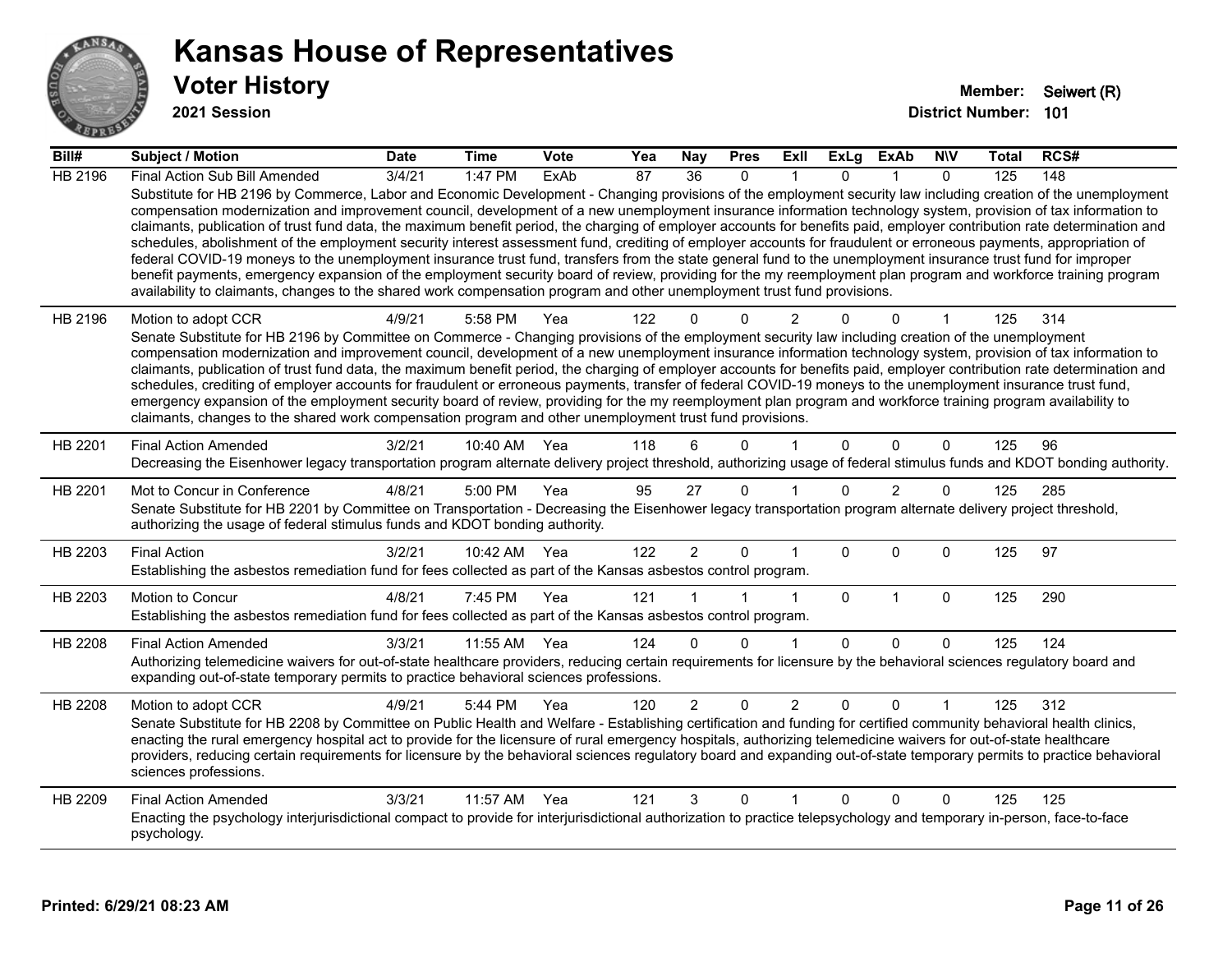

**2021 Session**

| Bill#          | <b>Subject / Motion</b>                                                                                                                                                      | <b>Date</b> | <b>Time</b> | Vote | Yea | Nay          | <b>Pres</b> | ExII           | <b>ExLg</b>  | <b>ExAb</b>             | <b>NIV</b>  | <b>Total</b> | RCS# |
|----------------|------------------------------------------------------------------------------------------------------------------------------------------------------------------------------|-------------|-------------|------|-----|--------------|-------------|----------------|--------------|-------------------------|-------------|--------------|------|
| HB 2212        | <b>Final Action</b>                                                                                                                                                          | 3/2/21      | $10:43$ AM  | Yea  | 122 | 2            | $\Omega$    | 1              | $\Omega$     | $\Omega$                | $\Omega$    | 125          | 98   |
|                | Eliminating Kansas residency requirements for various liquor licenses.                                                                                                       |             |             |      |     |              |             |                |              |                         |             |              |      |
| HB 2214        | <b>Final Action</b>                                                                                                                                                          | 3/2/21      | 10:45 AM    | Yea  | 124 | $\mathbf{0}$ | $\Omega$    | 1              | $\Omega$     | $\Omega$                | $\Omega$    | 125          | 99   |
|                | Authorizing the secretary of administration on behalf of the department of corrections to convey land in Mitchell county to the city of Beloit.                              |             |             |      |     |              |             |                |              |                         |             |              |      |
| HB 2218        | <b>Final Action</b>                                                                                                                                                          | 3/4/21      | 1:49 PM     | ExAb | 123 | $\Omega$     | $\Omega$    | $\overline{1}$ | 0            | 1                       | $\Omega$    | 125          | 149  |
|                | Updating membership and requirements of the Kansas state employees health care commission to include a current and retired state employee enrolled in the state              |             |             |      |     |              |             |                |              |                         |             |              |      |
|                | healthcare benefits program group health insurance medical plan.                                                                                                             |             |             |      |     |              |             |                |              |                         |             |              |      |
| HB 2218        | Motion to adopt CCR                                                                                                                                                          | 4/9/21      | 2:33 PM     | Yea  | 123 | $\mathbf 0$  | 0           | $\overline{c}$ | $\Omega$     | $\mathbf{0}$            | $\mathbf 0$ | 125          | 306  |
|                | Updating the membership and responsibilities of the Kansas state employees health care commission and requiring the commission to make certain reports and                   |             |             |      |     |              |             |                |              |                         |             |              |      |
|                | recommendations to the legislature.                                                                                                                                          |             |             |      |     |              |             |                |              |                         |             |              |      |
| HB 2219        | <b>Final Action</b>                                                                                                                                                          | 3/16/21     | 11:13 AM    | Yea  | 123 |              | $\Omega$    | 1              | $\Omega$     | $\Omega$                | $\Omega$    | 125          | 168  |
|                | Enacting the Kansas targeted employment act to provide tax credits for the employment of persons with developmental disabilities.                                            |             |             |      |     |              |             |                |              |                         |             |              |      |
| <b>HB 2224</b> | <b>Final Action Amended</b>                                                                                                                                                  | 3/4/21      | 1:50 PM     | ExAb | 117 | 6            | 0           |                | $\Omega$     |                         | $\Omega$    | 125          | 150  |
|                | Expanding the definition of "infectious disease" in certain statutes related to crimes in which bodily fluids may have been transmitted from one person to another.          |             |             |      |     |              |             |                |              |                         |             |              |      |
| HB 2224        | Mot to Concur in Conference                                                                                                                                                  | 5/7/21      | 4:21 PM     | Yea  | 112 | 7            | $\Omega$    |                | $\Omega$     | $\overline{5}$          | $\Omega$    | 125          | 350  |
|                | Expanding the definition of "infectious disease" in certain statutes related to crimes in which bodily fluids may have been transmitted from one person to another.          |             |             |      |     |              |             |                |              |                         |             |              |      |
| <b>HB 2227</b> | <b>Final Action Amended</b>                                                                                                                                                  | 3/4/21      | 1:53 PM     | ExAb | 113 | 10           | $\Omega$    |                | $\Omega$     |                         | $\Omega$    | 125          | 151  |
|                | Providing immunity from civil liability for COVID-19 claims for certain covered facilities, including adult care homes, community mental health centers, crisis intervention |             |             |      |     |              |             |                |              |                         |             |              |      |
|                | centers, community service providers and community developmental disability organizations.                                                                                   |             |             |      |     |              |             |                |              |                         |             |              |      |
| HB 2228        | <b>Final Action Amended</b>                                                                                                                                                  | 3/3/21      | 11:58 AM    | Yea  | 124 | $\Omega$     | $\Omega$    | $\overline{1}$ | $\Omega$     | $\mathbf{0}$            | $\Omega$    | 125          | 126  |
|                | Requiring law enforcement agencies to adopt a policy regarding submission of sexual assault evidence kits and allowing evidence collection at child advocacy centers or      |             |             |      |     |              |             |                |              |                         |             |              |      |
|                | other facilities.                                                                                                                                                            |             |             |      |     |              |             |                |              |                         |             |              |      |
| HB 2231        | <b>Emergency Final Action</b>                                                                                                                                                | 3/4/21      | 4:35 PM     | ExAb | 78  | 45           | $\mathbf 0$ | $\mathbf{1}$   | $\mathbf{0}$ | $\overline{1}$          | $\Omega$    | 125          | 159  |
|                | Amending the definition of the crime of conducting a pyramid promotional scheme, providing for an exemption and defining key terms.                                          |             |             |      |     |              |             |                |              |                         |             |              |      |
| HB 2234        | <b>Final Action</b>                                                                                                                                                          | 3/3/21      | 12:00 PM    | Yea  | 123 |              | $\Omega$    |                | 0            | $\Omega$                | 0           | 125          | 127  |
|                | Requiring medical directors of emergency medical services to provide medical oversight of such services and emergency medical service providers.                             |             |             |      |     |              |             |                |              |                         |             |              |      |
| HB 2236        | <b>Final Action Amended</b>                                                                                                                                                  | 3/18/21     | 11:27 AM    | Yea  | 122 | $\Omega$     | 0           |                | $\Omega$     | 2                       | 0           | 125          | 181  |
|                | Authorizing exclusion of the sales comparison approach in mortgage financing appraisals of certain unique residential real property in rural counties.                       |             |             |      |     |              |             |                |              |                         |             |              |      |
| HB 2237        | <b>Final Action</b>                                                                                                                                                          | 2/24/21     | 11:22 AM    | Yea  | 107 | 16           | $\Omega$    |                | $\Omega$     | $\overline{\mathbf{1}}$ | $\Omega$    | 125          | 68   |
|                | Extending the eligible time period for the rural opportunity zone loan repayment program and income tax credit.                                                              |             |             |      |     |              |             |                |              |                         |             |              |      |
| HB 2238        | <b>Final Action</b>                                                                                                                                                          | 3/2/21      | 10:47 AM    | Yea  | 124 | 0            | 0           |                | $\Omega$     | $\mathbf{0}$            | 0           | 125          | 100  |
|                | Eliminating the dollar limitation for acceptance of gifts by donors to school districts or cities, or both, for library purposes.                                            |             |             |      |     |              |             |                |              |                         |             |              |      |
|                |                                                                                                                                                                              |             |             |      |     |              |             |                |              |                         |             |              |      |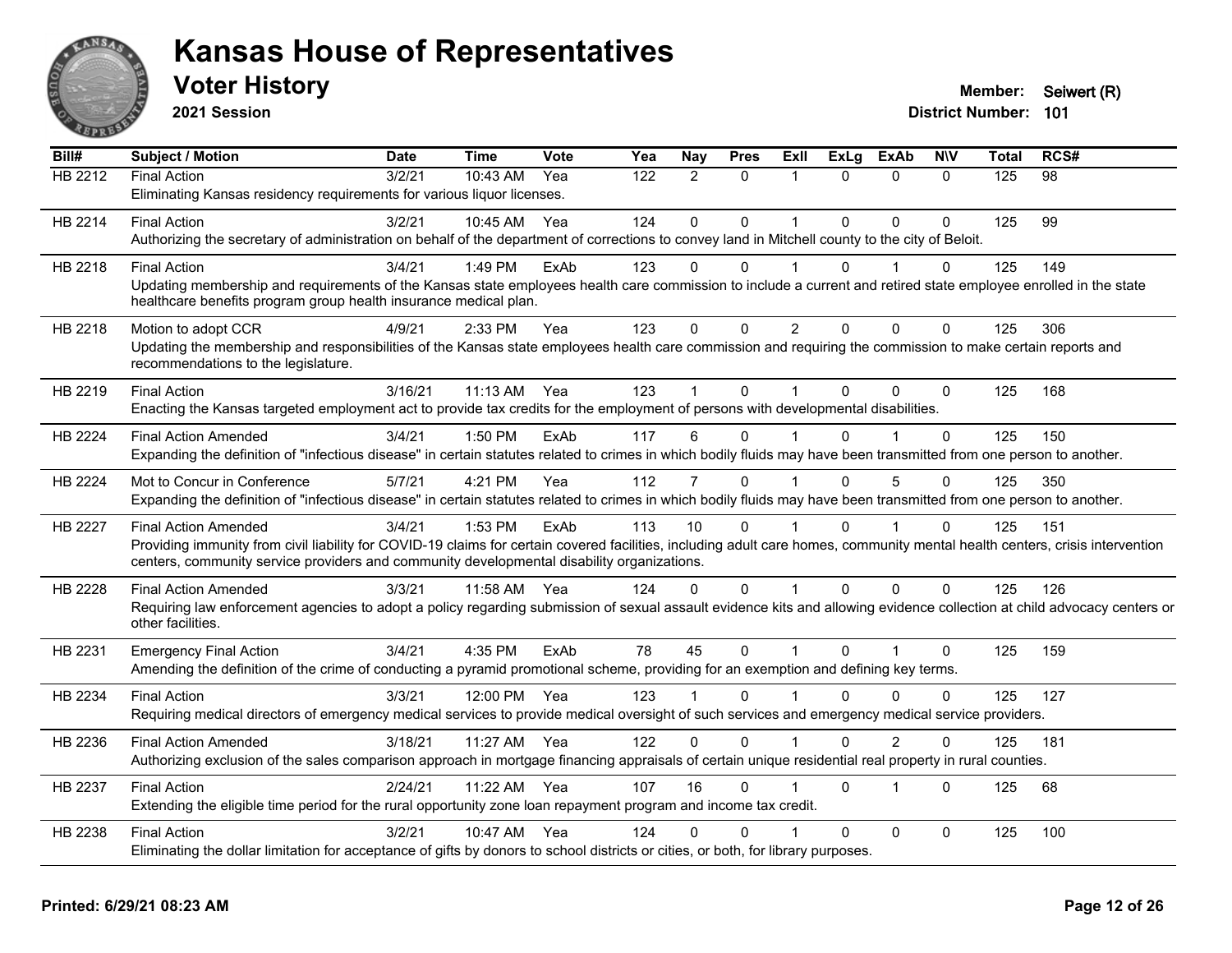

**2021 Session**

| Bill#          | <b>Subject / Motion</b>                                                                                                                                                                                                                                                                                                                                                                                  | <b>Date</b> | <b>Time</b>  | Vote | Yea | Nay            | <b>Pres</b> | ExII         | <b>ExLg</b>  | <b>ExAb</b>    | <b>NIV</b>   | <b>Total</b> | RCS# |
|----------------|----------------------------------------------------------------------------------------------------------------------------------------------------------------------------------------------------------------------------------------------------------------------------------------------------------------------------------------------------------------------------------------------------------|-------------|--------------|------|-----|----------------|-------------|--------------|--------------|----------------|--------------|--------------|------|
| HB 2239        | <b>Emergency Final Action Amended</b><br>Extending the Kansas corporate income tax net operating loss carryforward.                                                                                                                                                                                                                                                                                      | 3/4/21      | 4:33 PM      | ExAb | 123 | $\Omega$       | $\Omega$    | 1            | $\Omega$     | -1             | $\Omega$     | 125          | 158  |
| HB 2243        | <b>Final Action</b><br>Adjusting the frequency of the KPERS actuarial experience study.                                                                                                                                                                                                                                                                                                                  | 2/25/21     | 11:43 AM     | Yea  | 123 | $\mathbf 1$    | $\mathbf 0$ | $\mathbf{1}$ | $\mathbf{0}$ | $\mathbf{0}$   | $\Omega$     | 125          | 78   |
| HB 2243        | Motion to adopt CCR<br>Adjusting the frequency of the KPERS actuarial experience study, providing a moratorium on KPERS death and long-term disability employer contributions, allowing the<br>extension of certain DROP periods and conforming certain KPERS provisions with the federal CARES act.                                                                                                     | 4/8/21      | 5:11 PM      | Yea  | 122 | $\mathbf{0}$   | 0           | $\mathbf{1}$ | $\mathbf{0}$ | $\overline{c}$ | $\pmb{0}$    | 125          | 288  |
| HB 2244        | <b>Emergency Final Action Amended</b><br>Establishing requirements for the effective disposal of industrial hemp and requiring industrial hemp processors to register with the state fire marshal.                                                                                                                                                                                                       | 2/25/21     | 12:49 PM     | Yea  | 97  | 27             | $\Omega$    | 1            | $\mathbf{0}$ | $\mathbf{0}$   | $\mathbf 0$  | 125          | 79   |
| HB 2244        | Motion to adopt CCR<br>Establishing requirements for the effective disposal of industrial hemp and requiring industrial hemp processors to register with the state fire marshal.                                                                                                                                                                                                                         | 4/8/21      | 9:32 PM      | Yea  | 101 | 22             | $\Omega$    | 1            | $\Omega$     |                | $\Omega$     | 125          | 295  |
| HB 2245        | <b>Final Action</b><br>Permitting the division of vehicles to collect emergency contact information for registration purposes and permitting law enforcement agencies to use such information in<br>the case of an emergency.                                                                                                                                                                            | 3/4/21      | 1:54 PM      | ExAb | 123 | $\Omega$       | 0           |              | $\Omega$     |                | $\Omega$     | 125          | 152  |
| HB 2245        | Motion to Concur<br>Permitting the division of vehicles to collect emergency contact information for registration purposes and permitting law enforcement agencies to use such information in<br>the case of an emergency.                                                                                                                                                                               | 4/7/21      | 10:30 AM     | Yea  | 122 | $\mathbf{0}$   | $\Omega$    | $\mathbf{1}$ | $\mathbf{0}$ | 2              | $\Omega$     | 125          | 267  |
| HB 2247        | <b>Final Action Amended</b><br>Designating a portion of K-67 highway as the COII Trenton J Brinkman memorial highway, designating bridges on U.S. highway 54 as the Max Zimmerman memorial<br>bridge and the Jack Taylor memorial bridge, designating a bridge on U.S. highway 77 as the PFC Loren H Larson bridge and designating a bridge on U.S. highway 166<br>as the Tyler A Juden memorial bridge. | 3/2/21      | 10:48 AM Yea |      | 124 | $\Omega$       | 0           | 1            | $\Omega$     | $\Omega$       | 0            | 125          | 101  |
| <b>HB 2247</b> | Motion to Concur<br>Designating a portion of K-67 highway as the COII Trenton J Brinkman memorial highway, designating bridges on U.S. highway 54 as the Max Zimmerman memorial<br>bridge and the Jack Taylor memorial bridge, designating a bridge on U.S. highway 77 as the PFC Loren H Larson bridge and designating a bridge on U.S. highway 166<br>as the Tyler A Juden memorial bridge.            | 4/7/21      | 10:23 AM     | Yea  | 122 | $\Omega$       | $\Omega$    |              | $\Omega$     | 2              | $\Omega$     | 125          | 264  |
| HB 2248        | <b>Final Action</b><br>Increasing state financial assistance to local health departments under specified circumstances.                                                                                                                                                                                                                                                                                  | 3/17/21     | $11:19$ AM   | Yea  | 111 | 12             | $\Omega$    | 1            | $\Omega$     | 1              | $\Omega$     | 125          | 175  |
| HB 2252        | <b>Final Action Amended</b><br>Creating fulfillment house licenses to authorize storage and shipping services provided to winery special order shipping licensees.                                                                                                                                                                                                                                       | 3/2/21      | 10:50 AM     | Yea  | 122 | $\overline{2}$ | 0           | 1            | $\mathbf 0$  | $\pmb{0}$      | $\mathbf 0$  | 125          | 102  |
| HB 2254        | <b>Final Action Amended</b><br>Increasing the monetary cap on irrevocable prearranged funeral agreements to \$10,000.                                                                                                                                                                                                                                                                                    | 2/24/21     | 11:23 AM     | Yea  | 123 | $\mathbf{0}$   | $\Omega$    | 1            | $\Omega$     | $\overline{1}$ | $\mathbf{0}$ | 125          | 69   |
| HB 2254        | Mot to Concur in Conference<br>Increasing the monetary cap on irrevocable prearranged funeral agreements to \$10,000.                                                                                                                                                                                                                                                                                    | 4/8/21      | 7:48 PM      | Yea  | 122 | 1              | 0           | 1            | $\mathbf 0$  | $\overline{1}$ | 0            | 125          | 291  |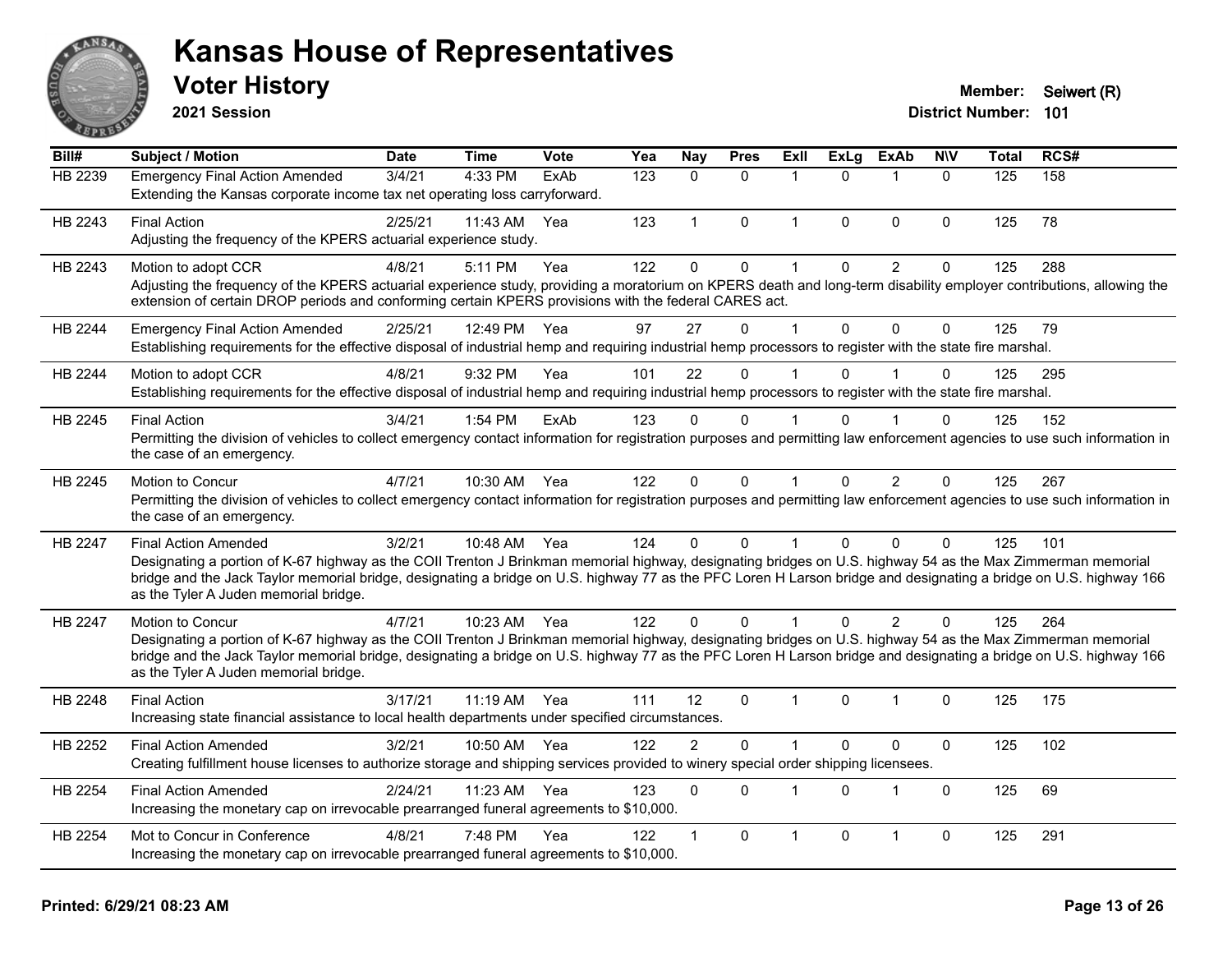

**2021 Session**

| Bill#          | <b>Subject / Motion</b>                                                                                                                                                                                                                                                                                 | <b>Date</b> | <b>Time</b> | Vote | Yea | Nay            | <b>Pres</b>  | ExII                 | <b>ExLg</b> | <b>ExAb</b>  | <b>NIV</b>   | <b>Total</b> | RCS# |
|----------------|---------------------------------------------------------------------------------------------------------------------------------------------------------------------------------------------------------------------------------------------------------------------------------------------------------|-------------|-------------|------|-----|----------------|--------------|----------------------|-------------|--------------|--------------|--------------|------|
| <b>HB 2259</b> | <b>Final Action Amended</b><br>Permitting the use of expedited partner therapy to treat a sexually transmitted disease.                                                                                                                                                                                 | 3/2/21      | 10:53 AM    | Nay  | 75  | 49             | $\mathbf{0}$ | 1                    | $\Omega$    | $\mathbf{0}$ | $\mathbf{0}$ | 125          | 103  |
| HB 2262        | <b>Final Action Amended</b><br>Eliminating the requirement to provide a permit to cremate in certain circumstances and authorizing electronic permits to cremate.                                                                                                                                       | 2/24/21     | 11:25 AM    | Yea  | 122 |                | 0            |                      | $\Omega$    | $\mathbf{1}$ | $\mathbf 0$  | 125          | 70   |
| HB 2264        | <b>Final Action</b><br>Permitting student athletes at postsecondary educational institutions to receive compensation for the use of their name, image, likeness rights or athletic reputation.                                                                                                          | 3/2/21      | 10:56 AM    | Nay  | 95  | 29             | $\Omega$     |                      | $\Omega$    | $\Omega$     | $\mathbf{0}$ | 125          | 104  |
| HB 2270        | <b>Final Action</b><br>Modifying the distribution of the levy on fire insurance business premiums to the state fire marshal fee fund, the emergency medical services operating fund and the fire<br>service training program fund.                                                                      | 3/2/21      | 10:58 AM    | Yea  | 123 |                | $\Omega$     |                      | 0           | $\Omega$     | 0            | 125          | 105  |
| HB 2275        | <b>Final Action</b><br>Requiring the department of corrections to develop guidance to be used by parole officers when responding to violations of parole and postrelease supervision and that<br>incentivize compliant behavior.                                                                        | 3/2/21      | 10:27 AM    | Yea  | 124 | $\Omega$       | $\Omega$     | $\mathbf 1$          | $\Omega$    | $\Omega$     | $\mathbf{0}$ | 125          | 89   |
| HB 2277        | <b>Emergency Final Action Amended</b><br>Clarifying the definition of possession in the Kansas criminal code.                                                                                                                                                                                           | 2/25/21     | 12:51 PM    | Yea  | 116 | 8              | 0            | $\mathbf{1}$         | $\mathbf 0$ | $\Omega$     | 0            | 125          | 80   |
| HB 2279        | <b>Final Action Amended</b><br>Enacting the physical therapy licensure compact and authorizing criminal history record checks.                                                                                                                                                                          | 3/3/21      | 12:02 PM    | Yea  | 122 | $\overline{2}$ | $\mathbf{0}$ | $\blacktriangleleft$ | $\Omega$    | $\mathbf{0}$ | $\mathbf{0}$ | 125          | 128  |
| HB 2280        | <b>Final Action Amended</b><br>Updating statutes relating to the powers, duties and functions of the state board of pharmacy.                                                                                                                                                                           | 3/3/21      | 12:03 PM    | Yea  | 116 | 8              | $\mathbf 0$  | $\mathbf{1}$         | $\mathbf 0$ | $\mathbf 0$  | $\mathbf 0$  | 125          | 129  |
| HB 2287        | <b>Final Action</b><br>Establishing the Kansas promise scholarship act to provide scholarships to students who attend postsecondary educational programs that correspond to high-need<br>career fields.                                                                                                 | 3/16/21     | 11:15 AM    | Yea  | 115 | 9              | $\mathbf 0$  | $\mathbf{1}$         | $\Omega$    | $\Omega$     | $\mathbf 0$  | 125          | 169  |
| HB 2292        | <b>Final Action</b><br>Creating exemptions in the open records act for cyber security assessments, plans and vulnerabilities.                                                                                                                                                                           | 3/2/21      | 10:28 AM    | Yea  | 124 | $\Omega$       | $\Omega$     | 1                    | $\Omega$    | $\Omega$     | $\mathbf{0}$ | 125          | 90   |
| HB 2295        | <b>Final Action</b><br>Exempting municipal motor grader vehicle operators from Kansas uniform commercial drivers' license act requirements.                                                                                                                                                             | 3/4/21      | 1:56 PM     | ExAb | 122 |                | $\mathbf 0$  | $\overline{1}$       | $\mathbf 0$ | $\mathbf{1}$ | $\mathbf 0$  | 125          | 153  |
| HB 2297        | <b>Final Action</b><br>Concerning requirements of publication of certain documents by the secretary of state; relating to session laws, the Kansas register, proposed amendments to the<br>constitution of the state of Kansas, and Kansas administrative rules and regulations and guidance documents. | 3/2/21      | 10:59 AM    | Yea  | 124 | $\Omega$       | $\Omega$     | $\mathbf 1$          | $\Omega$    | $\Omega$     | $\mathbf 0$  | 125          | 106  |
| HB 2298        | <b>Final Action</b><br>Changing requirements for service of process on nonresident drivers and clarifying service of process on certain business entities.                                                                                                                                              | 3/2/21      | $11:01$ AM  | Yea  | 120 |                | $\Omega$     |                      | $\Omega$    | 0            | $\Omega$     | 125          | 107  |
| HB 2313        | <b>Final Action</b><br>Allowing Kansas national guard and reservist members who are in good standing to receive a property tax exemption for up to two motor vehicles.                                                                                                                                  | 3/4/21      | 1:32 PM     | ExAb | 123 | 0              | $\mathbf 0$  |                      | 0           |              | $\mathbf{0}$ | 125          | 142  |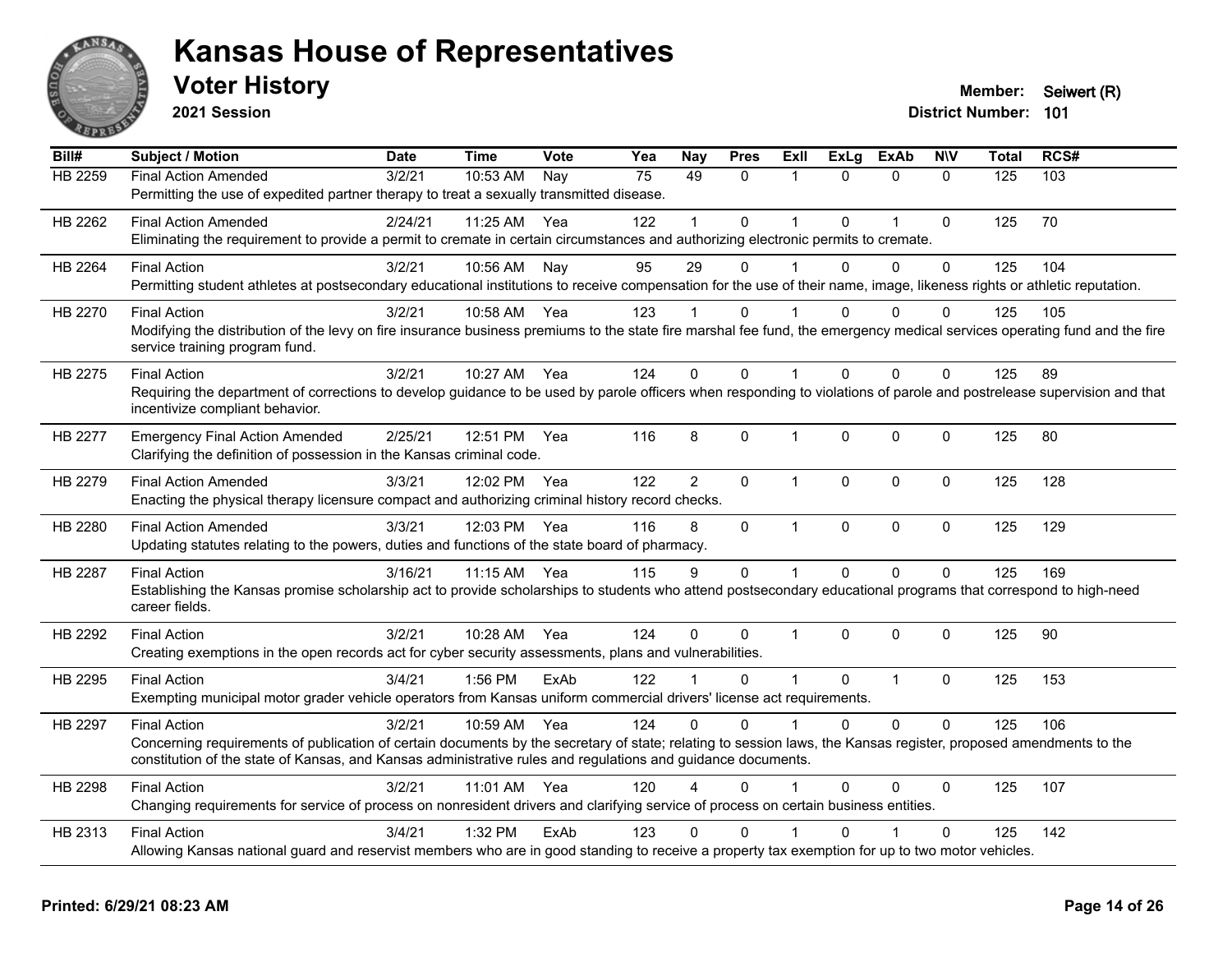

**2021 Session**

| Bill#   | Subject / Motion                                                                                                                                                                                                                                                                                                                                                                                                                                                                                                                                                                                                                                                                                                          | <b>Date</b> | <b>Time</b> | Vote | Yea | Nay            | <b>Pres</b>  | Exll         | <b>ExLg</b>  | ExAb           | <b>NIV</b>   | Total | RCS# |
|---------|---------------------------------------------------------------------------------------------------------------------------------------------------------------------------------------------------------------------------------------------------------------------------------------------------------------------------------------------------------------------------------------------------------------------------------------------------------------------------------------------------------------------------------------------------------------------------------------------------------------------------------------------------------------------------------------------------------------------------|-------------|-------------|------|-----|----------------|--------------|--------------|--------------|----------------|--------------|-------|------|
| HB 2313 | Motion to adopt CCR                                                                                                                                                                                                                                                                                                                                                                                                                                                                                                                                                                                                                                                                                                       | 5/7/21      | 11:59 PM    | Yea  | 108 | 3              | $\Omega$     |              | <sup>n</sup> | 13             | $\Omega$     | 125   | 355  |
|         | Senate Substitute for HB 2313 by Committee on Assessment and Taxation - Providing for reimbursement of property taxes for certain business shutdowns or<br>restrictions, allowing Kansas national guard and reservist members who are in good standing to receive a property tax exemption for up to two motor vehicles,<br>authorizing continuation of the statewide levy for schools and the exemption of a portion of residential property from such levy, authorizing appointment by the governor<br>of a member pro tempore when a vacancy on the state board of tax appeals exists and directing post audit study of the impact of non-profit and governmental entities<br>competing against for-profit businesses. |             |             |      |     |                |              |              |              |                |              |       |      |
| HB 2315 | <b>Emergency Final Action</b><br>Providing a tax credit for contributions to technical colleges.                                                                                                                                                                                                                                                                                                                                                                                                                                                                                                                                                                                                                          | 3/4/21      | 4:41 PM     | ExAb | 119 | 4              | $\mathbf 0$  | $\mathbf{1}$ | $\mathbf 0$  | 1              | $\mathbf 0$  | 125   | 164  |
| HB 2316 | <b>Final Action</b><br>Eliminating the prohibition of a surcharge when purchases are made with a credit or debit card.                                                                                                                                                                                                                                                                                                                                                                                                                                                                                                                                                                                                    | 3/30/21     | 10:34 AM    | Yea  | 90  | 34             | $\mathbf 0$  | 1            | $\Omega$     | $\mathbf 0$    | $\mathbf 0$  | 125   | 234  |
| HB 2321 | <b>Final Action Amended</b><br>Requiring electric public utilities to notify cities prior to construction of urban electric transmission lines.                                                                                                                                                                                                                                                                                                                                                                                                                                                                                                                                                                           | 3/2/21      | 11:03 AM    | Yea  | 122 | $\overline{2}$ | 0            | $\mathbf{1}$ | $\mathbf 0$  | $\mathbf 0$    | $\mathbf 0$  | 125   | 108  |
| HB 2329 | <b>Final Action Amended</b><br>Updating the entities who are subject to the pipeline safety program of the state corporation commission.                                                                                                                                                                                                                                                                                                                                                                                                                                                                                                                                                                                  | 3/24/21     | 11:14 AM    | Yea  | 121 |                | $\Omega$     | $\mathbf{1}$ | $\mathbf{0}$ | $\overline{2}$ | $\mathbf 0$  | 125   | 200  |
| HB 2332 | <b>Final Action Amended</b><br>Requiring identification of the sender on third party solicitations to registered voters to file an application for an advance voting ballot.                                                                                                                                                                                                                                                                                                                                                                                                                                                                                                                                              | 3/3/21      | 12:05 PM    | Yea  | 86  | 38             | $\Omega$     | $\mathbf{1}$ | $\Omega$     | $\mathbf 0$    | $\mathbf{0}$ | 125   | 130  |
| HB 2332 | Motion to adopt CCR<br>Prohibiting the modification of election laws other than by legislative process, requiring county election officials to maintain residential and mailing addresses for<br>registered voters, requiring identification of the sender on third party solicitations to registered voters to file an application for an advance voting ballot and prohibiting<br>such solicitations by nonresidents of this state, expanding the crime of election tampering and providing for the appointment of elected officials when vacancy is due to<br>military service.                                                                                                                                        | 4/8/21      | 10:21 PM    | Yea  | 83  | 38             | $\Omega$     |              | $\Omega$     | 3              | $\Omega$     | 125   | 297  |
| HB 2332 | Consideration of Veto<br>Prohibiting the modification of election laws other than by legislative process, requiring county election officials to maintain residential and mailing addresses for<br>registered voters, requiring identification of the sender on third party solicitations to registered voters to file an application for an advance voting ballot and prohibiting<br>such solicitations by nonresidents of this state, expanding the crime of election tampering and providing for the appointment of elected officials when vacancy is due to<br>military service.                                                                                                                                      | 5/3/21      | 11:45 AM    | Yea  | 86  | 37             | $\Omega$     | 0            | 0            |                | 1            | 125   | 318  |
| HB 2339 | <b>Final Action Amended</b><br>Expanding the crime of election tampering to include changing or altering votes cast, manipulating computer hardware or software or vote tabulation methods or<br>producing false vote totals.                                                                                                                                                                                                                                                                                                                                                                                                                                                                                             | 3/17/21     | 11:21 AM    | Yea  | 122 |                | $\Omega$     |              | 0            |                | $\Omega$     | 125   | 176  |
| HB 2361 | <b>Final Action</b><br>Authorizing the supreme court to adopt rules establishing specialty courts, creating the specialty court funding advisory committee and the specialty court resources<br>fund.                                                                                                                                                                                                                                                                                                                                                                                                                                                                                                                     | 3/3/21      | 12:07 PM    | Nay  | 122 |                | $\mathbf{1}$ | $\mathbf{1}$ | $\Omega$     | $\Omega$       | $\Omega$     | 125   | 131  |
| HB 2362 | <b>Final Action</b><br>Modifying the elements of and making changes to the criminal penalties of abuse of a child.                                                                                                                                                                                                                                                                                                                                                                                                                                                                                                                                                                                                        | 3/3/21      | 12:08 PM    | Yea  | 124 | 0              | $\Omega$     |              | $\Omega$     | $\mathbf 0$    | 0            | 125   | 132  |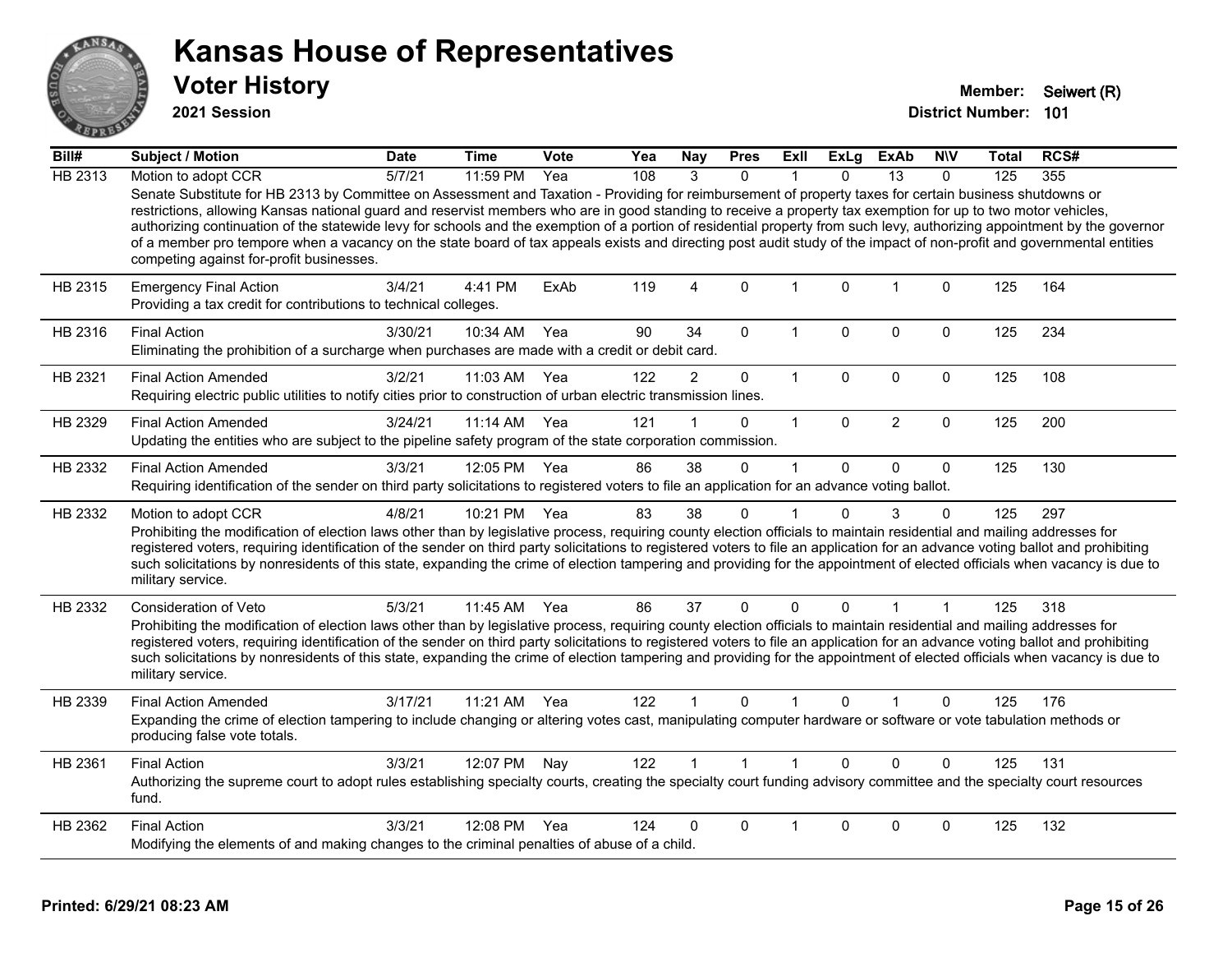

**2021 Session**

| Bill#          | <b>Subject / Motion</b>                                                                                                                                                                                                                                                                                                                                                                                                                                                                                                                                                                                             | <b>Date</b> | <b>Time</b> | <b>Vote</b> | Yea | Nay            | <b>Pres</b>  | <b>Exll</b>    | <b>ExLg</b>  | <b>ExAb</b>  | <b>NIV</b>   | <b>Total</b> | RCS#             |
|----------------|---------------------------------------------------------------------------------------------------------------------------------------------------------------------------------------------------------------------------------------------------------------------------------------------------------------------------------------------------------------------------------------------------------------------------------------------------------------------------------------------------------------------------------------------------------------------------------------------------------------------|-------------|-------------|-------------|-----|----------------|--------------|----------------|--------------|--------------|--------------|--------------|------------------|
| <b>HB 2363</b> | <b>Final Action Amended</b><br>Increasing the maximum rate paid to appointed counsel.                                                                                                                                                                                                                                                                                                                                                                                                                                                                                                                               | 3/30/21     | 10:36 AM    | Nay         | 116 | 8              | $\mathbf{0}$ | $\mathbf 1$    | $\Omega$     | $\mathbf{0}$ | $\Omega$     | 125          | $\overline{235}$ |
| HB 2366        | <b>Emergency Final Action</b><br>Requiring prosecutors to disclose their intent to introduce testimony from a jailhouse witness and to forward information to the Kansas bureau of investigation.                                                                                                                                                                                                                                                                                                                                                                                                                   | 4/8/21      | 11:33 AM    | Yea         | 123 | $\mathbf 0$    | $\mathbf 0$  | $\mathbf{1}$   | $\Omega$     | $\mathbf{1}$ | $\mathbf 0$  | 125          | 279              |
| HB 2367        | <b>Final Action</b><br>Authorizing the state corporation commission to regulate certain transmission line wire stringing activities.                                                                                                                                                                                                                                                                                                                                                                                                                                                                                | 3/2/21      | 11:04 AM    | Yea         | 124 | $\Omega$       | $\Omega$     |                | $\Omega$     | $\Omega$     | $\Omega$     | 125          | 109              |
| HB 2374        | <b>Final Action</b><br>Authorizing the Kansas sentencing commission to change risk assessment cut-off levels for participation in the certified drug abuse treatment program.                                                                                                                                                                                                                                                                                                                                                                                                                                       | 3/2/21      | 11:06 AM    | Yea         | 124 | $\Omega$       | $\mathbf 0$  | 1              | $\mathbf{0}$ | $\mathbf 0$  | $\mathbf{0}$ | 125          | 110              |
| HB 2377        | <b>Final Action Amended</b><br>Revising the laws concerning driving under the influence, including authorizing reinstatement of a driver's license for certain persons with an ignition interlock device<br>restriction, requiring persons with an ignition interlock device restriction to complete the ignition interlock device program before driving privileges are fully reinstated,<br>providing for reduced ignition interlock device program costs for certain persons and modifying the criminal penalties for driving a commercial motor vehicle under the<br>influence and driving under the influence. | 3/3/21      | 12:10 PM    | Nay         | 101 | 23             | $\Omega$     |                | U            | $\Omega$     | 0            | 125          | 133              |
| HB 2379        | <b>Final Action Amended</b><br>Enacting the peer-to-peer vehicle sharing act to provide insurance, liability, recordkeeping and consumer protection requirements for peer-to-peer vehicle sharing.                                                                                                                                                                                                                                                                                                                                                                                                                  | 3/4/21      | 1:58 PM     | ExAb        | 123 | $\mathbf{0}$   | $\mathbf{0}$ | 1              | $\mathbf{0}$ | $\mathbf 1$  | $\Omega$     | 125          | 154              |
| HB 2380        | <b>Final Action Amended</b><br>Amending healthcare stabilization fund minimum professional liability insurance coverage requirements and the membership of the board of governors of such fund.                                                                                                                                                                                                                                                                                                                                                                                                                     | 3/30/21     | 10:37 AM    | Yea         | 104 | 20             | $\Omega$     |                |              | $\Omega$     | $\Omega$     | 125          | 236              |
| HB 2387        | <b>Final Action Amended</b><br>Revising laws relating to operating an aircraft under the influence, including prescribing criminal and administrative penalties and providing for testing of blood, breath,<br>urine or other bodily substances, and preliminary screening tests of breath or oral fluid.                                                                                                                                                                                                                                                                                                           | 3/2/21      | 11:08 AM    | Nay         | 101 | 23             | $\mathbf{0}$ |                | 0            | $\Omega$     | $\Omega$     | 125          | 111              |
| HB 2390        | <b>Final Action</b><br>Making permanent certain exceptions to the disclosure of public records under the open records act.                                                                                                                                                                                                                                                                                                                                                                                                                                                                                          | 3/2/21      | 10:30 AM    | Yea         | 124 | $\Omega$       | $\mathbf 0$  |                | $\Omega$     | $\mathbf 0$  | 0            | 125          | 91               |
| HB 2390        | Motion to adopt CCR<br>Making permanent certain exceptions to the disclosure of public records under the open records act, creating exemptions in the open records act for cyber security<br>assessments, plans and vulnerabilities, prohibiting the filing of certain liens or claims against real or personal property and providing for criminal penalties and<br>authorizing local correctional or detention officers and administrative hearing officers to have identifying information restricted from public access on public websites that<br>identify home addresses or home ownership.                   | 4/9/21      | 10:20 AM    | Yea         | 121 | $\overline{2}$ | $\Omega$     | $\overline{2}$ | $\Omega$     | $\Omega$     | $\Omega$     | 125          | 300              |
| HB 2391        | <b>Final Action Amended</b><br>Changing the secretary of state's business filings provisions including instituting biennial business report filings and making other changes to business filing provisions,<br>information requirements and fees, removing exemptions from the open records act for tax records no longer kept by the secretary of state, permitting the public<br>recording of UCC filings with improperly included social security numbers and repealing certain obsolete statutes including blanket music license filing provisions.                                                             | 3/2/21      | 11:10 AM    | Yea         | 121 | 3              | $\Omega$     |                | $\Omega$     | $\Omega$     | 0            | 125          | 112              |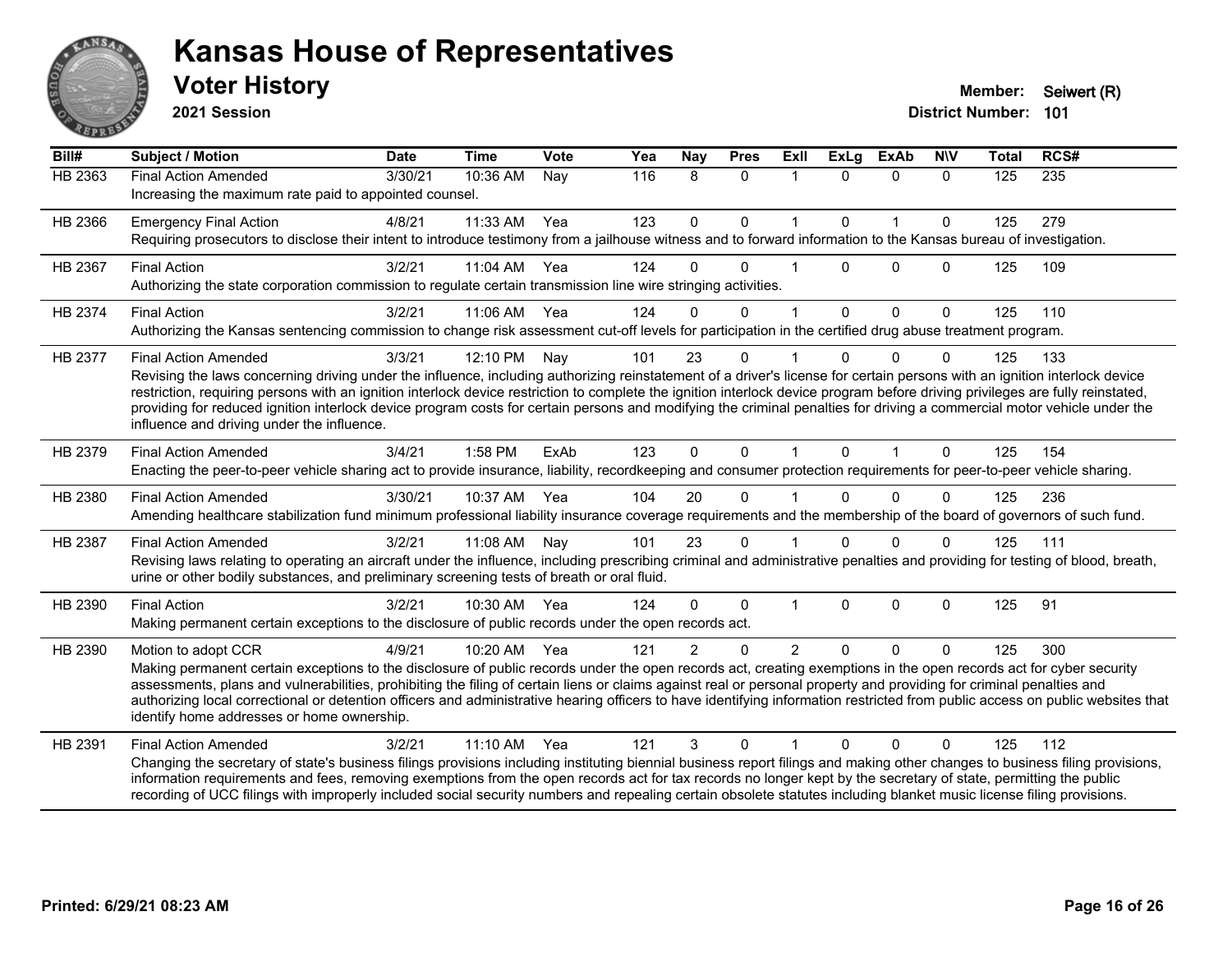|         | <b>Kansas House of Representatives</b><br><b>Voter History</b><br>2021 Session                                                                                                                                                                                                                                            |         |            |      |     |
|---------|---------------------------------------------------------------------------------------------------------------------------------------------------------------------------------------------------------------------------------------------------------------------------------------------------------------------------|---------|------------|------|-----|
| Bill#   | <b>Subject / Motion</b>                                                                                                                                                                                                                                                                                                   | Date    | Time       | Vote | Yea |
| HB 2391 | Mot to Concur in Conference<br>Changing the secretary of state's business filings provisions, including instituting biennia<br>entities for printing and binding services, changing publication and price requirements for<br>including blanket music license filing provisions.                                          | 4/8/21  | 7:51 PM    | Yea  | 123 |
| HB 2397 | EFA Sub Bill Amended<br>Appropriations for FY 2021, FY 2022, FY 2023 and FY 2024 for various state agencies.                                                                                                                                                                                                              | 3/30/21 | $8:00$ PM  | Yea  | 71  |
| HB 2397 | <b>Motion to Concur</b><br>Senate Substitute for Substitute for HB 2397 by Committee on Ways and Means - Recor                                                                                                                                                                                                            | 5/7/21  | 11:57 AM   | Yea  | 116 |
| HB 2401 | <b>Final Action Amended</b><br>Authorizing the secretary of corrections to enter agreements for public-private partnershi<br>education, skills-building and spiritual needs programs; establishing a nonprofit corporati<br>fundroising projects for funding quab projects for education, skills building and opiritual p | 3/23/21 | $11:13$ AM | Yea  | 123 |

#### **Printed: 6/29/21 08:23 AM Page 17 of 26**

**Member:** Seiwert (R)

| Bill#   | <b>Subject / Motion</b>                                                                                                                                                                                                                                                                                                                                                                                                                                                                     | <b>Date</b> | <b>Time</b>  | Vote | Yea | <b>Nay</b>     | <b>Pres</b>    | ExII                 | ExLg         | ExAb           | <b>NIV</b>   | Total | RCS# |
|---------|---------------------------------------------------------------------------------------------------------------------------------------------------------------------------------------------------------------------------------------------------------------------------------------------------------------------------------------------------------------------------------------------------------------------------------------------------------------------------------------------|-------------|--------------|------|-----|----------------|----------------|----------------------|--------------|----------------|--------------|-------|------|
| HB 2391 | Mot to Concur in Conference                                                                                                                                                                                                                                                                                                                                                                                                                                                                 | 4/8/21      | 7:51 PM      | Yea  | 123 | $\Omega$       | $\Omega$       |                      | $\Omega$     |                | $\Omega$     | 125   | 292  |
|         | Changing the secretary of state's business filings provisions, including instituting biennial business report filings, authorizing the secretary of state to contract with private<br>entities for printing and binding services, changing publication and price requirements for publications of the secretary of state and repealing certain obsolete statutes<br>including blanket music license filing provisions.                                                                      |             |              |      |     |                |                |                      |              |                |              |       |      |
| HB 2397 | EFA Sub Bill Amended<br>Appropriations for FY 2021, FY 2022, FY 2023 and FY 2024 for various state agencies.                                                                                                                                                                                                                                                                                                                                                                                | 3/30/21     | 8:00 PM      | Yea  | 71  | 52             | $\Omega$       | $\mathbf{1}$         | $\mathbf{0}$ | $\overline{1}$ | 0            | 125   | 257  |
| HB 2397 | Motion to Concur<br>Senate Substitute for Substitute for HB 2397 by Committee on Ways and Means - Reconciling conflicting amendments to certain statutes.                                                                                                                                                                                                                                                                                                                                   | 5/7/21      | 11:57 AM     | Yea  | 116 | 3              | $\mathbf{1}$   | 1                    | $\Omega$     | 3              | $\mathbf{1}$ | 125   | 348  |
| HB 2401 | <b>Final Action Amended</b><br>Authorizing the secretary of corrections to enter agreements for public-private partnerships for projects for new or renovated buildings at correctional institutions for<br>education, skills-building and spiritual needs programs; establishing a nonprofit corporation to receive gifts, donations, grants and other moneys and engage in<br>fundraising projects for funding such projects for education, skills-building and spiritual needs programs. | 3/23/21     | 11:13 AM     | Yea  | 123 | $\Omega$       | 0              | $\overline{2}$       | $\Omega$     | 0              | 0            | 125   | 189  |
| HB 2401 | Motion to Concur<br>Authorizing the secretary of corrections to enter agreements for public-private partnerships for projects for new or renovated buildings at correctional institutions for<br>education, skills-building and spiritual needs programs; establishing a nonprofit corporation to receive gifts, donations, grants and other moneys and engage in<br>fundraising projects for funding such projects for education, skills-building and spiritual needs programs.            | 4/8/21      | 5:04 PM      | Yea  | 120 | $\overline{2}$ | $\Omega$       | $\mathbf{1}$         | $\Omega$     | $\overline{2}$ | $\mathbf{0}$ | 125   | 286  |
| HB 2405 | <b>Emergency Final Action Amended</b><br>Authorizing the issuance of \$1,000,000,000 of pension obligation bonds to finance a portion of the unfunded actuarial liability of KPERS.                                                                                                                                                                                                                                                                                                         | 3/4/21      | 4:38 PM      | ExAb | 117 | 6              | 0              | $\blacktriangleleft$ | $\Omega$     |                | 0            | 125   | 161  |
| HB 2405 | Motion to adopt CCR<br>Authorizing the issuance of \$500,000,000 of pension obligation bonds to finance a portion of the unfunded actuarial liability of KPERS.                                                                                                                                                                                                                                                                                                                             | 4/9/21      | 5:48 PM      | Yea  | 112 | 10             | $\mathbf 0$    | $\overline{2}$       | 0            | $\Omega$       | $\mathbf 1$  | 125   | 313  |
| HB 2406 | <b>Final Action Amended</b><br>Sunday start time for the sale of alcoholic liquor and cereal malt beverage in retail stores changed from 12 noon to 10 a.m.                                                                                                                                                                                                                                                                                                                                 | 3/24/21     | 11:17 AM     | Yea  | 80  | 42             | $\Omega$       |                      | $\Omega$     | $\mathcal{P}$  | $\Omega$     | 125   | 201  |
| HB 2408 | <b>Final Action Amended</b><br>Authorizing the state historical society to convey certain real property to the Iowa Tribe of Kansas and Nebraska.                                                                                                                                                                                                                                                                                                                                           | 3/30/21     | 10:38 AM     | Yea  | 124 | $\Omega$       | $\Omega$       |                      | $\Omega$     | 0              | 0            | 125   | 237  |
| HB 2412 | <b>Final Action Amended</b><br>Enacting the Kansas fights addiction act to establish a grant program for the purpose of preventing, reducing, treating and mitigating the effects of substance abuse and<br>addiction.                                                                                                                                                                                                                                                                      | 3/30/21     | 10:40 AM Yea |      | 81  | 43             | 0              |                      | $\mathbf{0}$ | $\Omega$       | 0            | 125   | 238  |
| HB 2416 | <b>Final Action Amended</b><br>Modifying the procedure for declaring and extending a state of disaster emergency, limiting powers granted to the governor during a state of disaster emergency,<br>authorizing the legislative coordinating council and the legislature to take certain action related to a state of disaster emergency and prohibiting the governor or the state<br>board of education from closing private schools during a state of disaster emergency.                  | 3/4/21      | 2:05 PM      | ExAb | 81  | 40             | $\overline{2}$ | $\mathbf{1}$         | $\Omega$     |                | $\Omega$     | 125   | 155  |
| HB 2417 | <b>Final Action</b><br>Allowing clubs and drinking establishments to sell beer and cereal malt beverage for consumption off the licensed premises.                                                                                                                                                                                                                                                                                                                                          | 3/30/21     | 10:41 AM     | Nav  | 106 | 18             | 0              |                      | 0            | $\Omega$       | 0            | 125   | 239  |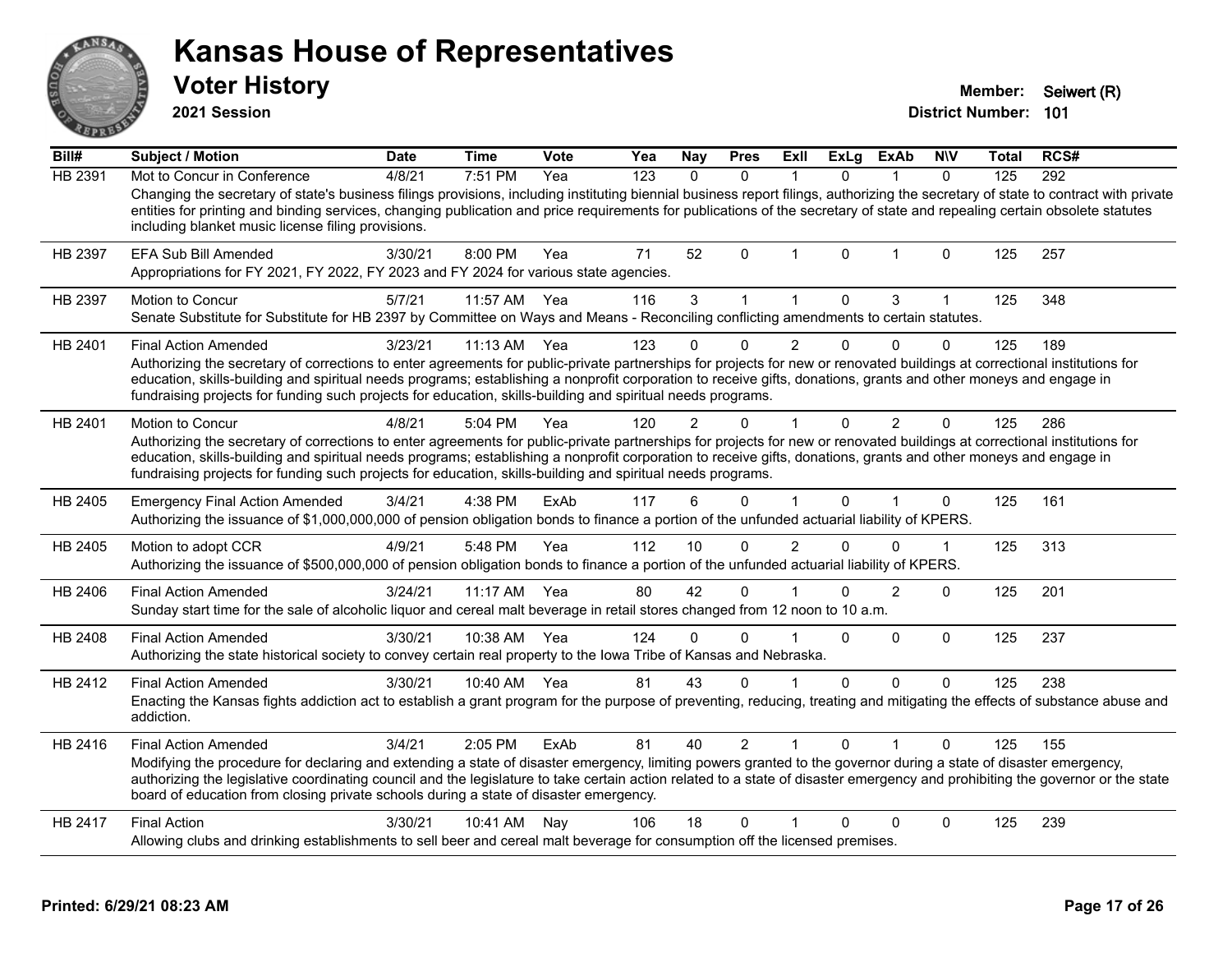

**2021 Session**

| Bill#           | Subject / Motion                                                                                                                                                                                                                     | <b>Date</b> | <b>Time</b>  | <b>Vote</b> | Yea | Nay            | <b>Pres</b>  | Exll           | <b>ExLg</b>  | <b>ExAb</b>    | <b>NIV</b>   | Total | RCS#           |
|-----------------|--------------------------------------------------------------------------------------------------------------------------------------------------------------------------------------------------------------------------------------|-------------|--------------|-------------|-----|----------------|--------------|----------------|--------------|----------------|--------------|-------|----------------|
| <b>HB 2448</b>  | <b>Emergency Final Action</b>                                                                                                                                                                                                        | 3/30/21     | 7:57 PM      | Yea         | 119 | $\overline{4}$ | $\mathbf{0}$ | -1             | $\Omega$     |                | $\mathbf{0}$ | 125   | 256            |
|                 | Permitting the secretary for children and families to license certain family foster homes where a former foster care youth with juvenile adjudications resides.                                                                      |             |              |             |     |                |              |                |              |                |              |       |                |
| <b>HCR 5001</b> | <b>Emergency Final Action Amended</b>                                                                                                                                                                                                | 1/21/21     | 12:56 PM     | Yea         | 117 | 5              | $\Omega$     | $\Omega$       | $\Omega$     | 3              | $\Omega$     | 125   | 5              |
|                 | Adopting joint rules for the House of Representatives and Senate for the 2021-2022 biennium.                                                                                                                                         |             |              |             |     |                |              |                |              |                |              |       |                |
| <b>HCR 5003</b> | <b>EFA Amend and Debate</b>                                                                                                                                                                                                          | 1/22/21     | 11:30 AM     | Yea         | 86  | 38             | $\mathbf 0$  | 0              | $\Omega$     |                | 0            | 125   | 10             |
|                 | Amending the bill of rights of the constitution of the state of Kansas to reserve to the people the right to regulate abortion through their elected state representatives and<br>senators.                                          |             |              |             |     |                |              |                |              |                |              |       |                |
| <b>HCR 5013</b> | <b>Final Action</b>                                                                                                                                                                                                                  | 3/18/21     | 11:29 AM     | Yea         | 84  | 38             | $\mathbf 0$  | 1              | $\Omega$     | $\overline{2}$ | $\pmb{0}$    | 125   | 182            |
|                 | Urging congress to propose the "keep nine" amendment to the United States constitution to prohibit expanding the number of justices on the United States supreme<br>court.                                                           |             |              |             |     |                |              |                |              |                |              |       |                |
| <b>HCR 5015</b> | <b>Final Action Amended</b>                                                                                                                                                                                                          | 3/24/21     | 11:25 AM Yea |             | 84  | 38             | $\Omega$     | 1              | $\Omega$     | $\overline{2}$ | $\Omega$     | 125   | 202            |
|                 | Urging the United States Congress to reject the For the People Act of 2021.                                                                                                                                                          |             |              |             |     |                |              |                |              |                |              |       |                |
| HR 6004         | <b>Emergency Final Action Amended</b>                                                                                                                                                                                                | 1/21/21     | 12:54 PM Yea |             | 110 | 12             | $\mathbf 0$  | 0              | 0            | $\mathfrak{S}$ | $\mathbf 0$  | 125   | $\overline{4}$ |
|                 | Adopting permanent rules of the House of Representatives for the 2021-2022 biennium.                                                                                                                                                 |             |              |             |     |                |              |                |              |                |              |       |                |
| HR 6009         | <b>Final Action</b>                                                                                                                                                                                                                  | 3/25/21     | 11:16 AM     | Yea         | 84  | 38             | $\mathsf{O}$ | $\mathbf{1}$   | $\mathbf{0}$ | $\overline{2}$ | $\mathbf{0}$ | 125   | 208            |
|                 | Disapproving executive reorganization order no. 47 that relates to the newly named Kansas department of human services.                                                                                                              |             |              |             |     |                |              |                |              |                |              |       |                |
| HR 6015         | <b>Emergency Final Action</b>                                                                                                                                                                                                        | 3/30/21     | 7:48 PM      | Yea         | 84  | 39             | 0            |                | 0            |                | $\Omega$     | 125   | 254            |
|                 | Urging the legislative coordinating council to revoke an executive order issued by the governor related to mandating face coverings if such an executive order is issued<br>while the legislature is adjourned.                      |             |              |             |     |                |              |                |              |                |              |       |                |
| HR 6018         | Motion to Adopt                                                                                                                                                                                                                      | 5/26/21     | 12:42 PM     | Yea         | 83  | 27             | $\mathbf{1}$ | $\mathbf{1}$   | $\Omega$     | $\overline{7}$ | 6            | 125   | 359            |
|                 | Condemning the recent attacks on the State of Israel.                                                                                                                                                                                |             |              |             |     |                |              |                |              |                |              |       |                |
| <b>SB 13</b>    | <b>Emergency Final Action Amended</b>                                                                                                                                                                                                | 3/4/21      | 4:32 PM      | ExAb        | 120 | 3              | $\mathbf{0}$ | 1              | $\Omega$     |                | $\Omega$     | 125   | 157            |
|                 | Establishing notice and public hearing requirements prior to approval by a governing body to exceed its revenue neutral rate for property tax purposes and discontinuing                                                             |             |              |             |     |                |              |                |              |                |              |       |                |
|                 | the city and county tax lid, prohibiting valuation increase of real property solely as the result of normal repair, replacement or maintenance of existing structure,                                                                |             |              |             |     |                |              |                |              |                |              |       |                |
|                 | establishing a payment plan for the payment of delinquent or nondelinquent property taxes and establishing the taxpayer notification costs fund.                                                                                     |             |              |             |     |                |              |                |              |                |              |       |                |
| <b>SB 14</b>    | <b>Final Action</b>                                                                                                                                                                                                                  | 1/21/21     | $1:00$ PM    | Yea         | 119 | 3              | $\Omega$     | $\Omega$       | $\Omega$     | 3              | $\Omega$     | 125   | 6              |
|                 | Extending certain provisions of the governmental response to the COVID-19 pandemic in Kansas and providing certain relief related to health, welfare, property and<br>economic security during this public health emergency.         |             |              |             |     |                |              |                |              |                |              |       |                |
| <b>SB 15</b>    | <b>Emergency Final Action</b>                                                                                                                                                                                                        | 2/11/21     | 12:36 PM     | Yea         | 122 |                | $\Omega$     | $\overline{2}$ | $\Omega$     | $\Omega$       | $\Omega$     | 125   | 38             |
|                 | Enacting the Kansas economic recovery loan deposit program, updating field of membership requirements of credit unions and allowing privilege tax deductions on<br>agricultural real estate loans and single family residence loans. |             |              |             |     |                |              |                |              |                |              |       |                |
| <b>SB 16</b>    | <b>Final Action</b>                                                                                                                                                                                                                  | 4/6/21      | $9:19$ AM    | Yea         | 117 | 0              | $\Omega$     |                | $\Omega$     | $\overline{7}$ | $\Omega$     | 125   | 260            |
|                 | Removing the requirement that certain entities submit certain reports to the division of post audit.                                                                                                                                 |             |              |             |     |                |              |                |              |                |              |       |                |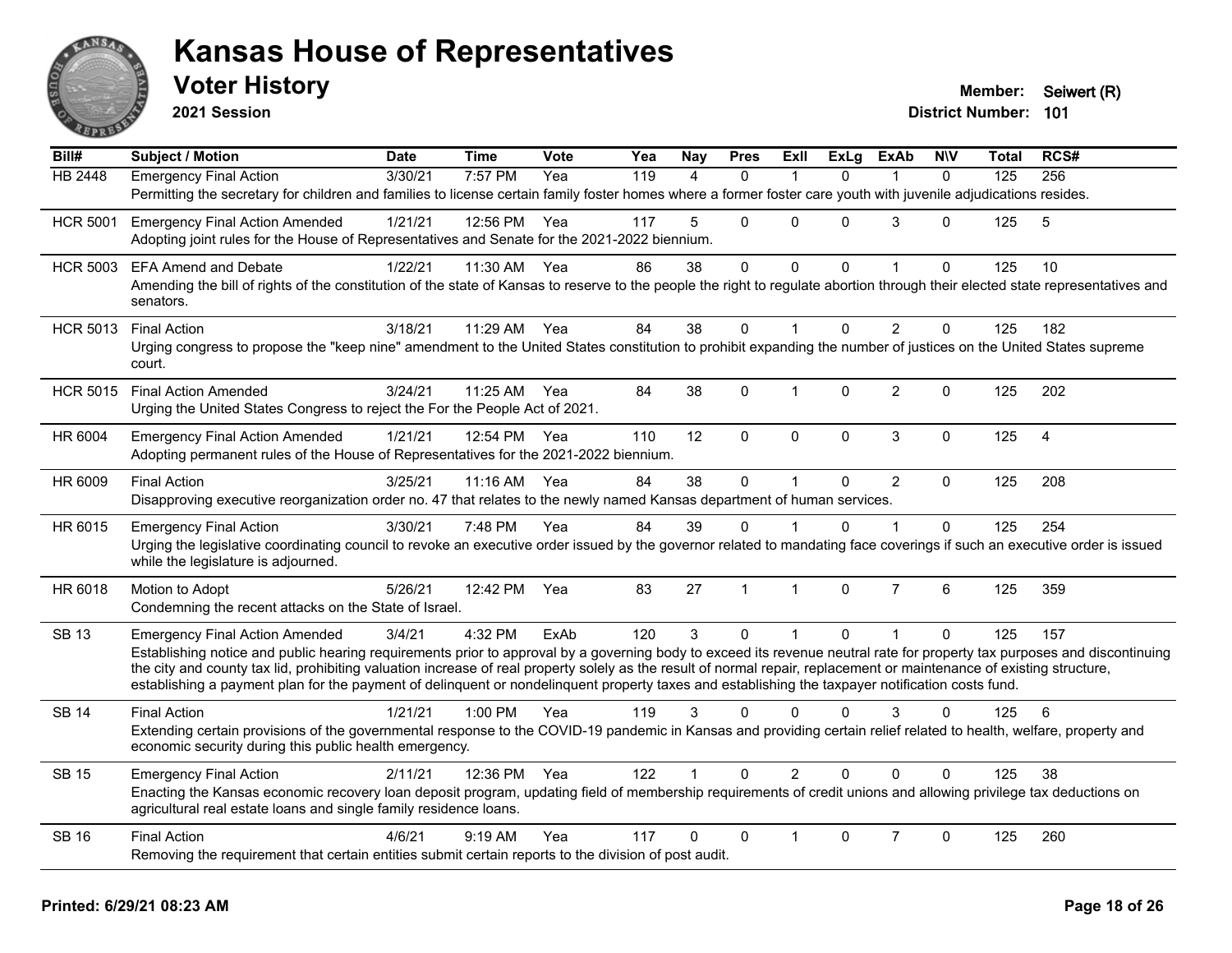

**2021 Session**

| Bill#        | <b>Subject / Motion</b>                                                                                                                                                                                                                                                                                                                                                                                                                                                                                                                                                                                                  | <b>Date</b> | <b>Time</b>  | <b>Vote</b> | Yea | Nay            | <b>Pres</b> | ExII           | <b>ExLg</b>  | <b>ExAb</b>    | <b>NIV</b>     | <b>Total</b> | RCS# |
|--------------|--------------------------------------------------------------------------------------------------------------------------------------------------------------------------------------------------------------------------------------------------------------------------------------------------------------------------------------------------------------------------------------------------------------------------------------------------------------------------------------------------------------------------------------------------------------------------------------------------------------------------|-------------|--------------|-------------|-----|----------------|-------------|----------------|--------------|----------------|----------------|--------------|------|
| <b>SB 21</b> | <b>Emergency Final Action Amended</b><br>Approving election for sales tax authority for Cherokee county.                                                                                                                                                                                                                                                                                                                                                                                                                                                                                                                 | 3/4/21      | 4:40 PM      | ExAb        | 119 | 4              | $\Omega$    | 1              | $\Omega$     | $\mathbf 1$    | $\mathbf{0}$   | 125          | 163  |
| <b>SB 24</b> | <b>Final Action Amended</b><br>Prohibiting municipalities from imposing restrictions on customer's use of energy based upon source of energy.                                                                                                                                                                                                                                                                                                                                                                                                                                                                            | 3/24/21     | 11:27 AM     | Yea         | 93  | 29             | 0           | $\mathbf{1}$   | $\Omega$     | $\overline{2}$ | $\Omega$       | 125          | 203  |
| <b>SB 26</b> | Final Action Sub Bill<br>House Substitute for SB 26 by Committee on Transportation - Designating a portion of K-7 as the Senator Bud Burke memorial highway and designating a portion of<br>United States highway 77 as the CPL Allen E Oatney and SP4 Gene A Myers memorial highway.                                                                                                                                                                                                                                                                                                                                    | 3/23/21     | 11:14 AM     | Yea         | 123 | 0              | 0           | $\overline{2}$ | $\mathbf 0$  | $\mathbf 0$    | $\pmb{0}$      | 125          | 190  |
| <b>SB 26</b> | Motion to adopt CCR<br>House Substitute for SB 26 by Committee on Transportation - Updating motor carrier laws and the regulation of motor carriers by the state corporation commission.                                                                                                                                                                                                                                                                                                                                                                                                                                 | 4/8/21      | 2:17 PM      | Yea         | 123 | $\Omega$       | $\mathbf 0$ | $\mathbf{1}$   | $\Omega$     | $\overline{1}$ | $\mathbf{0}$   | 125          | 280  |
| <b>SB 27</b> | <b>Final Action</b><br>Amending the Kansas storage tank act to extend the sunsets of certain funds and to increase certain liability and reimbursement amounts.                                                                                                                                                                                                                                                                                                                                                                                                                                                          | 2/24/21     | 11:27 AM     | Yea         | 123 | $\Omega$       | 0           |                | $\Omega$     | 1              | 0              | 125          | 71   |
| <b>SB 29</b> | <b>Emergency Final Action Amended</b><br>Updating the version of risk-based capital instructions in effect.                                                                                                                                                                                                                                                                                                                                                                                                                                                                                                              | 2/25/21     | 12:57 PM     | Yea         | 124 | $\Omega$       | $\Omega$    | $\overline{1}$ | $\Omega$     | $\Omega$       | $\Omega$       | 125          | 84   |
| <b>SB 29</b> | Motion to Adopt CCR<br>Providing for short-term, limited-duration health plans.                                                                                                                                                                                                                                                                                                                                                                                                                                                                                                                                          | 5/7/21      | 11:53 AM     | Yea         | 68  | 51             | $\mathbf 0$ | $\mathbf{1}$   | $\mathbf{0}$ | $\mathbf{3}$   | $\overline{2}$ | 125          | 347  |
| SB 29        | Consideration of Veto<br>Providing for short-term, limited-duration health plans.                                                                                                                                                                                                                                                                                                                                                                                                                                                                                                                                        | 5/26/21     | 11:53 AM     | Yea         | 67  | 48             | 0           | $\mathbf{1}$   | $\pmb{0}$    | $\overline{7}$ | $\overline{2}$ | 125          | 357  |
| SB 33        | <b>Final Action</b><br>Providing for display show licenses under the vehicle dealers and manufacturers licensing act.                                                                                                                                                                                                                                                                                                                                                                                                                                                                                                    | 3/2/21      | 11:12 AM     | Yea         | 124 | $\mathbf 0$    | $\mathbf 0$ | $\mathbf{1}$   | $\mathbf 0$  | $\pmb{0}$      | $\pmb{0}$      | 125          | 113  |
| SB 36        | <b>Final Action Amended</b><br>Requiring the Kansas highway patrol to make multiple vehicle checks within a set time period for certain salvage vehicle pools and allowing salvage vehicle pools and<br>dealers to apply for ownership documents for vehicles that are disclaimed by insurance companies.                                                                                                                                                                                                                                                                                                                | 3/24/21     | 11:28 AM     | Yea         | 116 | 6              | 0           |                | $\Omega$     | 2              | $\Omega$       | 125          | 204  |
| SB 36        | Motion to adopt CCR<br>Requiring the Kansas highway patrol to make multiple vehicle checks within a set time period for certain salvage vehicle pools and allowing salvage vehicle pools and<br>dealers to apply for ownership documents for vehicles that are disclaimed by insurance companies, prohibiting the towing vehicles outside the state of Kansas without<br>prior consent, requiring an interstate search of registered owners and lienholders prior to sale of vehicles less than 15 years old and requiring publication in the<br>newspaper seven days prior to sale of vehicles and property at auction. | 4/8/21      | 10:35 AM     | Yea         | 118 | 4              | $\Omega$    | $\overline{1}$ | $\Omega$     | $\overline{1}$ | 1              | 125          | 273  |
| <b>SB 37</b> | <b>Final Action</b><br>Updating producer licensing statutes pertaining to appointment, examinations, fees, licensing, renewal dates, continuing education, suspension, revocation and denial of<br>licensure and reinstatement.                                                                                                                                                                                                                                                                                                                                                                                          | 3/25/21     | 11:19 AM Yea |             | 109 | 13             | $\Omega$    | 1              | $\Omega$     | $\overline{2}$ | $\Omega$       | 125          | 210  |
| <b>SB 38</b> | <b>Emergency Final Action Amended</b><br>Establishing the Kansas pesticide waste disposal program and permitting up to \$50,000 to be transferred annually from the Kansas agricultural remediation fund to a<br>new Kansas pesticide waste disposal fund.                                                                                                                                                                                                                                                                                                                                                               | 3/25/21     | 12:13 PM     | Yea         | 121 | $\overline{1}$ | 0           | 1              | 0            | 2              | $\mathbf 0$    | 125          | 216  |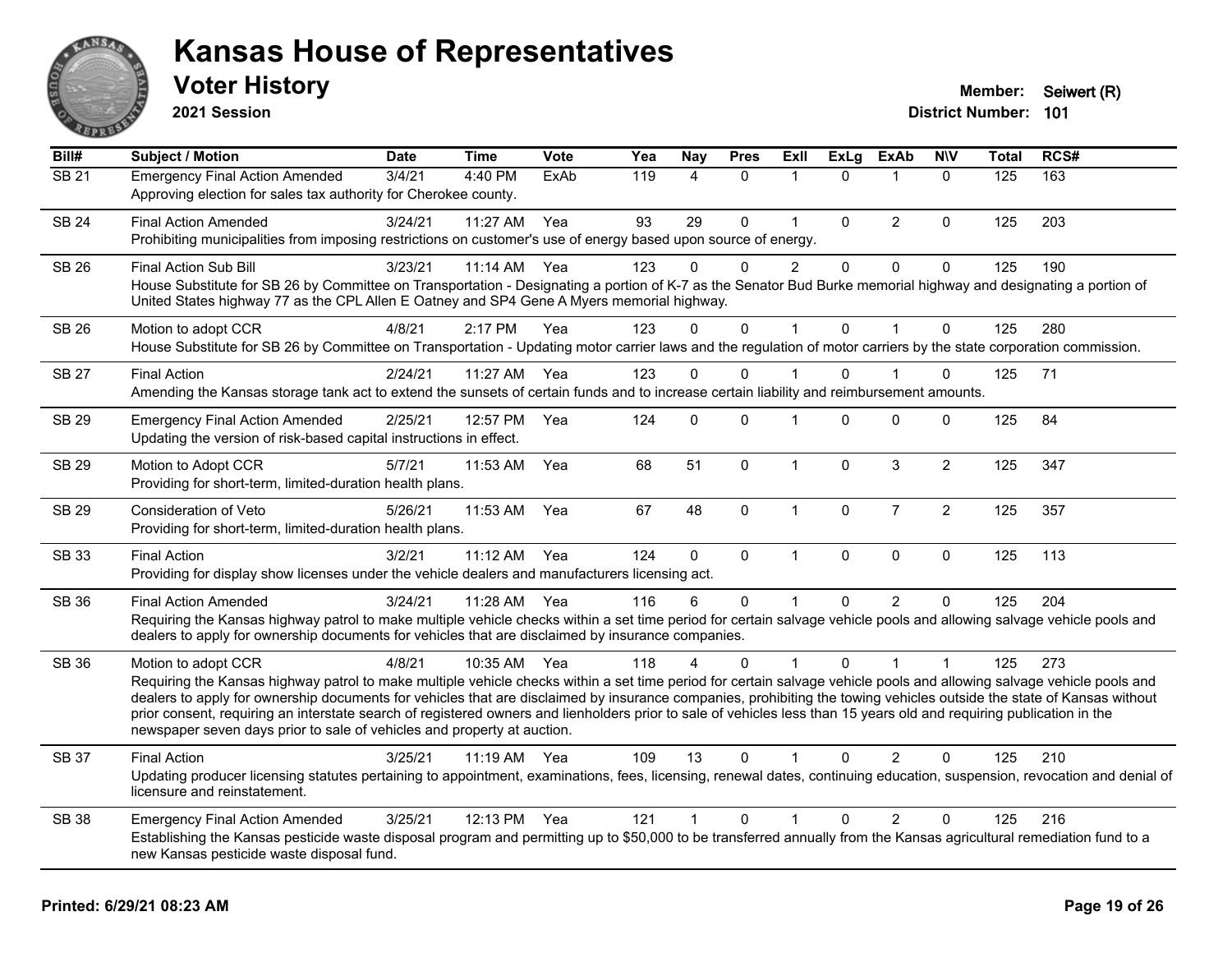# ANS **PARTIE**

#### **Kansas House of Representatives**

**2021 Session**

| Bill#        | <b>Subject / Motion</b>                                                                                                                                                                                                                                                                                                                                    | <b>Date</b> | <b>Time</b> | Vote | Yea | Nay | <b>Pres</b> | ExII        | <b>ExLg</b> | <b>ExAb</b> | <b>NIV</b>   | <b>Total</b> | RCS# |
|--------------|------------------------------------------------------------------------------------------------------------------------------------------------------------------------------------------------------------------------------------------------------------------------------------------------------------------------------------------------------------|-------------|-------------|------|-----|-----|-------------|-------------|-------------|-------------|--------------|--------------|------|
| <b>SB 38</b> | Motion to adopt CCR                                                                                                                                                                                                                                                                                                                                        | 4/8/21      | 2:19 PM     | Yea  | 120 | 3   | $\Omega$    | $\mathbf 1$ | $\Omega$    | $\mathbf 1$ | $\mathbf{0}$ | 125          | 281  |
|              | Establishing the Kansas pesticide waste disposal program and implementing the provisions of 2011 executive reorganization order No. 40 relating to the Kansas<br>department of agriculture's division of conservation.                                                                                                                                     |             |             |      |     |     |             |             |             |             |              |              |      |
| SB 39        | <b>Emergency Final Action Amended</b>                                                                                                                                                                                                                                                                                                                      | 2/25/21     | 12:54 PM    | Yea  | 117 | 7   | 0           |             | $\Omega$    | $\Omega$    | 0            | 125          | 82   |
|              | Changing Kansas department of agriculture division of animal health license, permit and registration renewal deadlines and allowing the animal health commissioner to<br>recover the actual cost of official calfhood vaccination tags.                                                                                                                    |             |             |      |     |     |             |             |             |             |              |              |      |
| <b>SB 40</b> | <b>Emergency Final Action Amended</b>                                                                                                                                                                                                                                                                                                                      | 2/25/21     | 12:59 PM    | Yea  | 123 |     | $\Omega$    |             | $\Omega$    | $\Omega$    | 0            | 125          | 85   |
|              | Updating provisions related to the Kansas department of agriculture division of conservation.                                                                                                                                                                                                                                                              |             |             |      |     |     |             |             |             |             |              |              |      |
| <b>SB 40</b> | Motion to adopt CCR                                                                                                                                                                                                                                                                                                                                        | 3/16/21     | 12:40 PM    | Yea  | 118 | 5   | $\Omega$    |             | $\Omega$    | $\Omega$    |              | 125          | 171  |
|              | Prescribing powers, duties and functions of the board of education of each school district, the governing body of each community college and the governing body of<br>each technical college related to the COVID-19 health emergency, adding the vice president of the senate to the legislative coordinating council, modifying the                      |             |             |      |     |     |             |             |             |             |              |              |      |
|              | procedure for the declaration and extension of a state of disaster emergency under the Kansas emergency management act, prohibiting certain actions by the governor                                                                                                                                                                                        |             |             |      |     |     |             |             |             |             |              |              |      |
|              | related to the COVID-19 health emergency and revoking all executive orders related to such emergency on March 31, 2021, establishing judicial review for certain                                                                                                                                                                                           |             |             |      |     |     |             |             |             |             |              |              |      |
|              | executive orders issued during a state of disaster emergency and certain actions taken by a local unit of government during a state of local disaster emergency,<br>authorizing the legislature or the legislative coordinating council to revoke certain orders issued by the secretary of health and environment and limiting powers granted             |             |             |      |     |     |             |             |             |             |              |              |      |
|              | to local health officers related to certain orders.                                                                                                                                                                                                                                                                                                        |             |             |      |     |     |             |             |             |             |              |              |      |
| <b>SB 47</b> | <b>Emergency Final Action Amended</b>                                                                                                                                                                                                                                                                                                                      | 3/4/21      | 4:29 PM     | ExAb | 115 | 8   | $\Omega$    |             | $\Omega$    |             | 0            | 125          | 156  |
|              | Enacting the Kansas taxpayer protection act, requiring the signature and tax identification number of paid tax return preparers on income tax returns and authorizing<br>actions to enjoin paid tax return preparers from engaging in certain conduct.                                                                                                     |             |             |      |     |     |             |             |             |             |              |              |      |
| SB 47        | Motion to adopt CCR                                                                                                                                                                                                                                                                                                                                        | 5/4/21      | 11:26 AM    | Yea  | 107 | 14  | $\Omega$    |             | $\Omega$    | 3           | 0            | 125          | 328  |
|              | Enacting the Kansas taxpayer protection act requiring the signature and tax identification number of paid tax return preparers on income tax returns and authorizing                                                                                                                                                                                       |             |             |      |     |     |             |             |             |             |              |              |      |
|              | actions to enjoin paid tax return preparers from engaging in certain conduct, exempting compensation attributable as a result of identity fraud, extending the dates when<br>corporate returns are required to be filed, providing conformity with the federal return due date for returns other than corporate returns, providing a temporary withholding |             |             |      |     |     |             |             |             |             |              |              |      |
|              | option for certain teleworking employees, establishing the Eisenhower foundation contribution credit and the friends of cedar crest association contribution credit,                                                                                                                                                                                       |             |             |      |     |     |             |             |             |             |              |              |      |
|              | extending the time period and expanding eligibility for the single city port authority credit, extending the time period for eligibility in the loan repayment program and<br>income tax credit related to rural opportunity zones and defining rural opportunity zone on the basis of population.                                                         |             |             |      |     |     |             |             |             |             |              |              |      |
|              |                                                                                                                                                                                                                                                                                                                                                            |             |             |      |     |     |             |             |             |             |              |              |      |
| <b>SB 50</b> | <b>Final Action Amended</b><br>Requiring marketplace facilitators to collect and remit sales, compensating use and transient guest taxes and prepaid wireless 911 fees, removing clickthrough nexus                                                                                                                                                        | 3/30/21     | 10:46 AM    | Yea  | 81  | 43  | 0           |             |             | $\Omega$    | 0            | 125          | 240  |
|              | provisions, providing for addition and subtraction modifications for the treatment of global intangible low-taxed income, business interest, capital contributions, FDIC                                                                                                                                                                                   |             |             |      |     |     |             |             |             |             |              |              |      |
|              | premiums and business meals, expanding the expense deduction for income taxpayers and calculating the deduction amount, providing the ability to elect to itemize for                                                                                                                                                                                      |             |             |      |     |     |             |             |             |             |              |              |      |
|              | individuals, providing an exemption of unemployment compensation income attributable as a result of identity fraud, removing the line for reporting compensating use<br>tax from individual tax returns, extending the dates when corporate tax returns are required to be filed, increasing the Kansas standard deduction and providing for an            |             |             |      |     |     |             |             |             |             |              |              |      |
|              | extension of the corporate net operating loss carryforward period.                                                                                                                                                                                                                                                                                         |             |             |      |     |     |             |             |             |             |              |              |      |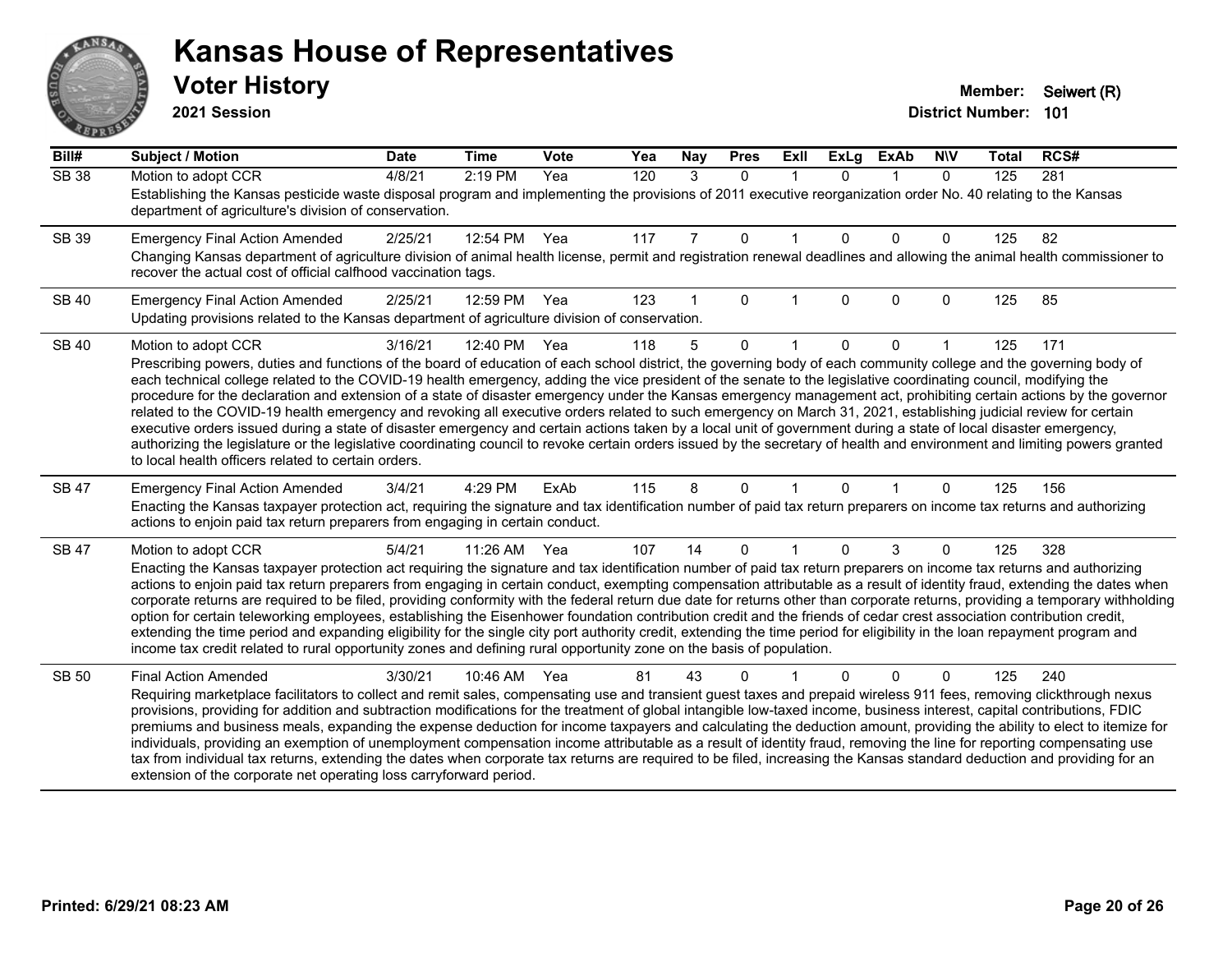

**2021 Session**

| Bill#        | Subject / Motion                                                                                                                                                                                                                                                                                                                                                                                                                                                                                                                                                                                                                                                                                                                                                                                                                                                                                                                                   | <b>Date</b> | <b>Time</b>  | Vote | Yea | <b>Nay</b>     | <b>Pres</b>  | ExII           | <b>ExLg</b>  | <b>ExAb</b>    | <b>NIV</b>     | <b>Total</b> | RCS# |
|--------------|----------------------------------------------------------------------------------------------------------------------------------------------------------------------------------------------------------------------------------------------------------------------------------------------------------------------------------------------------------------------------------------------------------------------------------------------------------------------------------------------------------------------------------------------------------------------------------------------------------------------------------------------------------------------------------------------------------------------------------------------------------------------------------------------------------------------------------------------------------------------------------------------------------------------------------------------------|-------------|--------------|------|-----|----------------|--------------|----------------|--------------|----------------|----------------|--------------|------|
| <b>SB 50</b> | Consideration of Veto                                                                                                                                                                                                                                                                                                                                                                                                                                                                                                                                                                                                                                                                                                                                                                                                                                                                                                                              | 5/3/21      | 12:47 PM     | Yea  | 84  | 39             | $\mathbf{0}$ | $\mathbf{0}$   | $\Omega$     |                |                | 125          | 321  |
|              | Requiring marketplace facilitators to collect and remit sales, compensating use and transient guest taxes and prepaid wireless 911 fees, removing clickthrough nexus<br>provisions, providing for addition and subtraction modifications for the treatment of global intangible low-taxed income, business interest, capital contributions, FDIC<br>premiums and business meals, expanding the expense deduction for income taxpayers and calculating the deduction amount, providing the ability to elect to itemize for<br>individuals, providing an exemption of unemployment compensation income attributable as a result of identity fraud, removing the line for reporting compensating use<br>tax from individual tax returns, extending the dates when corporate tax returns are required to be filed, increasing the Kansas standard deduction and providing for an<br>extension of the corporate net operating loss carryforward period. |             |              |      |     |                |              |                |              |                |                |              |      |
| <b>SB 52</b> | <b>Emergency Final Action</b><br>Creating the Sedgwick county urban area nuisance abatement act.                                                                                                                                                                                                                                                                                                                                                                                                                                                                                                                                                                                                                                                                                                                                                                                                                                                   | 3/25/21     | 12:18 PM     | Yea  | 80  | 42             | $\Omega$     | 1              | $\Omega$     | $\overline{2}$ | $\mathbf{0}$   | 125          | 220  |
| <b>SB 55</b> | <b>Final Action Amended</b><br>Clarifying the authority of healing arts school clinics to provide healing arts services.                                                                                                                                                                                                                                                                                                                                                                                                                                                                                                                                                                                                                                                                                                                                                                                                                           | 3/24/21     | 11:29 AM     | Yea  | 122 | $\mathbf{0}$   | $\mathbf 0$  | $\mathbf 1$    | $\mathbf{0}$ | $\overline{2}$ | $\mathbf 0$    | 125          | 205  |
| <b>SB 55</b> | Motion to Adopt CCR                                                                                                                                                                                                                                                                                                                                                                                                                                                                                                                                                                                                                                                                                                                                                                                                                                                                                                                                | 4/8/21      | 11:43 PM     | Yea  | 76  | 43             | $\Omega$     | 1              | $\mathbf{0}$ | 3              | $\overline{2}$ | 125          | 298  |
|              | Creating the fairness in women's sports act to require that female student athletic teams only include members who are biologically female.                                                                                                                                                                                                                                                                                                                                                                                                                                                                                                                                                                                                                                                                                                                                                                                                        |             |              |      |     |                |              |                |              |                |                |              |      |
| <b>SB 58</b> | <b>Final Action Amended</b>                                                                                                                                                                                                                                                                                                                                                                                                                                                                                                                                                                                                                                                                                                                                                                                                                                                                                                                        | 3/25/21     | 11:20 AM     | Yea  | 122 | $\Omega$       | $\Omega$     |                | $\Omega$     | $\overline{2}$ | $\Omega$       | 125          | 211  |
|              | Prohibiting the filing of certain liens or claims against real or personal property and providing for criminal penalties.                                                                                                                                                                                                                                                                                                                                                                                                                                                                                                                                                                                                                                                                                                                                                                                                                          |             |              |      |     |                |              |                |              |                |                |              |      |
| SB 60        | <b>Final Action Amended</b>                                                                                                                                                                                                                                                                                                                                                                                                                                                                                                                                                                                                                                                                                                                                                                                                                                                                                                                        | 3/30/21     | 10:48 AM     | Yea  | 113 | 11             | $\Omega$     |                | $\Omega$     | $\Omega$       | $\Omega$       | 125          | 241  |
|              | Defining proximate result for purposes of determining when a crime is committed partly within this state and amending the crimes of criminal sodomy and sexual battery<br>to make certain conduct unlawful when the victim's consent was obtained through a knowing misrepresentation.                                                                                                                                                                                                                                                                                                                                                                                                                                                                                                                                                                                                                                                             |             |              |      |     |                |              |                |              |                |                |              |      |
| SB 60        | Motion to adopt CCR                                                                                                                                                                                                                                                                                                                                                                                                                                                                                                                                                                                                                                                                                                                                                                                                                                                                                                                                | 5/4/21      | 11:05 AM Yea |      | 118 | 3              | $\Omega$     | 1              | $\Omega$     | 3              | $\mathbf{0}$   | 125          | 327  |
|              | Creating the crime of sexual extortion and requiring an offender to register under the Kansas offender registration act, prohibiting a court from requiring psychiatric or<br>psychological examinations of an alleged victim of any crime, increasing criminal penalties for fleeing or attempting to elude a police officer when operating a stolen<br>vehicle, committing certain driving violations or causing a collision involving another driver, defining proximate result for purposes of determining when a crime is<br>committed partly within this state, removing the spousal exception from the crime of sexual battery and making fleeing or attempting to elude a police officer evidence of<br>intent to commit theft of a vehicle.                                                                                                                                                                                               |             |              |      |     |                |              |                |              |                |                |              |      |
| SB 63        | <b>Final Action Sub Bill</b>                                                                                                                                                                                                                                                                                                                                                                                                                                                                                                                                                                                                                                                                                                                                                                                                                                                                                                                       | 3/23/21     | 11:19 AM     | Yea  | 77  | 46             | $\Omega$     | $\overline{2}$ | $\Omega$     | $\Omega$       | $\Omega$       | 125          | 191  |
|              | House Substitute for SB 63 by Committee on K-12 Education Budget - Enacting the back to school act to require school districts to provide a full-time, in person<br>attendance option for all students beginning March 31, 2021, for school year 2020-2021.                                                                                                                                                                                                                                                                                                                                                                                                                                                                                                                                                                                                                                                                                        |             |              |      |     |                |              |                |              |                |                |              |      |
| <b>SB 64</b> | <b>Final Action</b>                                                                                                                                                                                                                                                                                                                                                                                                                                                                                                                                                                                                                                                                                                                                                                                                                                                                                                                                | 3/24/21     | 11:12 AM     | Yea  | 120 | $\overline{2}$ | $\mathbf{0}$ | $\overline{1}$ | $\Omega$     | $\overline{2}$ | $\mathbf{0}$   | 125          | 199  |
|              | Amending the private and out-of-state postsecondary educational institution act to clarify the state board of regents' authority and provide additional student<br>protections and institutional accountability.                                                                                                                                                                                                                                                                                                                                                                                                                                                                                                                                                                                                                                                                                                                                   |             |              |      |     |                |              |                |              |                |                |              |      |
| SB 65        | <b>Emergency Final Action Amended</b>                                                                                                                                                                                                                                                                                                                                                                                                                                                                                                                                                                                                                                                                                                                                                                                                                                                                                                              | 3/25/21     | 12:16 PM     | Yea  | 121 |                | $\Omega$     | 1              | $\Omega$     | $\mathcal{P}$  | $\Omega$       | 125          | 219  |
|              | Enhancing the high performance incentive program by decoupling the KIT and KIR workforce training programs and by providing for the transferability of the tax credit.                                                                                                                                                                                                                                                                                                                                                                                                                                                                                                                                                                                                                                                                                                                                                                             |             |              |      |     |                |              |                |              |                |                |              |      |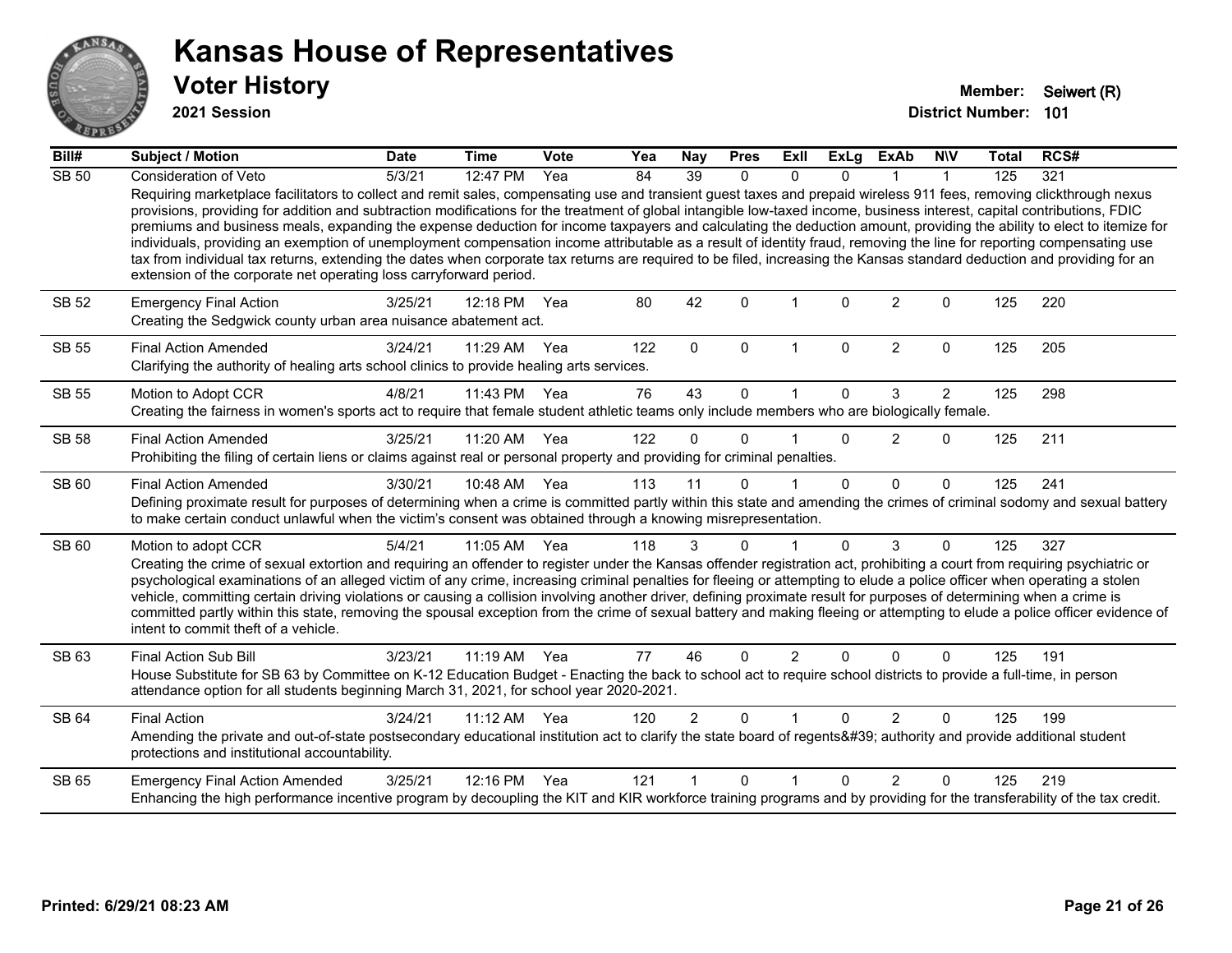#### ANS Erry  $E$   $\mathbf{F}$

#### **Kansas House of Representatives**

**2021 Session**

**Voter History Member:** Seiwert (R)

| Bill#        | <b>Subject / Motion</b>                                                                                                                                                                                                                                                                                                                                                                                                                                                                                                                                                                                                                                                                                                                        | <b>Date</b> | <b>Time</b> | Vote | Yea | Nay            | <b>Pres</b>  | ExII           | <b>ExLg</b> | <b>ExAb</b>    | <b>NIV</b>   | Total | RCS# |
|--------------|------------------------------------------------------------------------------------------------------------------------------------------------------------------------------------------------------------------------------------------------------------------------------------------------------------------------------------------------------------------------------------------------------------------------------------------------------------------------------------------------------------------------------------------------------------------------------------------------------------------------------------------------------------------------------------------------------------------------------------------------|-------------|-------------|------|-----|----------------|--------------|----------------|-------------|----------------|--------------|-------|------|
| <b>SB 66</b> | <b>Emergency Final Action Amended</b><br>Amending the angel investor tax credit with respect to the definition of qualified securities, tax credit limitations and amounts, investor requirements and extending the<br>date that credits may be allowed, and also amending the tax credit for expenses incurred to make a residence accessible to persons with a disability by increasing the<br>credit.                                                                                                                                                                                                                                                                                                                                       | 3/25/21     | 12:14 PM    | Yea  | 109 | 12             | $\mathbf{1}$ | $\mathbf{1}$   | $\Omega$    | $\overline{2}$ | $\Omega$     | 125   | 217  |
| SB 67        | <b>Final Action Amended</b><br>Expanding the definitions of all-terrain vehicles and recreational off-highway vehicles.                                                                                                                                                                                                                                                                                                                                                                                                                                                                                                                                                                                                                        | 3/23/21     | 11:21 AM    | Yea  | 99  | 24             | $\Omega$     | 2              | $\Omega$    | $\mathbf{0}$   | $\Omega$     | 125   | 192  |
| SB 67        | Motion to adopt CCR<br>Permitting funeral escorts to direct traffic for funeral processions and requiring drivers to yield the right-of-way and move over for authorized utility or telecommunication<br>vehicles.                                                                                                                                                                                                                                                                                                                                                                                                                                                                                                                             | 4/8/21      | 10:37 AM    | Yea  | 119 | $\mathbf{3}$   | $\mathbf 0$  | $\mathbf{1}$   | $\mathbf 0$ | $\mathbf{1}$   | $\mathbf{1}$ | 125   | 274  |
| <b>SB77</b>  | <b>Final Action Amended</b><br>Enacting the audiology and speech-language pathology interstate compact.                                                                                                                                                                                                                                                                                                                                                                                                                                                                                                                                                                                                                                        | 3/18/21     | 11:30 AM    | Yea  | 119 | 3              | $\Omega$     | $\mathbf{1}$   | $\Omega$    | 2              | $\Omega$     | 125   | 183  |
| <b>SB 78</b> | Final Action Sub Bill<br>House Substitute for SB 78 by Committee on Insurance and Pensions - Updating the national insurance commissioners credit for insurance reinsurance model law,<br>codifying the national insurance commissioners credit for reinsurance model regulation and updating certain terms and definitions relating to the insurance holding<br>company act, service contracts and surplus lines insurance. Eliminating certain requirements relating to the annual submittal of certain documents by out-of-state risk<br>retention groups, extending the time frame to submit certain documents by professional employer organizations, abolishing the utilization review advisory committee and<br>replacing it with URAC. | 3/30/21     | 10:49 AM    | Yea  | 124 | $\mathbf 0$    | $\mathbf 0$  | $\mathbf{1}$   | $\Omega$    | $\mathbf 0$    | $\pmb{0}$    | 125   | 242  |
| <b>SB78</b>  | Motion to adopt CCR<br>House Substitute for SB 78 by Committee on Insurance and Pensions - Updating the national insurance commissioners credit for insurance reinsurance model law,<br>codifying the national insurance commissioners credit for reinsurance model regulation and updating certain terms and definitions relating to the insurance holding<br>company act, service contracts and surplus lines insurance. Eliminating certain requirements relating to the annual submittal of certain documents by out-of-state risk<br>retention groups, extending the time frame to submit certain documents by professional employer organizations, abolishing the utilization review advisory committee and<br>replacing it with URAC.   | 5/7/21      | 11:24 AM    | Yea  | 113 | $\overline{7}$ | $\mathbf{0}$ | 1              | $\Omega$    | 4              | $\Omega$     | 125   | 346  |
| <b>SB 86</b> | <b>Final Action Amended</b><br>Conforming certain KPERS provisions with the federal CARES act.                                                                                                                                                                                                                                                                                                                                                                                                                                                                                                                                                                                                                                                 | 3/24/21     | 11:30 AM    | Yea  | 122 | $\mathbf 0$    | $\Omega$     | $\mathbf{1}$   | $\Omega$    | $\overline{2}$ | 0            | 125   | 206  |
| SB 86        | Motion to adopt CCR<br>Establishing the Kansas extraordinary utility costs loan deposit program and the Kansas economic recovery loan deposit program and amending the city utility low-<br>interest loan program by providing for electronic repayment of loans, cash basis exception, payment frequency, loan security and an ending date for making loans.                                                                                                                                                                                                                                                                                                                                                                                  | 4/9/21      | 11:43 AM    | Yea  | 117 | 6              | 0            | $\overline{2}$ | $\Omega$    | $\pmb{0}$      | $\mathbf{0}$ | 125   | 302  |
| <b>SB 88</b> | <b>EFA Amend and Debate</b><br>House Substitute for SB 88 by Committee on Financial Institutions and Rural Development - Establishing the city utility low-interest loan program, allowing cities to apply<br>to the state treasurer for loans from state unencumbered funds for extraordinary electric or natural gas costs incurred during the extreme winter weather event of<br>February 2021.                                                                                                                                                                                                                                                                                                                                             | 3/3/21      | 11:34 AM    | Yea  | 124 | $\Omega$       | $\Omega$     |                | 0           | $\Omega$       | $\Omega$     | 125   | 116  |
| SB 89        | <b>Emergency Final Action Amended</b><br>Exempting the transport of agricultural forage commodities from secured load requirements.                                                                                                                                                                                                                                                                                                                                                                                                                                                                                                                                                                                                            | 3/25/21     | 12:15 PM    | Yea  | 122 | $\Omega$       | $\Omega$     | 1              | $\Omega$    | $\overline{2}$ | $\Omega$     | 125   | 218  |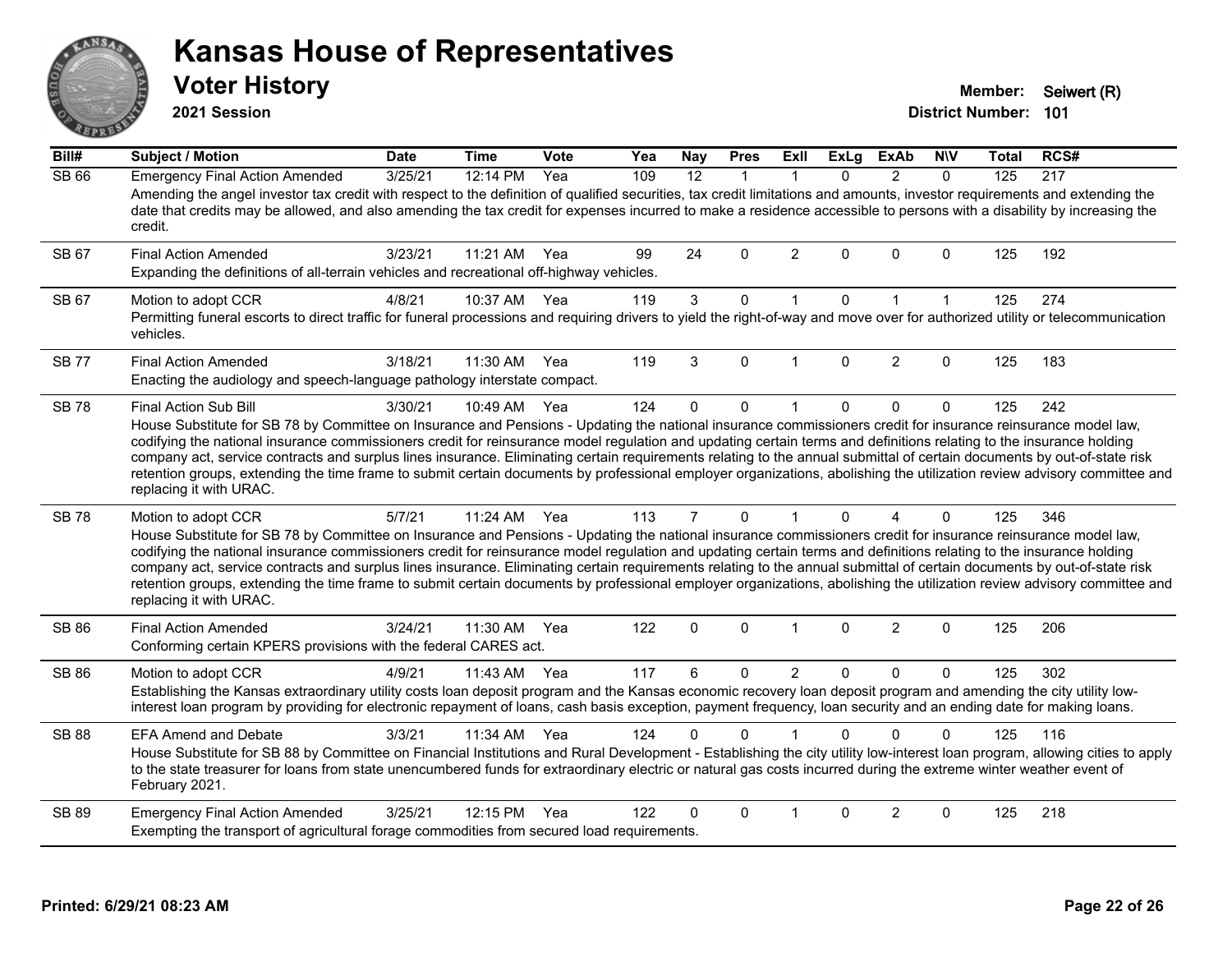

**2021 Session**

| Bill#         | <b>Subject / Motion</b>                                                                                                                                                                                                                                                                                                                                                 | <b>Date</b> | <b>Time</b> | Vote | Yea | <b>Nay</b>     | <b>Pres</b> | ExII           | <b>ExLg</b>  | <b>ExAb</b>    | <b>NIV</b>  | <b>Total</b> | RCS# |
|---------------|-------------------------------------------------------------------------------------------------------------------------------------------------------------------------------------------------------------------------------------------------------------------------------------------------------------------------------------------------------------------------|-------------|-------------|------|-----|----------------|-------------|----------------|--------------|----------------|-------------|--------------|------|
| SB 90         | <b>Emergency Final Action Amended</b><br>Amending the Kansas rural housing incentive district act to permit bond funding for vertical residential renovation of older buildings in central business districts and by<br>changing the definitions of an eligible city or county.                                                                                         | 3/25/21     | 12:20 PM    | Yea  | 105 | 17             | $\Omega$    |                | $\Omega$     | $\mathcal{P}$  | $\Omega$    | 125          | 222  |
| SB 91         | EFA Sub Bill<br>House Substitute for SB 91 by Committee on Commerce, Labor and Economic Development - Providing liability protection for businesses, municipalities and<br>educational institutions that participate in high school work-based learning programs and providing that schools are responsible for injuries to students participating in<br>such programs. | 4/8/21      | 11:31 AM    | Yea  | 123 | $\Omega$       | 0           |                | $\Omega$     |                | 0           | 125          | 278  |
| <b>SB 95</b>  | <b>Final Action Amended</b><br>Exempting motor vehicle odometer reading recording requirements when such recording requirements are exempted by federal law.                                                                                                                                                                                                            | 3/23/21     | 11:22 AM    | Yea  | 123 | $\Omega$       | $\Omega$    | 2              | $\Omega$     | $\Omega$       | $\Omega$    | 125          | 193  |
| SB 95         | Motion to adopt CCR<br>Exempting motor vehicle odometer reading recording requirements when such recording requirements are exempted by federal law and expanding the definitions of all-<br>terrain vehicles and recreational off-highway vehicles.                                                                                                                    | 4/8/21      | 10:40 AM    | Yea  | 116 | 6              | 0           |                | 0            |                | $\mathbf 1$ | 125          | 275  |
| SB 99         | <b>Final Action Sub Bill</b><br>House Substitute for SB 99 by Committee on Transportation - Increasing the bond amount required for a vehicle dealer license and providing for display show licenses<br>under the vehicle dealers and manufacturers licensing act.                                                                                                      | 3/23/21     | 11:23 AM    | Yea  | 121 | $\overline{2}$ | 0           | $\overline{2}$ | $\Omega$     | $\mathbf 0$    | 0           | 125          | 194  |
| SB 103        | <b>Final Action Amended</b><br>Amending the Kansas power of attorney act regarding the form of a power of attorney and the duties of third parties relying and acting on a power of attorney.                                                                                                                                                                           | 3/25/21     | 11:21 AM    | Yea  | 122 | $\mathbf 0$    | $\mathbf 0$ | $\mathbf{1}$   | $\mathbf{0}$ | $\overline{2}$ | $\mathbf 0$ | 125          | 212  |
| SB 103        | Motion to adopt CCR<br>Amending the Kansas power of attorney act regarding the form of a power of attorney and the duties of third parties relying and acting on a power of attorney.                                                                                                                                                                                   | 4/7/21      | $3:44$ PM   | Yea  | 123 | 0              | $\Omega$    |                | 0            |                | $\Omega$    | 125          | 268  |
| <b>SB 106</b> | <b>Final Action Amended</b><br>Enacting the revised uniform law on notarial acts and repealing the uniform law on notarial acts.                                                                                                                                                                                                                                        | 3/30/21     | 10:51 AM    | Yea  | 122 | $\overline{2}$ | $\mathbf 0$ | $\mathbf 1$    | $\Omega$     | $\mathbf{0}$   | 0           | 125          | 243  |
| <b>SB 106</b> | Motion to adopt CCR<br>Enacting the revised uniform law on notarial acts and repealing the uniform law on notarial acts.                                                                                                                                                                                                                                                | 4/7/21      | 3:46 PM     | Yea  | 123 | 0              | 0           | $\mathbf{1}$   | $\mathbf{0}$ | $\overline{1}$ | $\mathbf 0$ | 125          | 269  |
| SB 107        | <b>Final Action Amended</b><br>Enacting the uniform fiduciary income and principal act (UFIPA).                                                                                                                                                                                                                                                                         | 3/25/21     | 11:23 AM    | Yea  | 122 | $\mathbf 0$    | 0           | $\mathbf{1}$   | $\Omega$     | 2              | $\mathbf 0$ | 125          | 213  |
| <b>SB 107</b> | Motion to adopt CCR<br>Enacting the uniform fiduciary income and principal act (UFIPA).                                                                                                                                                                                                                                                                                 | 4/7/21      | $3:48$ PM   | Yea  | 123 | $\mathbf 0$    | $\mathbf 0$ | $\mathbf{1}$   | $\Omega$     | $\mathbf{1}$   | $\pmb{0}$   | 125          | 270  |
| <b>SB 118</b> | <b>Final Action</b><br>Providing for the dissolution of special districts and the assumption of responsibilities by a city or county.                                                                                                                                                                                                                                   | 3/23/21     | 11:26 AM    | Yea  | 121 | $\overline{2}$ | $\Omega$    | $\overline{2}$ | $\Omega$     | $\mathbf{0}$   | $\Omega$    | 125          | 195  |
| <b>SB 122</b> | <b>Final Action Amended</b><br>Modifying certain rules of evidence in the code of civil procedure related to authentication of records and documents.                                                                                                                                                                                                                   | 3/30/21     | 10:52 AM    | Yea  | 117 |                | $\Omega$    | 1              | $\Omega$     | $\mathbf{0}$   | $\mathbf 0$ | 125          | 244  |
| <b>SB 122</b> | Motion to adopt CCR<br>Modifying certain rules of evidence in the code of civil procedure related to authentication of records and documents.                                                                                                                                                                                                                           | 4/7/21      | 3:49 PM     | Yea  | 115 | 8              | $\Omega$    |                | $\Omega$     | $\mathbf{1}$   | $\Omega$    | 125          | 271  |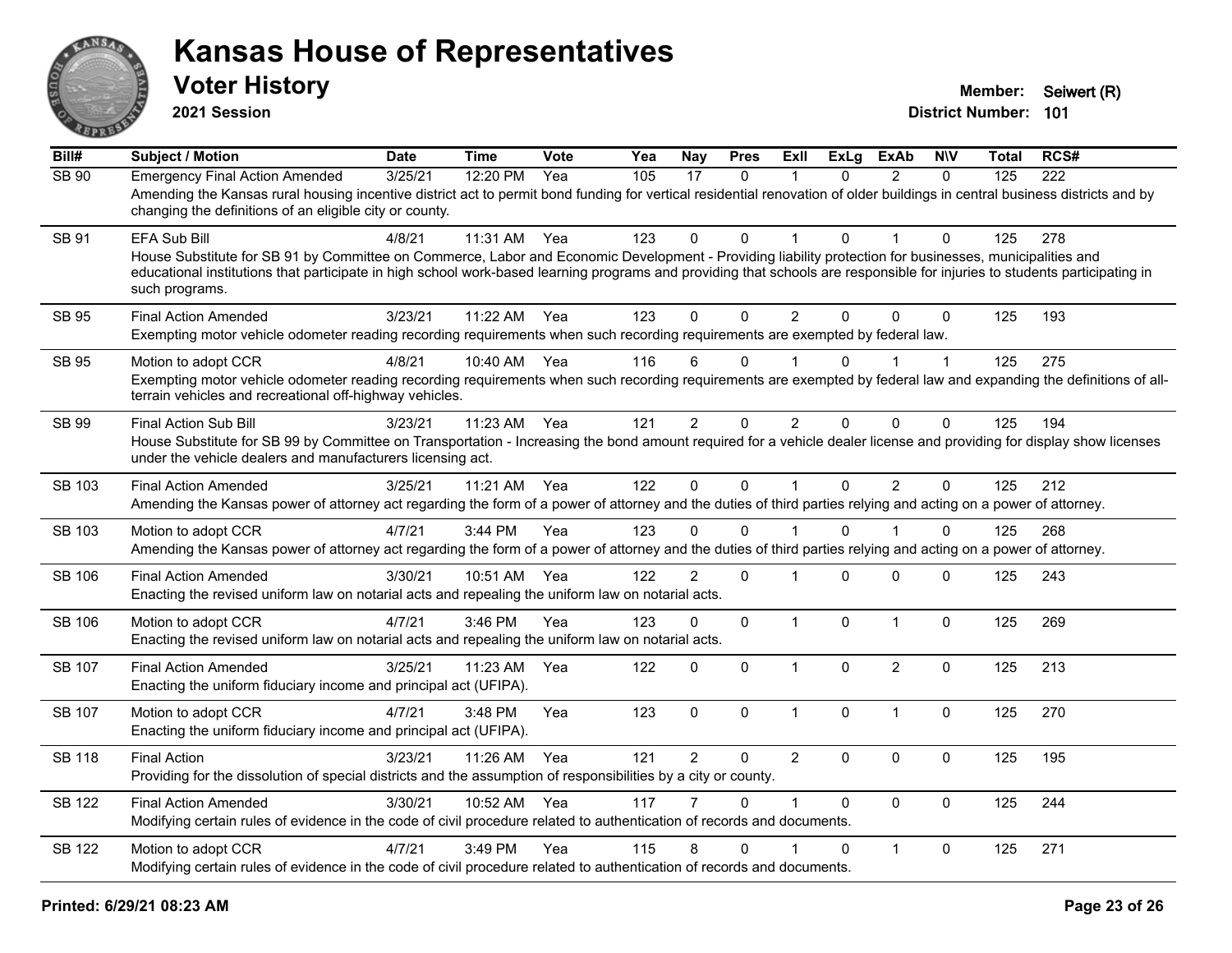

**2021 Session**

| Bill#         | <b>Subject / Motion</b>                                                                                                                                                                                                                                                                                                                                                                                                                                                                                                                                                                                                                                                                                                                                                                                                                                              | <b>Date</b> | <b>Time</b> | Vote | Yea | <b>Nay</b>     | <b>Pres</b>  | <b>ExII</b>  | <b>ExLg</b>  | <b>ExAb</b> | <b>NIV</b> | <b>Total</b> | RCS# |
|---------------|----------------------------------------------------------------------------------------------------------------------------------------------------------------------------------------------------------------------------------------------------------------------------------------------------------------------------------------------------------------------------------------------------------------------------------------------------------------------------------------------------------------------------------------------------------------------------------------------------------------------------------------------------------------------------------------------------------------------------------------------------------------------------------------------------------------------------------------------------------------------|-------------|-------------|------|-----|----------------|--------------|--------------|--------------|-------------|------------|--------------|------|
| <b>SB 124</b> | Final Action Sub Bill Amended<br>House Substitute for SB 124 by Committee on Commerce, Labor and Economic Development - Expanding STAR bonds by adding rural redevelopment projects and<br>major business facilities, prohibiting public officials from employment with a developer, providing for public notice of hearings on city or county websites, posting of<br>certain documents and links on websites, disclosure of names of developer, disclosure of state, federal and local tax incentives within a STAR bond district, changing<br>certain project financing, investment and sales provisions, adding visitor tracking plan requirements and additional feasibility study requirements with oversight by the<br>secretary, requiring approval by the secretary for real estate transfers, requiring district contiguity and extending the sunset date. | 3/30/21     | 10:53 AM    | Yea  | 101 | 23             | $\mathbf{0}$ | 1            | 0            | $\Omega$    | $\Omega$   | 125          | 245  |
| SB 127        | <b>Final Action Amended</b><br>Modifying the eligibility requirements for restricted driving privileges, increasing the age for eligibility to renew drivers' licenses online to 65 and allowing drivers' license<br>renewal notices to be sent electronically.                                                                                                                                                                                                                                                                                                                                                                                                                                                                                                                                                                                                      | 3/30/21     | 10:55 AM    | Yea  | 123 |                | 0            |              |              |             | 0          | 125          | 246  |
| SB 127        | Motion to adopt CCR<br>Modifying the eligibility requirements for restricted driving privileges, increasing the age for eligibility to renew drivers' licenses online to 65, allowing drivers' license<br>renewal notices to be sent electronically, authorizing a waiver of traffic fines for manifest hardship situations and excluding the additional 90-day wait period for driver's<br>license suspension for certain offenses.                                                                                                                                                                                                                                                                                                                                                                                                                                 | 4/8/21      | 10:42 AM    | Yea  | 122 | $\Omega$       | 0            |              |              |             |            | 125          | 276  |
| <b>SB 142</b> | <b>Emergency Final Action Amended</b><br>Requiring coast guard-approved personal flotation devices as prescribed by the secretary of wildlife, parks and tourism in rules and regulations.                                                                                                                                                                                                                                                                                                                                                                                                                                                                                                                                                                                                                                                                           | 3/25/21     | 12:24 PM    | Yea  | 102 | 20             | $\Omega$     | $\mathbf{1}$ | 0            | 2           | $\Omega$   | 125          | 225  |
| <b>SB 142</b> | Motion to adopt CCR<br>Amending certain department of wildlife, parks and tourism statutes by requiring coast guard-approved personal flotation devices as prescribed by the secretary of<br>wildlife, parks and tourism in rules and regulations and updating the reference to the guidelines of the American fisheries society in the commercialization of wildlife<br>statute.                                                                                                                                                                                                                                                                                                                                                                                                                                                                                    | 4/8/21      | 2:23 PM     | Yea  | 109 | 14             | $\Omega$     |              | U            |             | $\Omega$   | 125          | 282  |
| SB 143        | <b>Emergency Final Action Amended</b><br>Updating definitions and increasing maximum functional unit license and storage fees relating to grain and public warehouse laws.                                                                                                                                                                                                                                                                                                                                                                                                                                                                                                                                                                                                                                                                                           | 3/25/21     | 12:21 PM    | Yea  | 117 | 5              | $\Omega$     | 1            | 0            | 2           | $\Omega$   | 125          | 223  |
| SB 143        | Motion to adopt CCR<br>Updating definitions and increasing maximum functional unit license and storage fees relating to grain and public warehouse laws.                                                                                                                                                                                                                                                                                                                                                                                                                                                                                                                                                                                                                                                                                                             | 4/8/21      | 2:25 PM     | Yea  | 115 | 8              | $\Omega$     |              | U            |             | $\Omega$   | 125          | 283  |
| SB 158        | <b>EFA Sub Bill Amended</b><br>House Substitute for SB 158 by Committee on Federal and State Affairs - Creating the Kansas medical marijuana regulation act.                                                                                                                                                                                                                                                                                                                                                                                                                                                                                                                                                                                                                                                                                                         | 5/6/21      | 3:36 PM     | Yea  | 79  | 42             | $\Omega$     | 0            |              | 2           | 1          | 125          | 342  |
| SB 159        | <b>Emergency Final Action Amended</b><br>Paying certain claims against the state submitted by the joint committee on special claims against the state.                                                                                                                                                                                                                                                                                                                                                                                                                                                                                                                                                                                                                                                                                                               | 3/30/21     | 8:01 PM     | Yea  | 106 | 17             | $\Omega$     |              | 0            |             | $\Omega$   | 125          | 258  |
| SB 159        | Motion to adopt CCR<br>Appropriations for FY 2021, FY 2022, and FY 2023, for various state agencies; authorizing the payment of certain claims against the state; authorizing certain transfers<br>and capital improvement projects.                                                                                                                                                                                                                                                                                                                                                                                                                                                                                                                                                                                                                                 | 5/7/21      | 3:50 PM     | Yea  | 98  | 21             | $\Omega$     |              | <sup>n</sup> | 4           |            | 125          | 349  |
| SB 160        | <b>Emergency Final Action Amended</b><br>Updating the reference to the guidelines of the American fisheries society in the commercialization of wildlife statute.                                                                                                                                                                                                                                                                                                                                                                                                                                                                                                                                                                                                                                                                                                    | 3/25/21     | 12:19 PM    | Yea  | 120 | $\overline{2}$ | $\Omega$     |              | <sup>0</sup> | 2           | $\Omega$   | 125          | 221  |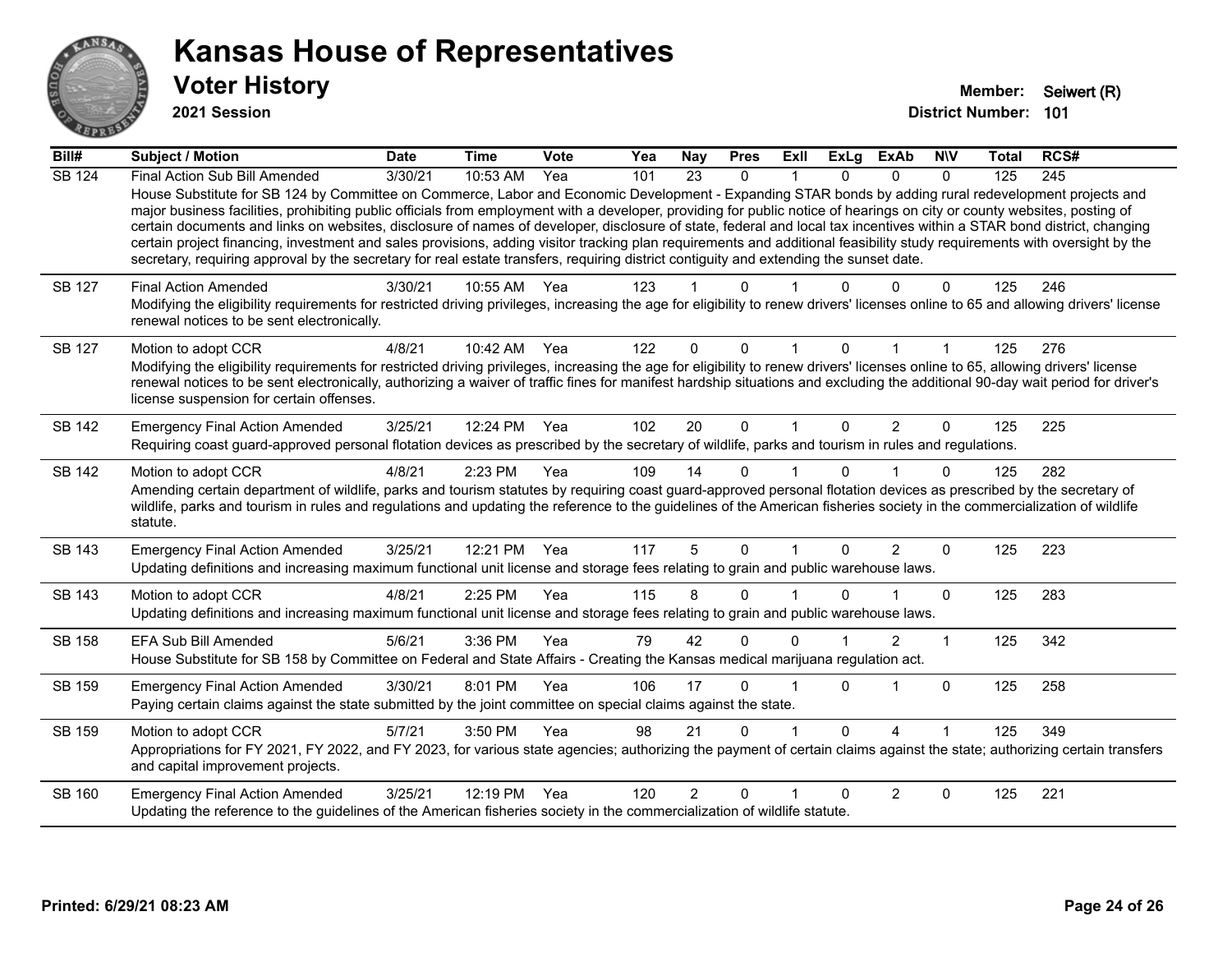

**2021 Session**

| Bill#         | <b>Subject / Motion</b>                                                                                                                                                                                                                                                                                                                                                                                                                                                                                                                                                                                                                                                       | <b>Date</b> | <b>Time</b> | Vote | Yea | <b>Nay</b>     | <b>Pres</b>  | ExII                 | <b>ExLg</b>  | <b>ExAb</b>    | <b>NIV</b>   | <b>Total</b> | RCS# |
|---------------|-------------------------------------------------------------------------------------------------------------------------------------------------------------------------------------------------------------------------------------------------------------------------------------------------------------------------------------------------------------------------------------------------------------------------------------------------------------------------------------------------------------------------------------------------------------------------------------------------------------------------------------------------------------------------------|-------------|-------------|------|-----|----------------|--------------|----------------------|--------------|----------------|--------------|--------------|------|
| <b>SB 170</b> | <b>Emergency Final Action Amended</b><br>Clarifying the authority of the Kansas commission for the deaf and hard of hearing with regard to registration of interpreters, establishing guidelines for communication<br>access services and authorizing the adoption of rules and regulations.                                                                                                                                                                                                                                                                                                                                                                                  | 3/18/21     | 11:54 AM    | Yea  | 98  | 23             | $\Omega$     | 1                    | $\Omega$     | $\overline{2}$ | $\mathbf{1}$ | 125          | 185  |
| <b>SB 170</b> | Motion to adopt CCR<br>Enacting the psychology interjurisdictional compact to provide for interjurisdictional authorization to practice telepsychology and temporary in-person, face-to-face<br>psychology and enacting the physical therapy licensure compact and authorizing criminal history record checks in the physical therapy practice act.                                                                                                                                                                                                                                                                                                                           | 4/9/21      | 2:25 PM     | Yea  | 119 | 4              | $\Omega$     | $\overline{2}$       | $\Omega$     | $\Omega$       | $\Omega$     | 125          | 304  |
| <b>SB 172</b> | <b>Final Action Amended</b><br>Creating the crimes of trespassing on a critical infrastructure facility and criminal damage to a critical infrastructure facility and eliminating the crime of tampering with a<br>pipeline.                                                                                                                                                                                                                                                                                                                                                                                                                                                  | 3/30/21     | 10:56 AM    | Yea  | 82  | 42             | $\Omega$     |                      | $\Omega$     | $\Omega$       | $\Omega$     | 125          | 247  |
| <b>SB 175</b> | <b>Final Action Amended</b><br>Enacting the rural emergency hospital act to provide for the licensure of rural emergency hospitals and establishing the rural hospital innovation grant program to assist<br>rural hospitals in serving rural communities.                                                                                                                                                                                                                                                                                                                                                                                                                    | 3/25/21     | 11:24 AM    | Yea  | 119 | 3              | 0            | $\blacktriangleleft$ | $\Omega$     | $\overline{2}$ | $\mathbf 0$  | 125          | 214  |
| <b>SB 175</b> | Motion to adopt CCR<br>Enacting the rural emergency hospital act to provide for the licensure of rural emergency hospitals and establishing the rural hospital innovation grant program to assist<br>rural hospitals in serving rural communities.                                                                                                                                                                                                                                                                                                                                                                                                                            | 4/8/21      | 3:30 PM     | Yea  | 64  | 59             | $\mathbf 0$  | $\mathbf{1}$         | $\Omega$     | $\mathbf{1}$   | $\mathbf 0$  | 125          | 284  |
| <b>SB 178</b> | <b>Final Action Amended</b><br>Providing for trust company charter conversions.                                                                                                                                                                                                                                                                                                                                                                                                                                                                                                                                                                                               | 3/18/21     | 11:31 AM    | Yea  | 121 | 1              | $\Omega$     | $\mathbf{1}$         | $\Omega$     | $\overline{2}$ | $\mathbf{0}$ | 125          | 184  |
| SB 235        | <b>Final Action</b><br>Enacting the back to school act to require school districts to provide a full-time, in person attendance option for all students beginning on March 26, 2021.                                                                                                                                                                                                                                                                                                                                                                                                                                                                                          | 3/16/21     | 11:19 AM    | Yea  | 55  | 69             | $\Omega$     | $\mathbf{1}$         | $\mathbf{0}$ | $\Omega$       | $\Omega$     | 125          | 170  |
| SB 238        | <b>Final Action Sub Amended</b><br>Establishing certification and funding for certified community behavioral health clinics, authorizing telemedicine waivers for out-of-state healthcare providers, reducing<br>certain requirements for licensure by the behavioral sciences regulatory board and expanding out-of-state temporary permits to practice behavioral sciences<br>professions.                                                                                                                                                                                                                                                                                  | 3/25/21     | 11:27 AM    | Yea  | 121 | 1              | 0            |                      | $\Omega$     | $\overline{2}$ | $\mathbf 0$  | 125          | 215  |
| SB 238        | Motion to adopt CCR<br>Requiring emergency medical services operators be overseen by medical directors or physicians; clarifying duties and functions of the state board of pharmacy;<br>providing for confidentiality of investigations, inspections and audits; establishing fees on out-of-state facilities; defining telepharmacy and requiring the adoption of rules<br>and regulations related thereto.                                                                                                                                                                                                                                                                 | 4/9/21      | 2:28 PM     | Yea  | 116 | $\overline{7}$ | $\mathbf 0$  | $\overline{2}$       | $\Omega$     | $\Omega$       | 0            | 125          | 305  |
| SB 273        | Final Action Sub Bill<br>House Substitute for Substitute for SB 273 by Committee on Judiciary - Directing that tobacco product manufacturer remittances be credited to the Kansas endowment<br>for youth fund rather than deposited into escrow upon certification by the attorney general.                                                                                                                                                                                                                                                                                                                                                                                   | 3/30/21     | 10:57 AM    | Yea  | 123 | $\mathbf{1}$   | $\mathbf{0}$ | $\mathbf{1}$         | $\mathbf{0}$ | $\Omega$       | $\Omega$     | 125          | 248  |
| SB 273        | Motion to Adopt CCR<br>Enacting the COVID-19 small business relief act to provide funds for impacted small businesses, create the COVID-19 small business relief fund of the legislative<br>coordinating council and the COVID-19 small business relief claims board, require certain counties to establish and administer a county COVID-19 small business relief<br>fund and certain cities to establish and administer a city COVID-19 small business relief fund, require a study by the legislative division of post audit and prohibit<br>compensation for intangible losses related to the COVID-19 public health emergency under the Kansas emergency management act. | 5/7/21      | 11:59 PM    | Yea  | 68  | 42             | $\mathbf{1}$ | $\mathbf{1}$         | $\Omega$     | 13             | $\mathbf{0}$ | 125          | 354  |